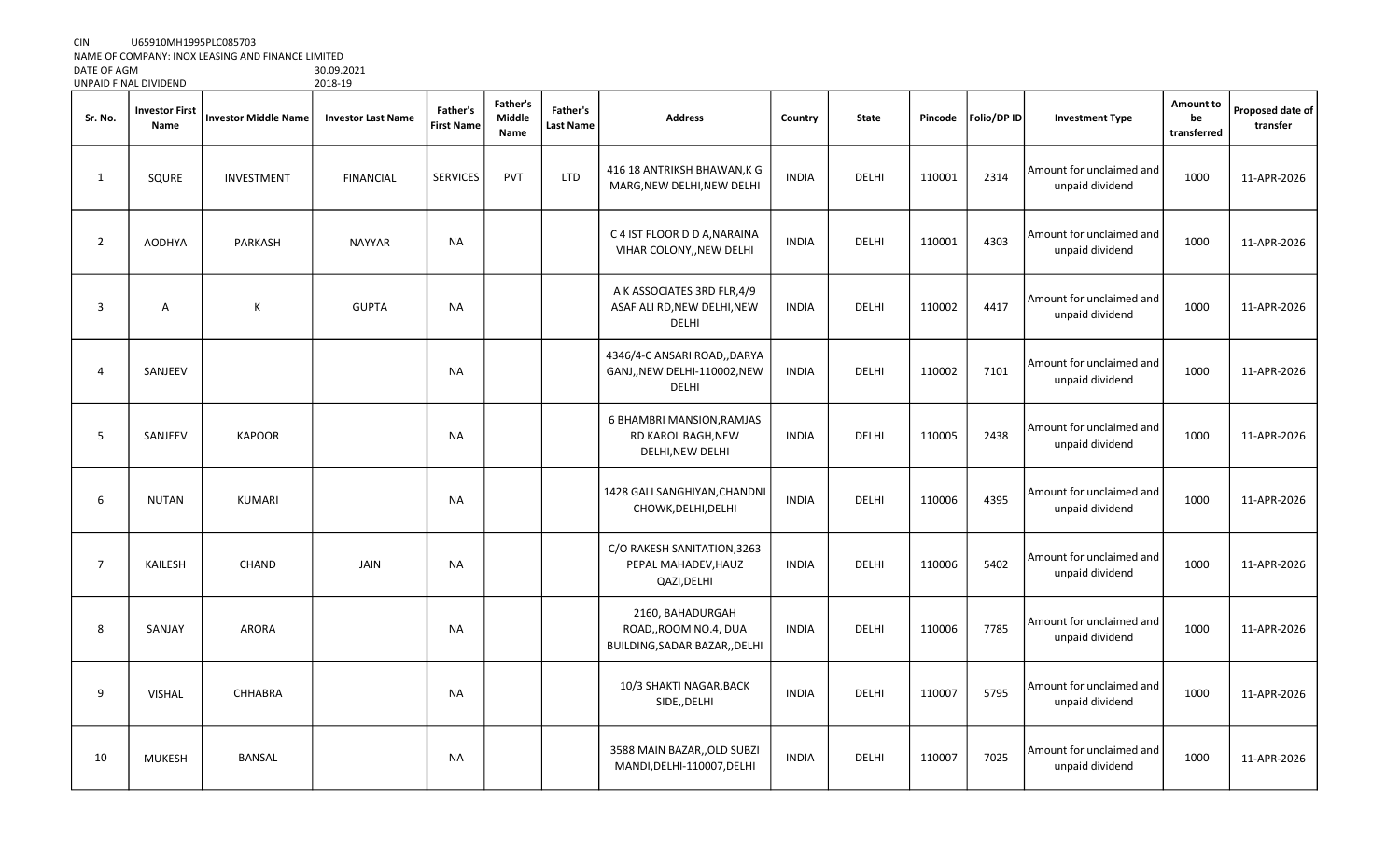| 11 | GAUTAM          | SINGH        | <b>RAWAT</b>   | <b>NA</b> |    |            | T 563 F /4 GALI NO 2, BALJEET<br>NAGAR,, DELHI                  | <b>INDIA</b> | DELHI        | 110008 | 2317 | Amount for unclaimed and<br>unpaid dividend | 1000 | 11-APR-2026 |
|----|-----------------|--------------|----------------|-----------|----|------------|-----------------------------------------------------------------|--------------|--------------|--------|------|---------------------------------------------|------|-------------|
| 12 | PRITPAL         | SINGH        |                | <b>NA</b> |    |            | 1663 OUTRAM LINE, GURUTEG<br>BAHADUR NAGAR, DELHI, DELHI        | <b>INDIA</b> | DELHI        | 110009 | 2385 | Amount for unclaimed and<br>unpaid dividend | 1000 | 11-APR-2026 |
| 13 | PREMLATA        |              |                | <b>NA</b> |    |            | G-41 JANGPURA EXTN, NEW<br>DELHI,, NEW DELHI                    | <b>INDIA</b> | DELHI        | 110014 | 5019 | Amount for unclaimed and<br>unpaid dividend | 1000 | 11-APR-2026 |
| 14 | <b>RAMA</b>     |              |                | <b>NA</b> |    |            | G-41 JANGPURA EXTN, NEW<br>DELHI,, NEW DELHI                    | <b>INDIA</b> | DELHI        | 110014 | 5022 | Amount for unclaimed and<br>unpaid dividend | 1000 | 11-APR-2026 |
| 15 | <b>SURESH</b>   | LOHIYA       |                | <b>NA</b> |    |            | F-169, MANSROVER<br>GARDEN, NEW DELHI, , NEW DELHI              | <b>INDIA</b> | <b>DELHI</b> | 110015 | 4291 | Amount for unclaimed and<br>unpaid dividend | 1000 | 11-APR-2026 |
| 16 | MANJU           | KHURANA      |                | <b>NA</b> |    |            | WZ-62 RATAN PARK, OPP KIRTI<br>NAGAR, NEW DELHI, NEW DELHI      | <b>INDIA</b> | DELHI        | 110015 | 5031 | Amount for unclaimed and<br>unpaid dividend | 1000 | 11-APR-2026 |
| 17 | RAJ             | <b>KUMAR</b> | <b>KALRA</b>   | <b>NA</b> |    |            | D-8 RAJA GARDEN, NEW<br>DELHI,, NEW DELHI                       | <b>INDIA</b> | DELHI        | 110015 | 5046 | Amount for unclaimed and<br>unpaid dividend | 1000 | 11-APR-2026 |
| 18 | PENINSULA       | LEASING      | <b>FINANCE</b> | NVESTMEN  | CO | <b>LTD</b> | 38 L S C ANAND NIKETAN, NEW<br>DELHI,, NEW DELHI                | <b>INDIA</b> | DELHI        | 110021 | 5053 | Amount for unclaimed and<br>unpaid dividend | 1000 | 11-APR-2026 |
| 19 | RAKESHKUM<br>AR | SHARMA       |                | <b>NA</b> |    |            | G-1729 LAXMIBAI NAGAR, NEW<br>DELHI,, NEW DELHI                 | <b>INDIA</b> | DELHI        | 110023 | 4419 | Amount for unclaimed and<br>unpaid dividend | 1000 | 11-APR-2026 |
| 20 | KAUSHLYA        | <b>DEVI</b>  |                | <b>NA</b> |    |            | EA/130/2, TAGORE GARDEN, NEW<br>DELHI, NEW DELHI                | <b>INDIA</b> | DELHI        | 110027 | 2488 | Amount for unclaimed and<br>unpaid dividend | 1000 | 11-APR-2026 |
| 21 | RENU            | GOEL         |                | <b>NA</b> |    |            | B-6/96 SAFDARJUNG<br>ENCLAVE,, NEW DELHI-<br>110029,, NEW DELHI | INDIA        | DELHI        | 110029 | 7361 | Amount for unclaimed and<br>unpaid dividend | 7000 | 11-APR-2026 |
| 22 | RAJESH          | GUJRAL       |                | <b>NA</b> |    |            | 8/6 GEETA COLONY, DELHI, DELHI                                  | <b>INDIA</b> | DELHI        | 110031 | 2367 | Amount for unclaimed and<br>unpaid dividend | 1000 | 11-APR-2026 |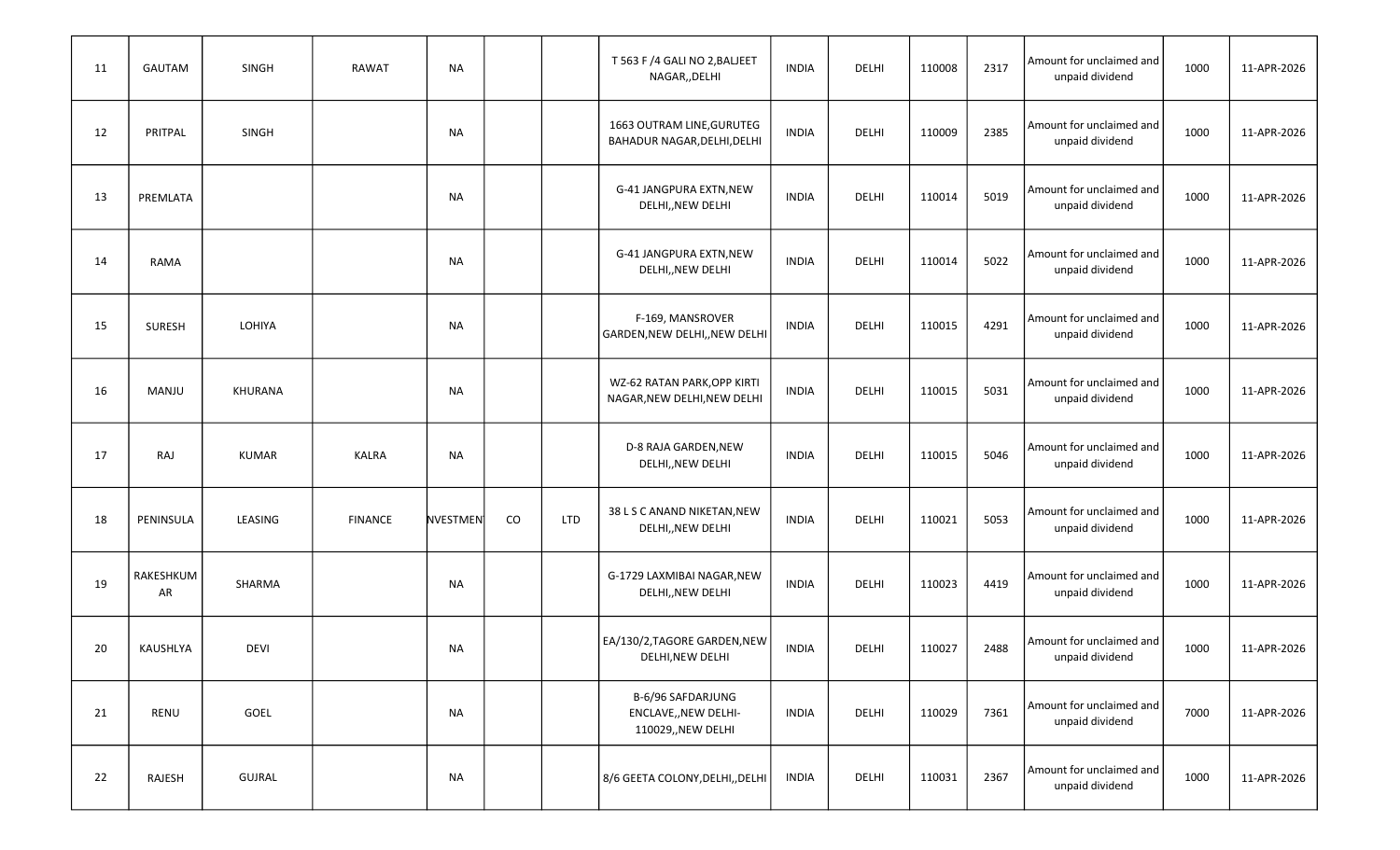| 23 | <b>ALKA</b>  | AGARWAL       |              | <b>NA</b> |  | C-335 SARASWATI<br>VIHAR, DELHI, , DELHI                                    | <b>INDIA</b> | DELHI | 110034 | 2439 | Amount for unclaimed and<br>unpaid dividend | 1000 | 11-APR-2026 |
|----|--------------|---------------|--------------|-----------|--|-----------------------------------------------------------------------------|--------------|-------|--------|------|---------------------------------------------|------|-------------|
| 24 | <b>HARI</b>  | PRAKASH       | <b>GUPTA</b> | NA        |  | 249 C NAWADA<br>BAZAR, NAJAFGARH,, NEW DELHI                                | <b>INDIA</b> | DELHI | 110043 | 6634 | Amount for unclaimed and<br>unpaid dividend | 1000 | 11-APR-2026 |
| 25 | ANJU         | AGGARWAL      |              | <b>NA</b> |  | E 15/12 KRISHNA<br>NAGAR, DELHI, , DELHI                                    | <b>INDIA</b> | DELHI | 110051 | 5064 | Amount for unclaimed and<br>unpaid dividend | 1000 | 11-APR-2026 |
| 26 | PRASHANT     | KUMAR         |              | NA        |  | <b>15 SFS FLATS, SHAKTI</b><br>APARTMENT, ASHOK VIHAR<br>III, DELHI         | <b>INDIA</b> | DELHI | 110052 | 2345 | Amount for unclaimed and<br>unpaid dividend | 1000 | 11-APR-2026 |
| 27 | <b>NEETA</b> | CHADHA        |              | <b>NA</b> |  | C-2/141, ASHOK VIHAR, PHASE -<br>2, DELHI-110052, DELHI                     | <b>INDIA</b> | DELHI | 110052 | 4358 | Amount for unclaimed and<br>unpaid dividend | 1000 | 11-APR-2026 |
| 28 | LEELA        | <b>GUPTA</b>  |              | NA        |  | 21 BANARSI DASS<br>ESTATE, TIMARPUR, DELHI, DELHI                           | <b>INDIA</b> | DELHI | 110054 | 4329 | Amount for unclaimed and<br>unpaid dividend | 1000 | 11-APR-2026 |
| 29 | NEELAM       |               |              | NA        |  | 72 GOKHALE MARKET, OPP TIS<br>HAZARI COURT, DELHI, DELHI                    | INDIA        | DELHI | 110054 | 4360 | Amount for unclaimed and<br>unpaid dividend | 1000 | 11-APR-2026 |
| 30 | NEELAM       | <b>TALUJA</b> |              | <b>NA</b> |  | C-1/180 JANAKPURI, NEW<br>DELHI,, NEW DELHI                                 | <b>INDIA</b> | DELHI | 110058 | 5058 | Amount for unclaimed and<br>unpaid dividend | 1000 | 11-APR-2026 |
| 31 | KULPAL       | KAUR          |              | NA        |  | WZ 619, SHIV NAGAR EXT., , NEW<br>DELHI - 110 058, NEW DELHI                | <b>INDIA</b> | DELHI | 110058 | 8043 | Amount for unclaimed and<br>unpaid dividend | 1000 | 11-APR-2026 |
| 32 | <b>ROHIT</b> | NARULA        |              | <b>NA</b> |  | S/O SH. ASHOK NARULA, R/O B-<br>5/99 PASCHIM VIHAR, NEW<br>DELHI, NEW DELHI | INDIA        | DELHI | 110063 | 4396 | Amount for unclaimed and<br>unpaid dividend | 1000 | 11-APR-2026 |
| 33 | OM           | PARKASH       | PRUTHI       | <b>NA</b> |  | C-82 MAYAPURI INDL<br>AREA, PHASE II, NEW DELHI, NEW<br>DELHI               | INDIA        | DELHI | 110064 | 2394 | Amount for unclaimed and<br>unpaid dividend | 1000 | 11-APR-2026 |
| 34 | CHANDER      | KANTA         | <b>BATRA</b> | <b>NA</b> |  | M-32 SHRI NIWAS PURI, NEW<br>DELHI,, NEW DELHI                              | INDIA        | DELHI | 110065 | 4353 | Amount for unclaimed and<br>unpaid dividend | 1000 | 11-APR-2026 |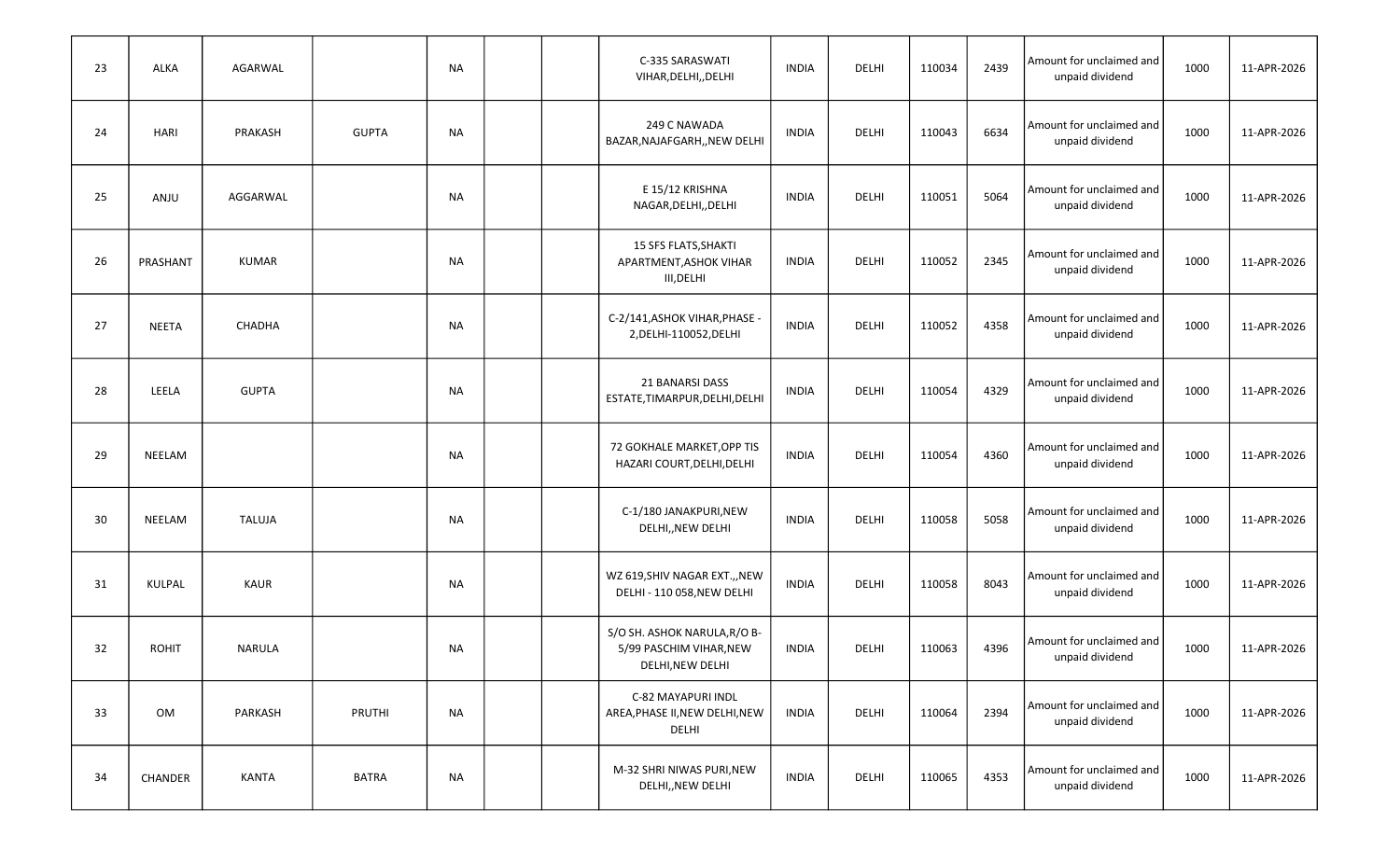| 35 | <b>RACHNA</b> | SINDHWANI     |             | NA        |  | 97/D-15/SECTOR-3, ROHINI,, NEW<br>DELHI                                                                | <b>INDIA</b> | DELHI          | 110085 | 6127 | Amount for unclaimed and<br>unpaid dividend | 1000 | 11-APR-2026 |
|----|---------------|---------------|-------------|-----------|--|--------------------------------------------------------------------------------------------------------|--------------|----------------|--------|------|---------------------------------------------|------|-------------|
| 36 | C             | P             | JAIN        | <b>NA</b> |  | FLAT NO.203 POCKET C-8, SECTOR<br>8 ROHINI, DELHI-110085, DELHI                                        | <b>INDIA</b> | DELHI          | 110085 | 6872 | Amount for unclaimed and<br>unpaid dividend | 1000 | 11-APR-2026 |
| 37 | SATYA         | PALL          | SHARMA      | <b>NA</b> |  | C/O. J.S.PROPERTIES, SHOP<br>NO.40, DDA LOCAL<br>SHOPPING, COMPLEX, POCKET-<br>1, MAYUR VIHAR 1, DELHI | <b>INDIA</b> | DELHI          | 110091 | 2493 | Amount for unclaimed and<br>unpaid dividend | 1000 | 11-APR-2026 |
| 38 | DAVENDRA      | <b>KUMAR</b>  |             | <b>NA</b> |  | E 25 GALI NO 5 PANDAV<br>NAGAR, (JANTA GDN), PATPAR<br>GANJ, DELHI                                     | <b>INDIA</b> | DELHI          | 110091 | 4341 | Amount for unclaimed and<br>unpaid dividend | 1000 | 11-APR-2026 |
| 39 | <b>VIJAY</b>  | AIMA          |             | <b>NA</b> |  | H - 744 A, PALAM<br>VIHAR, GURGAON, GURGAON                                                            | <b>INDIA</b> | <b>HARYANA</b> | 122017 | 995  | Amount for unclaimed and<br>unpaid dividend | 1000 | 11-APR-2026 |
| 40 | LAJ           | PAT           | RAI         | <b>NA</b> |  | RAJ MEDICAL STORE, CHARKHI<br>DADRI, HARYANA, CHARKHI DADRI                                            | <b>INDIA</b> | <b>HARYANA</b> | 123306 | 5428 | Amount for unclaimed and<br>unpaid dividend | 1000 | 11-APR-2026 |
| 41 | SANJAY        | <b>TUTEJA</b> |             | NA        |  | 126/8 SHIVAJI<br>COLONY, ROHTAK,, ROHTAK                                                               | <b>INDIA</b> | <b>HARYANA</b> | 124001 | 2329 | Amount for unclaimed and<br>unpaid dividend | 1000 | 11-APR-2026 |
| 42 | <b>MANJU</b>  | <b>GUPTA</b>  |             | <b>NA</b> |  | C/O HARJAS RAI<br>RAMESHWARDAS, KATH<br>MANDI, ROHTAK<br>(HARYANA), ROHTAK                             | <b>INDIA</b> | <b>HARYANA</b> | 124001 | 5429 | Amount for unclaimed and<br>unpaid dividend | 1000 | 11-APR-2026 |
| 43 | <b>SUNIL</b>  | <b>KUMAR</b>  |             | <b>NA</b> |  | <b>GUPTA STORE, LOHAR</b><br>BAZAR, BHIWANI, BHIWANI                                                   | <b>INDIA</b> | <b>HARYANA</b> | 125021 | 2534 | Amount for unclaimed and<br>unpaid dividend | 1000 | 11-APR-2026 |
| 44 | <b>MAN</b>    | <b>MOHAN</b>  | <b>GOEL</b> | <b>NA</b> |  | TIMBER MERCHANTS, PO<br>HANSI, HARYANA, HANSI                                                          | <b>INDIA</b> | <b>HARYANA</b> | 125033 | 4378 | Amount for unclaimed and<br>unpaid dividend | 1000 | 11-APR-2026 |
| 45 | SARLA         | <b>DEVI</b>   |             | <b>NA</b> |  | 83 IST FLR, NAI<br>MANDI, SIRSA, SIRSA                                                                 | INDIA        | HARYANA        | 125055 | 4391 | Amount for unclaimed and<br>unpaid dividend | 1000 | 11-APR-2026 |
| 46 | RAJ           | DHOMIJA       |             | <b>NA</b> |  | 608 OLD HOUSING BOARD<br>COLONY,, KARNAL, KARNAL                                                       | INDIA        | Haryana        | 132001 | 2508 | Amount for unclaimed and<br>unpaid dividend | 1000 | 11-APR-2026 |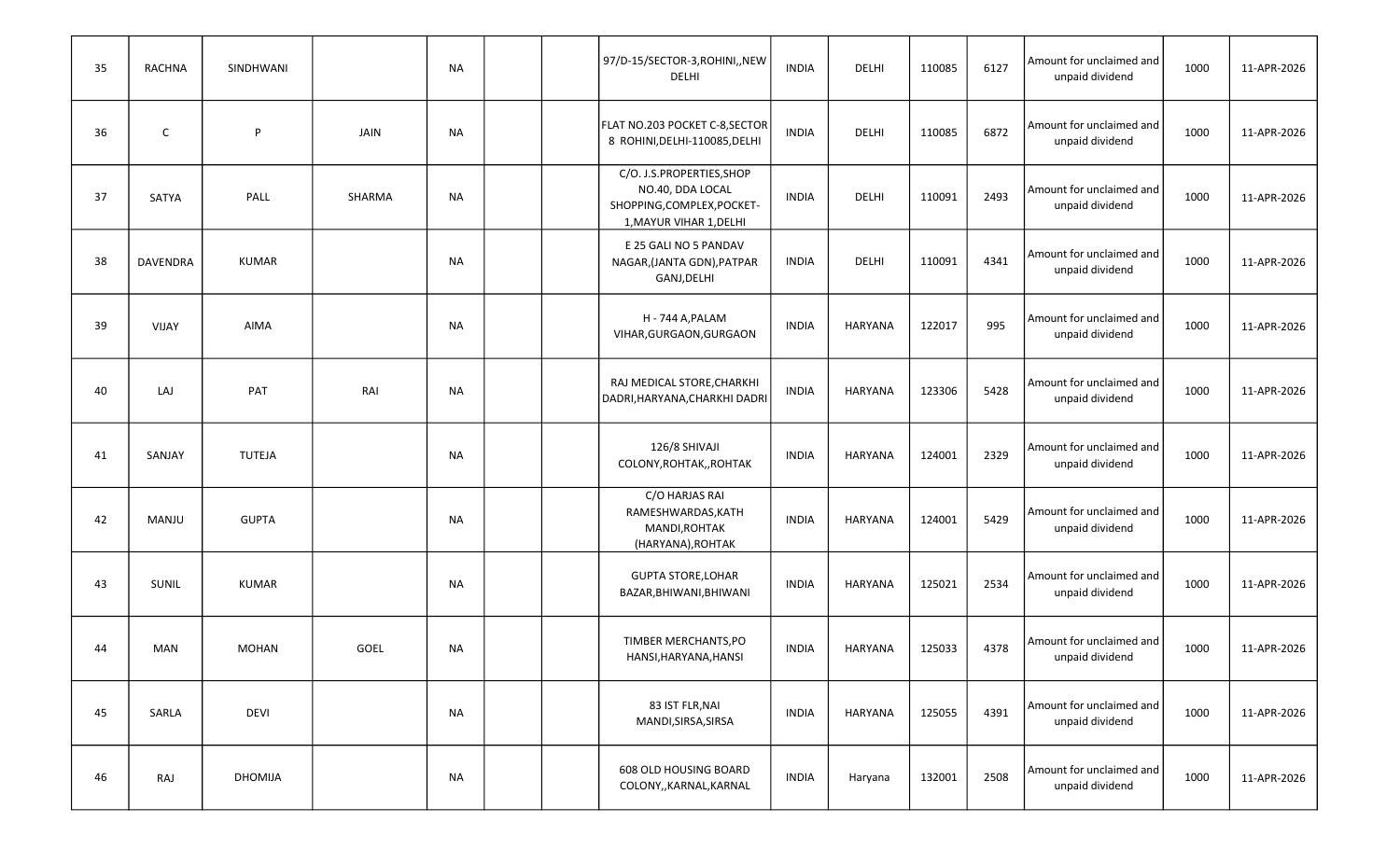| 47 | <b>KAILASH</b> | <b>BHATIA</b> |                  | NA        |  | SHOP NO 4 RAJA MARKET, BAZAR<br><b>TAHLI</b><br>SAHIB, AMRITSAR, AMRITSAR                    | <b>INDIA</b> | PUNJAB               | 141001 | 1015 | Amount for unclaimed and<br>unpaid dividend | 1000 | 11-APR-2026 |
|----|----------------|---------------|------------------|-----------|--|----------------------------------------------------------------------------------------------|--------------|----------------------|--------|------|---------------------------------------------|------|-------------|
| 48 | <b>INDER</b>   | <b>JIT</b>    | KAUR             | <b>NA</b> |  | 382-L, MODEL<br>TOWN, LUDHIANA, , LUDHIANA                                                   | <b>INDIA</b> | PUNJAB               | 141001 | 2039 | Amount for unclaimed and<br>unpaid dividend | 1000 | 11-APR-2026 |
| 49 | RAMESH         | <b>KUMAR</b>  | <b>CHOURASIA</b> | <b>NA</b> |  | NR AMRIT<br>CINEMA, AMRITSAR, , AMRITSAR                                                     | <b>INDIA</b> | PUNJAB               | 143006 | 1006 | Amount for unclaimed and<br>unpaid dividend | 1000 | 11-APR-2026 |
| 50 | RANJANA        | <b>GUPTA</b>  |                  | <b>NA</b> |  | 33/17 KAPURTHALA<br>ROAD, JALANDHAR<br>CITY,, JALANDHAR                                      | <b>INDIA</b> | PUNJAB               | 144008 | 2206 | Amount for unclaimed and<br>unpaid dividend | 1000 | 11-APR-2026 |
| 51 | <b>NISHA</b>   | RANI          | VIJ              | <b>NA</b> |  | SUBASH NAGAR, STREET NO<br>6, PHAGWARA, PHAGWARA                                             | <b>INDIA</b> | PUNJAB               | 144401 | 2203 | Amount for unclaimed and<br>unpaid dividend | 1000 | 11-APR-2026 |
| 52 | GIAN           | CHAND         |                  | <b>NA</b> |  | INDUSTRIAL OXYGEN CO LTD, GT<br>ROAD, MANDI<br>GOBINDGARH, GOBINDGARH                        | <b>INDIA</b> | PUNJAB               | 147301 | 498  | Amount for unclaimed and<br>unpaid dividend | 1000 | 11-APR-2026 |
| 53 | <b>RAJEEV</b>  | <b>GUPTA</b>  |                  | NA        |  | SD-530 SHASTRI<br>NAGAR, GHAZIABAD, , GHAZIABAD                                              | <b>INDIA</b> | <b>UTTAR PRADESH</b> | 201002 | 4384 | Amount for unclaimed and<br>unpaid dividend | 1000 | 11-APR-2026 |
| 54 | SHUBHENDR<br>A | PURWAR        |                  | NA        |  | JAIN BAZAR, JASWANT<br>NAGAR,, ETAWAH-206<br>245, ETAWAH                                     | <b>INDIA</b> | <b>UTTAR PRADESH</b> | 206245 | 7013 | Amount for unclaimed and<br>unpaid dividend | 1000 | 11-APR-2026 |
| 55 | <b>MADAN</b>   | LAL           | JAIN             | <b>NA</b> |  | 106, KAILASH VIHAR (1ST<br>FLOOR), 15/21, CIVIL<br>LINES,, BEHIND METHODIST<br>CHURCH.KANPUR | INDIA        | <b>UTTAR PRADESH</b> | 208001 | 2099 | Amount for unclaimed and<br>unpaid dividend | 1000 | 11-APR-2026 |
| 56 | MANJU          | MEHROTRA      |                  | <b>NA</b> |  | 33/146 GAYA PRASAD<br>LANE, KANPUR, , KANPUR                                                 | INDIA        | UTTAR PRADESH        | 208001 | 2104 | Amount for unclaimed and<br>unpaid dividend | 1000 | 11-APR-2026 |
| 57 | JAI            | RAM           | <b>GUPTA</b>     | <b>NA</b> |  | 38/103 JAGANNATH<br>BHAWAN, MESTON<br>ROAD, KANPUR, KANPUR                                   |              | INDIA UTTAR PRADESH  | 208001 | 2124 | Amount for unclaimed and<br>unpaid dividend | 1000 | 11-APR-2026 |
| 58 | <b>GEETA</b>   | RANI          | JAIN             | <b>NA</b> |  | 46/148 HALSEY<br>ROAD, KANPUR, , KANPUR                                                      | INDIA        | UTTAR PRADESH        | 208001 | 2129 | Amount for unclaimed and<br>unpaid dividend | 1000 | 11-APR-2026 |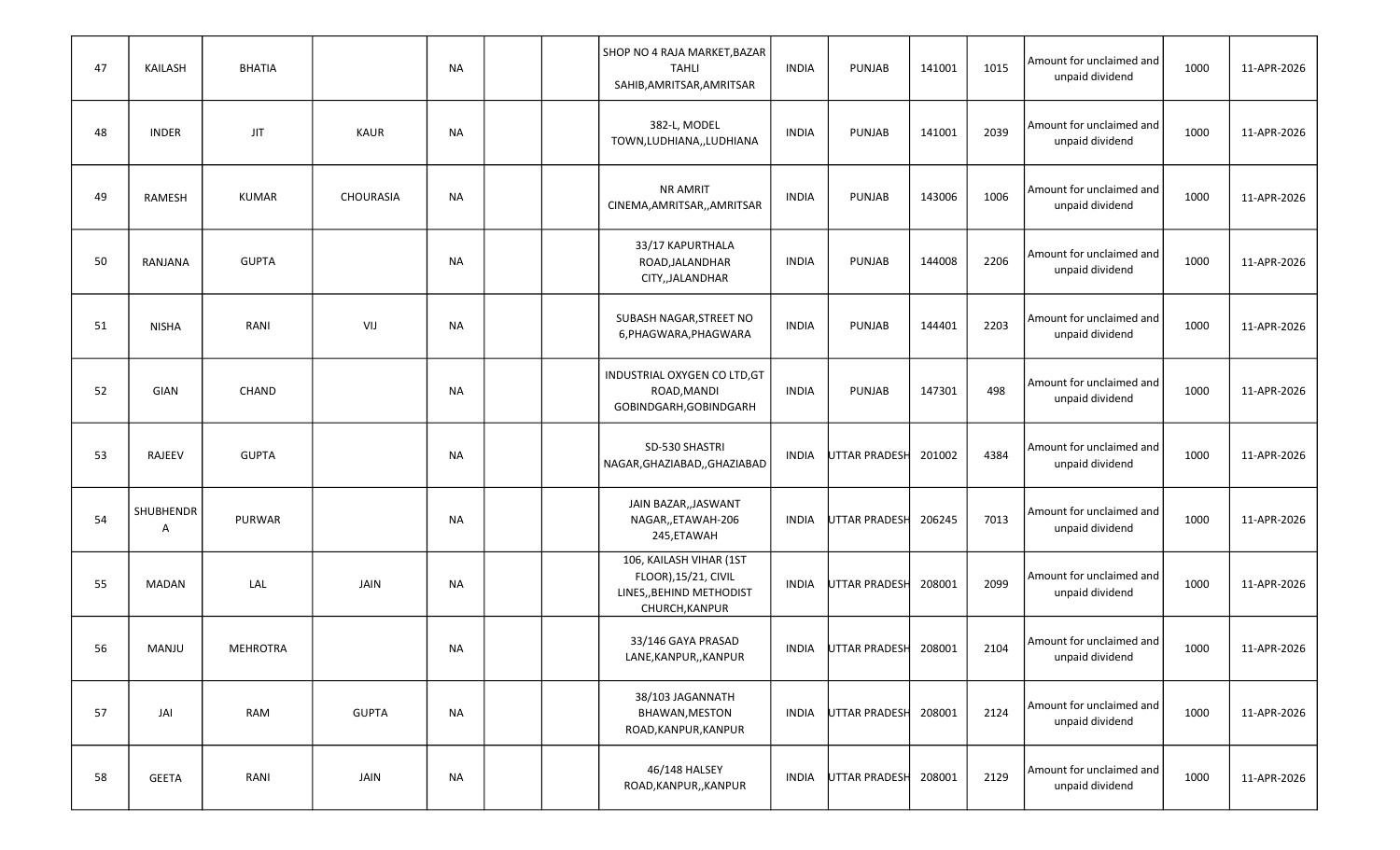| 59 | <b>HARSH</b>      | SACHDEVA       |              | NA            |  | 50/168<br>NAUGHARA, KANPUR, , KANPUR                                                                   | INDIA | <b>UTTAR PRADESH</b> | 208001 | 2135 | Amount for unclaimed and<br>unpaid dividend | 1000 | 11-APR-2026 |
|----|-------------------|----------------|--------------|---------------|--|--------------------------------------------------------------------------------------------------------|-------|----------------------|--------|------|---------------------------------------------|------|-------------|
| 60 | JAGESHWAR         | PRASAD         | <b>GUPTA</b> | <b>NA</b>     |  | C/O KASHI PRASAD KAILASH<br>NATH, 51/33, NAYA<br>GANJ,, KANPUR                                         | INDIA | UTTAR PRADESH        | 208001 | 2136 | Amount for unclaimed and<br>unpaid dividend | 1000 | 11-APR-2026 |
| 61 | <b>JAYSHREE</b>   | TULSIANI       |              | NA            |  | 8/80 ARYA<br>NAGAR, KANPUR, , KANPUR                                                                   | INDIA | <b>UTTAR PRADESH</b> | 208002 | 2138 | Amount for unclaimed and<br>unpaid dividend | 1000 | 11-APR-2026 |
| 62 | MANJU             | <b>GAMBHIR</b> |              | <b>NA</b>     |  | <b>INDIAN OVERSEAS</b><br>BANK, SARVODAYA<br>NAGAR, KANPUR, KANPUR                                     | INDIA | UTTAR PRADESH        | 208005 | 2132 | Amount for unclaimed and<br>unpaid dividend | 1000 | 11-APR-2026 |
| 63 | <b>BHARAT</b>     | SINGH          |              | <b>NA</b>     |  | ASHOK VIDYAMANDIR<br>CAMPUS, 117/2 SARVODAYA<br>NAGAR, KANPUR, KANPUR                                  | INDIA | UTTAR PRADESH        | 208005 | 2159 | Amount for unclaimed and<br>unpaid dividend | 1000 | 11-APR-2026 |
| 64 | <b>BHAGYAWATI</b> |                |              | NA            |  | ASHOK VIDYA MANDIR<br>CAMPUS, 117/2 SARVODAYA<br>NAGAR, KANPUR, KANPUR                                 | INDIA | <b>UTTAR PRADESH</b> | 208005 | 2160 | Amount for unclaimed and<br>unpaid dividend | 1000 | 11-APR-2026 |
| 65 | RAMESH            | CHANDRA        | <b>SINGH</b> | NA            |  | MIG 17 SECTOR 4, BARRA<br>2, KANPUR, KANPUR                                                            | INDIA | UTTAR PRADESH        | 208027 | 2108 | Amount for unclaimed and<br>unpaid dividend | 1000 | 11-APR-2026 |
| 66 | ATMARAM           | DAWANI         |              | NA            |  | 3/8 SINDHI COLONY, RAIL WAY<br>ROAD, FARRUKHABAD, FARRUKHA<br>BAD                                      | INDIA | <b>UTTAR PRADESH</b> | 209601 | 2121 | Amount for unclaimed and<br>unpaid dividend | 1000 | 11-APR-2026 |
| 67 | <b>VINOD</b>      | <b>KUMAR</b>   | JAIN         | <b>NA</b>     |  | HOUSE NO 523, STREET NO<br>1, FEROZPUR CANTT, FEROZPUR                                                 | INDIA | <b>UTTAR PRADESH</b> | 209738 | 2221 | Amount for unclaimed and<br>unpaid dividend | 1000 | 11-APR-2026 |
| 68 | KALAWATI          | SRIVASTAVA     |              | <b>NA</b>     |  | <b>B/38 GOVINDPUR</b><br>COLONY, (BEHIND) IRRIGATION<br>COLONY, P.O.TELIAGANJ,<br>ALLAHABAD, ALLAHABAD | INDIA | UTTAR PRADESH        | 211004 | 6888 | Amount for unclaimed and<br>unpaid dividend | 1000 | 11-APR-2026 |
| 69 | DHURANDHA<br>R    | SINGH          |              | <b>NA</b>     |  | C/O DR. V. SINGH, B/31/35-<br>24, SANKATMOCHAN<br>COLONY, LANKA-<br>VARANASI, AZANGARH                 |       | INDIA UTTAR PRADESH  | 221005 | 2933 | Amount for unclaimed and<br>unpaid dividend | 1000 | 11-APR-2026 |
| 70 | HEMLATA           | $\mathsf C$    | $\, {\sf B}$ | <b>TIWARI</b> |  | C/O.INDO GULF FERT.&<br>CHEM., JAGDISHPUR INDUSTRIAL<br>AREA, SULTANPUR, SULTANPUR                     | INDIA | UTTAR PRADESH        | 227817 | 6855 | Amount for unclaimed and<br>unpaid dividend | 1000 | 11-APR-2026 |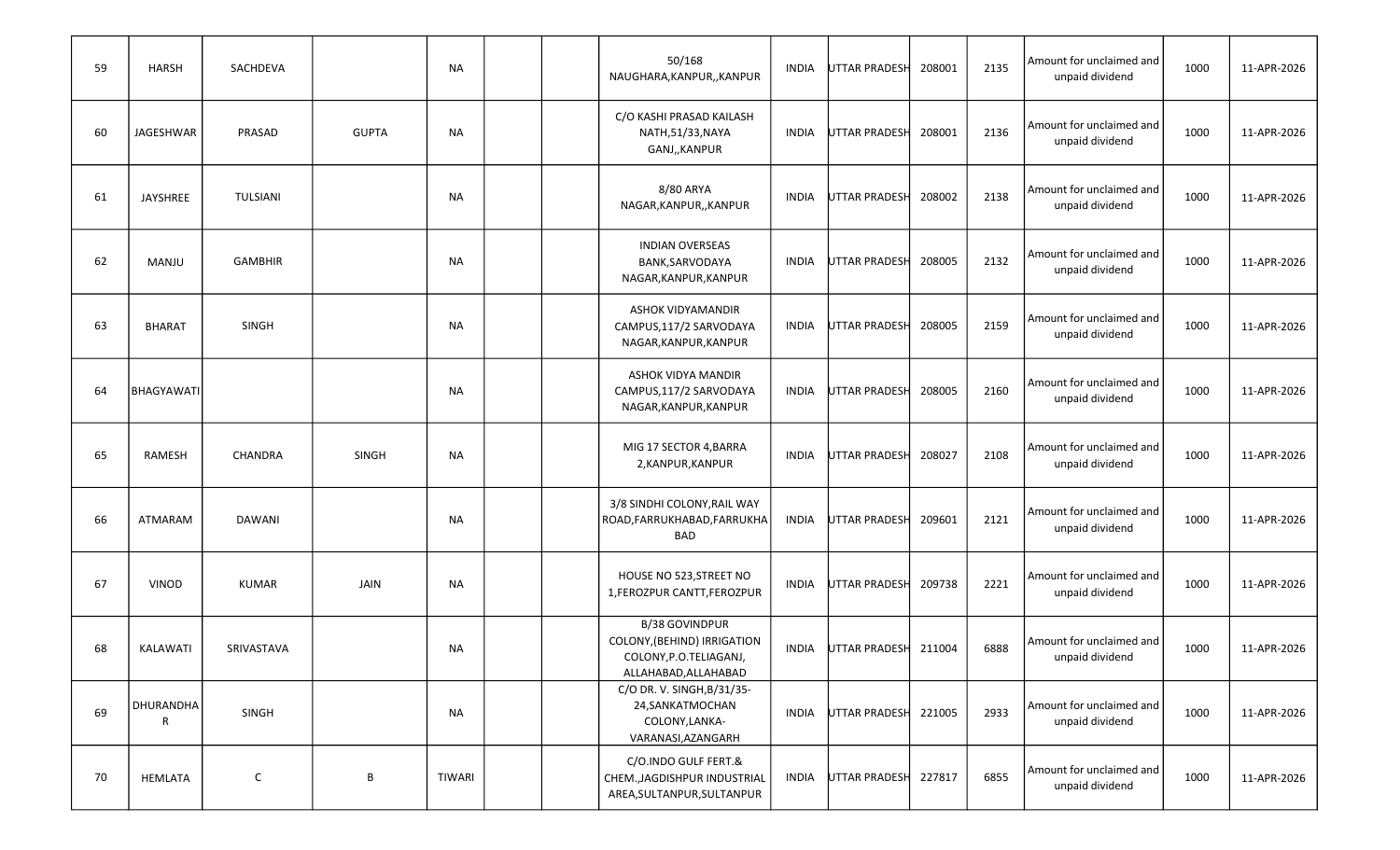| 71 | SUPARNA        | CHAKRAVORTY  |         | NA        |  | 9-AE-17 OBRA<br>COLONY, OBRA, SONEBHADRA, AG<br>RA                          | INDIA        | <b>UTTAR PRADESH</b> | 231219 | 6083 | Amount for unclaimed and<br>unpaid dividend | 1000 | 11-APR-2026 |
|----|----------------|--------------|---------|-----------|--|-----------------------------------------------------------------------------|--------------|----------------------|--------|------|---------------------------------------------|------|-------------|
| 72 | SHIKHA         | SRIVASTAVA   |         | <b>NA</b> |  | 9 AE (T) 109, UPSEB COLONY,<br>OBRA, SONE BHADRA, AGRA                      | INDIA        | <b>UTTAR PRADESH</b> | 231219 | 6106 | Amount for unclaimed and<br>unpaid dividend | 1000 | 11-APR-2026 |
| 73 | ANAND          | <b>KUMAR</b> | AGRAWAL | <b>NA</b> |  | KOTHR RAMNIWAS, 8-U-35 CIVIL<br>LINES, BAREILLY, BAREILLY                   | INDIA        | <b>UTTAR PRADESH</b> | 243001 | 2356 | Amount for unclaimed and<br>unpaid dividend | 1000 | 11-APR-2026 |
| 74 | <b>GIRDHAR</b> | GOPAL        |         | NA        |  | C/O GIRDHAR SUGAR<br>WORKS, MARWARI<br>GANJ, BAREILLY, BAREILLY             | <b>INDIA</b> | <b>UTTAR PRADESH</b> | 243001 | 2471 | Amount for unclaimed and<br>unpaid dividend | 1000 | 11-APR-2026 |
| 75 | VIJAY          | <b>KUMAR</b> | AGARWAL | <b>NA</b> |  | <b>JYOTI OIL</b><br>COMPANY, GANGAPUR, BAREILLY,<br><b>BAREILLY</b>         | INDIA        | <b>UTTAR PRADESH</b> | 243005 | 2408 | Amount for unclaimed and<br>unpaid dividend | 1000 | 11-APR-2026 |
| 76 | <b>MADAN</b>   | LAL          |         | NA        |  | C/O RISHIKUMAR<br>SUSHILKUMAR, RAMNAGAR, NAIN<br><b>ITAL, NAINITAL</b>      | <b>INDIA</b> | <b>UTTAR PRADESH</b> | 244715 | 4447 | Amount for unclaimed and<br>unpaid dividend | 1000 | 11-APR-2026 |
| 77 | PUJA           | <b>GUPTA</b> |         | NA        |  | C/O GIRISHKUMAR OMESH<br>KUMAR, SARAI GALI RAM<br>NAGAR, NAINITAL, NAINITAL | <b>INDIA</b> | Uttarakhand          | 244715 | 5037 | Amount for unclaimed and<br>unpaid dividend | 1000 | 11-APR-2026 |
| 78 | PAWAN          | ARORA        |         | NA        |  | PAINTH PARAO, RAM NAGAR, DIST<br>NAINITAL, DIST NAINITAL                    | <b>INDIA</b> | Uttarakhand          | 244715 | 5060 | Amount for unclaimed and<br>unpaid dividend | 1000 | 11-APR-2026 |
| 79 | AMRIK          | SINGH        |         | <b>NA</b> |  | 2/57 GURU DWARA<br>ROAD, SAHARANPUR, , SAHARANP<br>UR                       | <b>INDIA</b> | Uttarakhand          | 247001 | 5015 | Amount for unclaimed and<br>unpaid dividend | 1000 | 11-APR-2026 |
| 80 | RAKESH         | <b>KUMAR</b> | SINGHAL | <b>NA</b> |  | A-249, AVAS<br>VIKAS, SAHARANPUR, , SAHARANP<br>UR                          | <b>INDIA</b> | Uttarakhand          | 247001 | 5047 | Amount for unclaimed and<br>unpaid dividend | 1000 | 11-APR-2026 |
| 81 | <b>INDRA</b>   | <b>DEVI</b>  |         | NA        |  | 118-A-BANK STREET, NEAR SOFIA<br>GIRLS SCHOOL, MEERUT<br>CANTT, MEERUT      |              | INDIA UTTAR PRADESH  | 250001 | 2287 | Amount for unclaimed and<br>unpaid dividend | 1000 | 11-APR-2026 |
| 82 | SANJAY         | MALIK        |         | <b>NA</b> |  | 305/7 THAPER<br>NAGAR, MEERUT, , MEERUT                                     | INDIA        | UTTAR PRADESH        | 250001 | 6029 | Amount for unclaimed and<br>unpaid dividend | 1000 | 11-APR-2026 |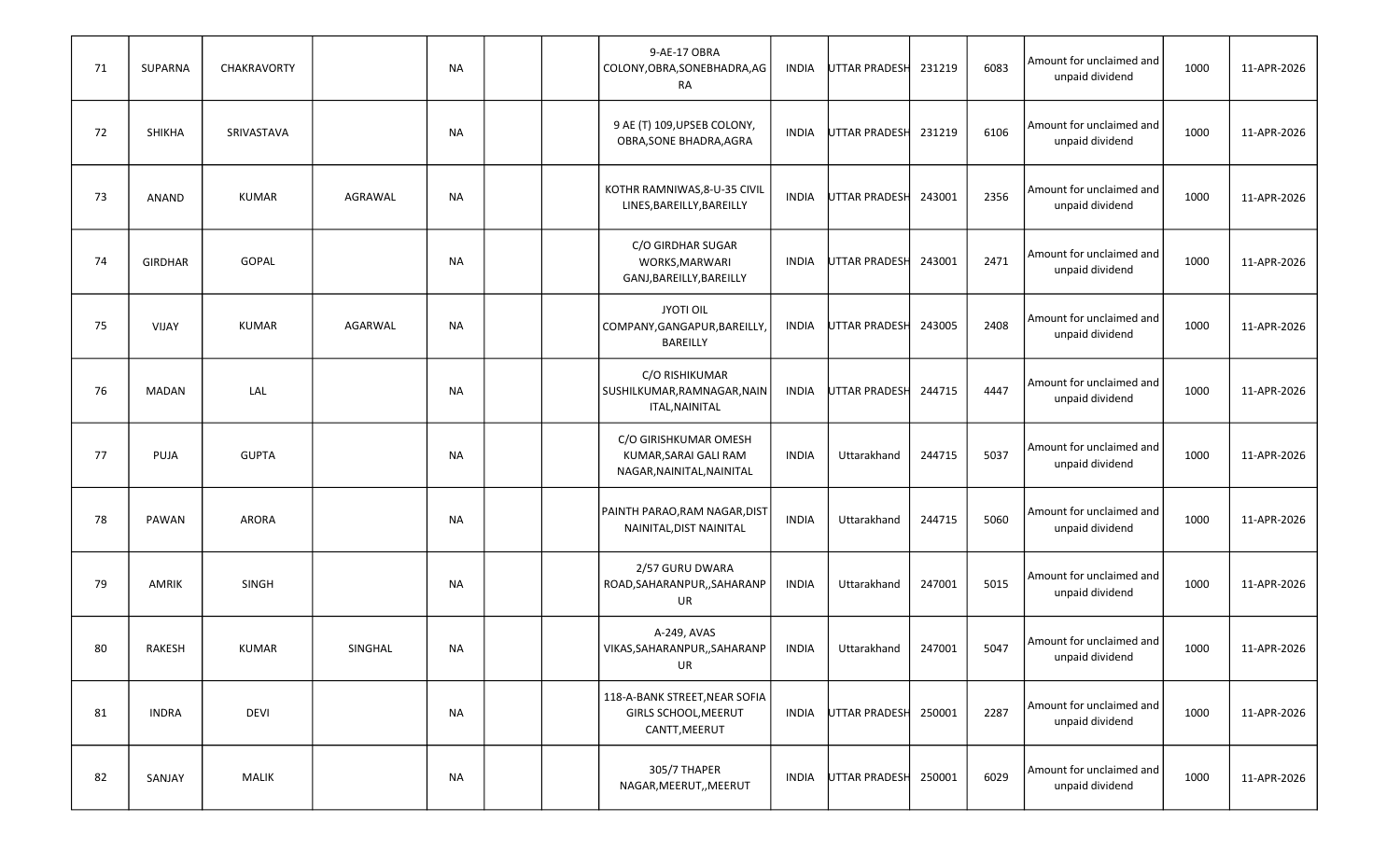| 83 | ALKA          | GARG             |                | NA        |            | C/O NAVEEN GUPTA<br>ADVOCATE, 40 MAHAPALIKA<br>COMPOUND, MEERUT<br>CITY, MEERUT | INDIA        | <b>UTTAR PRADESH</b> | 250002 | 2300 | Amount for unclaimed and<br>unpaid dividend | 1000 | 11-APR-2026 |
|----|---------------|------------------|----------------|-----------|------------|---------------------------------------------------------------------------------|--------------|----------------------|--------|------|---------------------------------------------|------|-------------|
| 84 | AMIT          | JAIN             |                | NA        |            | C/O JAGDISH<br>CONFACTIONRY, STORE PUNJABI<br>MARKET, BARAUT, BARAUT            | <b>INDIA</b> | UTTAR PRADESH        | 250611 | 2288 | Amount for unclaimed and<br>unpaid dividend | 1000 | 11-APR-2026 |
| 85 | <b>BEENA</b>  | <b>DEVI</b>      | JAIN           | JAIN      |            | C/O UJAGAR MALPADAM<br>PRASAD, NAYA<br>BAZAR, BARAUT, BARAUT                    | <b>INDIA</b> | <b>UTTAR PRADESH</b> | 250611 | 5400 | Amount for unclaimed and<br>unpaid dividend | 1000 | 11-APR-2026 |
| 86 | <b>AJAY</b>   | <b>KUMAR</b>     |                | NA        |            | MUKANDLAL MEHTA, 1133 HOLI<br>CHOWK PACCA BAGH, KHATAULI<br>U P, KHATAULI       | <b>INDIA</b> | UTTAR PRADESH        | 251201 | 2286 | Amount for unclaimed and<br>unpaid dividend | 1000 | 11-APR-2026 |
| 87 | PAMMI         | <b>TANDON</b>    |                | <b>NA</b> |            | C/O DR ARVIND BAIJAL, CIVIL<br>LINES, SITAPUR, SITAPUR                          | <b>INDIA</b> | UTTAR PRADESH        | 261001 | 2399 | Amount for unclaimed and<br>unpaid dividend | 1000 | 11-APR-2026 |
| 88 | RLBL          | <b>MARKETING</b> | <b>COMPANY</b> | PVT       | <b>LTD</b> | STATION RD, DEORIA UP, DEORIA                                                   | <b>INDIA</b> | UTTAR PRADESH        | 274001 | 2186 | Amount for unclaimed and<br>unpaid dividend | 1000 | 11-APR-2026 |
| 89 | <b>VINOD</b>  | <b>KUMAR</b>     | AGARWAL        | NA        |            | 33/10 SANJAY<br>PLACE, AGRA, , AGRA                                             | <b>INDIA</b> | <b>UTTAR PRADESH</b> | 282002 | 521  | Amount for unclaimed and<br>unpaid dividend | 1000 | 11-APR-2026 |
| 90 | YASWIN        | KHURANA          |                | NA        |            | KHURANA NIWAS,5 NEW RAJA KI<br>MANDI, AGRA, AGRA                                | <b>INDIA</b> | <b>UTTAR PRADESH</b> | 282002 | 526  | Amount for unclaimed and<br>unpaid dividend | 1000 | 11-APR-2026 |
| 91 | <b>MEETA</b>  | JAIN             |                | NA        |            | C/O FANCY CLOTH STORE, HOPE<br>CIRCUS, ALWAR, ALWAR                             | <b>INDIA</b> | RAJASTHAN            | 301001 | 1844 | Amount for unclaimed and<br>unpaid dividend | 1000 | 11-APR-2026 |
| 92 | <b>MUKESH</b> | AGRAWAL          |                | NA        |            | C/O ASHWANI KUMAR AND<br>BROS, KEDAL GANJ, PO & DT<br>ALWAR RAJ, ALWAR          | <b>INDIA</b> | RAJASTHAN            | 301001 | 1903 | Amount for unclaimed and<br>unpaid dividend | 1000 | 11-APR-2026 |
| 93 | MANJUBALA     | <b>GUPTA</b>     |                | NA        |            | 59 KESHAV NAGAR, SCHEME NO<br>13,PO ALWAR, ALWAR                                | <b>INDIA</b> | RAJASTHAN            | 301001 | 1910 | Amount for unclaimed and<br>unpaid dividend | 1000 | 11-APR-2026 |
| 94 | <b>DWARKA</b> | DAS              | SABOO          | <b>NA</b> |            | C/O SHOP NO 107, CHANDPOLE<br>BAZAR, JAIPUR, JAIPUR                             | <b>INDIA</b> | RAJASTHAN            | 302001 | 1787 | Amount for unclaimed and<br>unpaid dividend | 1000 | 11-APR-2026 |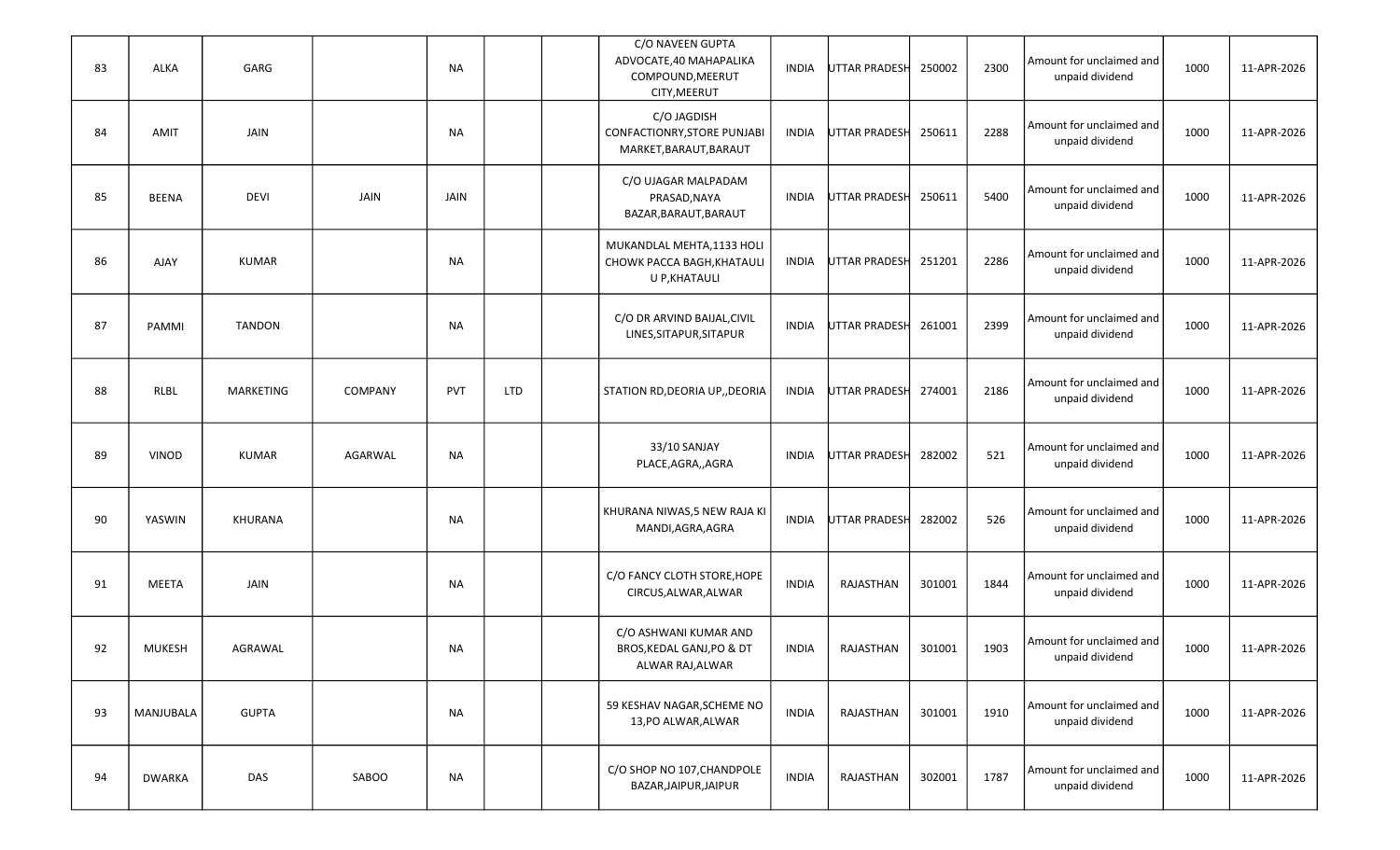| 95  | MANOJ                   | <b>KUMAR</b>  | AGARWAL         | <b>NA</b> |  | HARYANA STEEL<br>COPORATION, LOHA MANDISC<br>ROAD, JAIPUR, JAIPUR         | <b>INDIA</b> | RAJASTHAN        | 302001 | 1838 | Amount for unclaimed and<br>unpaid dividend | 1000 | 11-APR-2026 |
|-----|-------------------------|---------------|-----------------|-----------|--|---------------------------------------------------------------------------|--------------|------------------|--------|------|---------------------------------------------|------|-------------|
| 96  | PREM                    | CHAND         | <b>TAK</b>      | <b>NA</b> |  | 29 B, MANU MARG, AMER<br>ROAD, GOVIND NAGAR, JAIPUR                       | <b>INDIA</b> | RAJASTHAN        | 302002 | 1798 | Amount for unclaimed and<br>unpaid dividend | 1000 | 11-APR-2026 |
| 97  | SHYAM                   | LAL           | YADAV           | <b>NA</b> |  | 1089 OUNDA MAHADEV<br>NEWAJ, KE MAHANT KA<br>RASTA, RAGMANJ BAZAR, JAIPUR | <b>INDIA</b> | RAJASTHAN        | 302003 | 1847 | Amount for unclaimed and<br>unpaid dividend | 1000 | 11-APR-2026 |
| 98  | <b>VIVEK</b>            | VARDHAN       | <b>JAIN</b>     | <b>NA</b> |  | $C/O B-131$ , JANTA<br>COLONY, JAIPUR, , JAIPUR                           | <b>INDIA</b> | RAJASTHAN        | 302004 | 1785 | Amount for unclaimed and<br>unpaid dividend | 1000 | 11-APR-2026 |
| 99  | <b>BADRI</b>            | <b>NARAIN</b> | GILARA          | <b>NA</b> |  | B-199B RAJENDRA MARG, BAPU<br>NAGAR, JAIPUR, JAIPUR                       | <b>INDIA</b> | RAJASTHAN        | 302015 | 1754 | Amount for unclaimed and<br>unpaid dividend | 1000 | 11-APR-2026 |
| 100 | <b>BHAGWAN</b>          | <b>DAS</b>    | <b>MANTRI</b>   | <b>NA</b> |  | 2/166, WARD<br>NO.68, VIDHYADHAR<br>NAGAR,, SECTOR 2, JAIPUR              | <b>INDIA</b> | <b>RAJASTHAN</b> | 302015 | 1868 | Amount for unclaimed and<br>unpaid dividend | 1000 | 11-APR-2026 |
| 101 | MEENA                   | KARNANI       |                 | <b>NA</b> |  | 921,<br>RAMNAGAR, SHASTRINAGAR, JAIP<br>UR, JAIPUR                        | <b>INDIA</b> | RAJASTHAN        | 302016 | 1800 | Amount for unclaimed and<br>unpaid dividend | 1000 | 11-APR-2026 |
| 102 | CHANDRAKA<br><b>NTA</b> | <b>JOSHI</b>  |                 | <b>NA</b> |  | JOSHI BHAWAN, 9/462 MALVIYA<br>NAGAR,, JAIPUR                             | <b>INDIA</b> | RAJASTHAN        | 302017 | 6112 | Amount for unclaimed and<br>unpaid dividend | 1000 | 11-APR-2026 |
| 103 | RAJENDRA                | PRASAD        | MEENA           | <b>NA</b> |  | 167 PREM NAGAR, MALVIA<br>NAGAR,, JAIPUR                                  | <b>INDIA</b> | RAJASTHAN        | 302017 | 6500 | Amount for unclaimed and<br>unpaid dividend | 1000 | 11-APR-2026 |
| 104 | MAHESH                  | <b>KUMAR</b>  | <b>DINGWANI</b> | NA        |  | ANAND BHAWAN, 16 KAMALA<br>NAGAR, UDAIPUR, UDAIPUR                        | <b>INDIA</b> | RAJASTHAN        | 313001 | 2907 | Amount for unclaimed and<br>unpaid dividend | 1000 | 11-APR-2026 |
| 105 | <b>VIKAS</b>            | NALWAYA       |                 | <b>NA</b> |  | 33 POLO<br>GROUND, UDAIPUR, RAJASTHAN, U<br><b>DAIPUR</b>                 | <b>INDIA</b> | RAJASTHAN        | 313001 | 2909 | Amount for unclaimed and<br>unpaid dividend | 1000 | 11-APR-2026 |
| 106 | VINOD                   | <b>BAJAJ</b>  |                 | <b>NA</b> |  | VINOD GENRAL STORE, DHAN<br>MANDI, HOSPITAL<br>ROAD, UDAIPUR              | <b>INDIA</b> | RAJASTHAN        | 313001 | 2910 | Amount for unclaimed and<br>unpaid dividend | 1000 | 11-APR-2026 |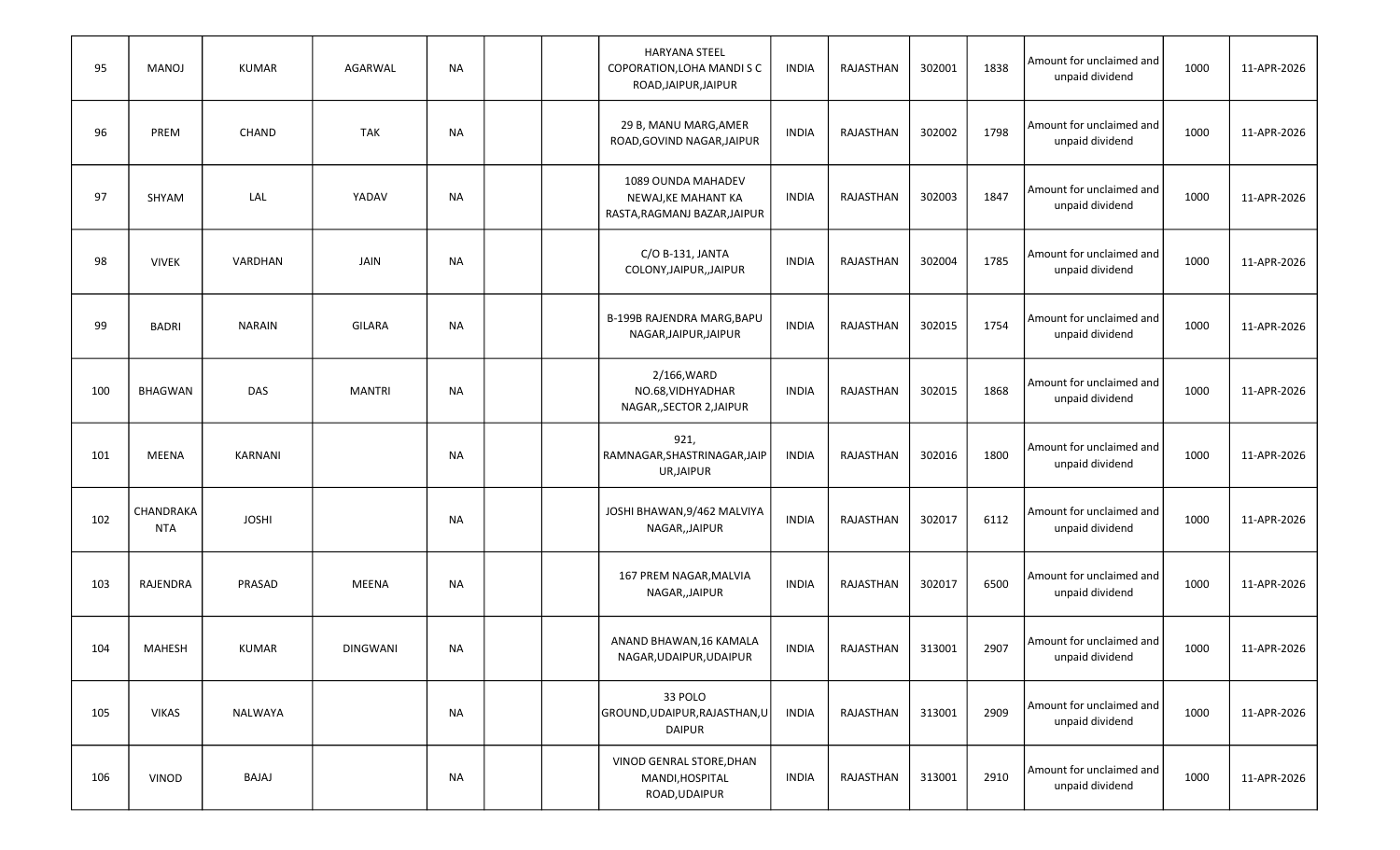| 107 | <b>BHAWANA</b> | SINGHAVI       |                | NA        |  | C/O BHARAT AGENCIES, IIND<br>FLOOR, 60 BAPU BAZAR, UDAIPUR           | <b>INDIA</b> | RAJASTHAN        | 313001 | 2922 | Amount for unclaimed and<br>unpaid dividend | 1000 | 11-APR-2026 |
|-----|----------------|----------------|----------------|-----------|--|----------------------------------------------------------------------|--------------|------------------|--------|------|---------------------------------------------|------|-------------|
| 108 | <b>BHANWAR</b> | LAL            | <b>KOTHARI</b> | NA        |  | C-81 AMBA MATA<br>SCHEME, UDAIPUR, RAJASTHAN, U<br><b>DAIPUR</b>     | <b>INDIA</b> | RAJASTHAN        | 313001 | 2927 | Amount for unclaimed and<br>unpaid dividend | 1000 | 11-APR-2026 |
| 109 | <b>ASHOK</b>   | <b>KUMAR</b>   | <b>KOTHARI</b> | NA        |  | C-81 AMBA MATA<br>SCHEME, UDAIPUR, RAJASTHAN, U<br><b>DAIPUR</b>     | <b>INDIA</b> | RAJASTHAN        | 313001 | 2928 | Amount for unclaimed and<br>unpaid dividend | 1000 | 11-APR-2026 |
| 110 | KHEMRAJ        | <b>MANWANI</b> |                | NA        |  | $H-24$<br>BHOPALPURA, UDAIPUR, RAJASTH<br>AN, UDAIPUR                | <b>INDIA</b> | RAJASTHAN        | 313001 | 2932 | Amount for unclaimed and<br>unpaid dividend | 1000 | 11-APR-2026 |
| 111 | SHANKER        | LAL            | JAIN           | <b>NA</b> |  | 25 MANDI KI NAL, OPP JAWARIA<br>BHAWAN,, UDAIPUR                     | <b>INDIA</b> | RAJASTHAN        | 313001 | 6058 | Amount for unclaimed and<br>unpaid dividend | 1000 | 11-APR-2026 |
| 112 | RAKESH         | <b>KUMAR</b>   | <b>CHORDIA</b> | <b>NA</b> |  | POST VALLABHA NAGAR, DIST<br>UDAIPUR, RAJASTHAN, UDAIPUR             | <b>INDIA</b> | <b>RAJASTHAN</b> | 313601 | 2921 | Amount for unclaimed and<br>unpaid dividend | 1000 | 11-APR-2026 |
| 113 | PREM           | <b>DEVI</b>    |                | <b>NA</b> |  | ANKIT AUTO AGENCIES, NEW T P<br>NAGAR, HINDAUN CITY, HINDAUN         | <b>INDIA</b> | RAJASTHAN        | 322230 | 1878 | Amount for unclaimed and<br>unpaid dividend | 1000 | 11-APR-2026 |
| 114 | <b>MUKESH</b>  | GOYAL          |                | <b>NA</b> |  | 1-KH-6 VIGYAN<br>NAGAR, KOTA, RAJ, KOTA                              | <b>INDIA</b> | RAJASTHAN        | 324005 | 1882 | Amount for unclaimed and<br>unpaid dividend | 1000 | 11-APR-2026 |
| 115 | <b>MAHABIR</b> | PRASAD         | JAIN           | NA        |  | C/O JAIPRAKASH BAGRA, SADU<br>HOUSE, NAYA<br>BASS, SUJANGARH, JAIPUR | <b>INDIA</b> | RAJASTHAN        | 331507 | 1842 | Amount for unclaimed and<br>unpaid dividend | 1000 | 11-APR-2026 |
| 116 | <b>SUSHILA</b> | <b>MEHTA</b>   |                | NA        |  | SARDO KI GALI, DAGA<br>BAZAR, JODHPUR, JODHPUR                       | INDIA        | RAJASTHAN        | 342001 | 2037 | Amount for unclaimed and<br>unpaid dividend | 1000 | 11-APR-2026 |
| 117 | PRASAN         | KANWAR         | <b>KUMBHAT</b> | <b>NA</b> |  | CEMENT HOUSE, 862 CHOPASNI<br>ROAD, JODHPUR, JODHPUR                 | INDIA        | RAJASTHAN        | 342003 | 2051 | Amount for unclaimed and<br>unpaid dividend | 1000 | 11-APR-2026 |
| 118 | PRAVEEN        | DUGAR          |                | <b>NA</b> |  | D164-A, DHRAM NARYAN JIKA<br>HATTA, PAOTIA, JODHPUR                  | <b>INDIA</b> | RAJASTHAN        | 342006 | 2053 | Amount for unclaimed and<br>unpaid dividend | 1000 | 11-APR-2026 |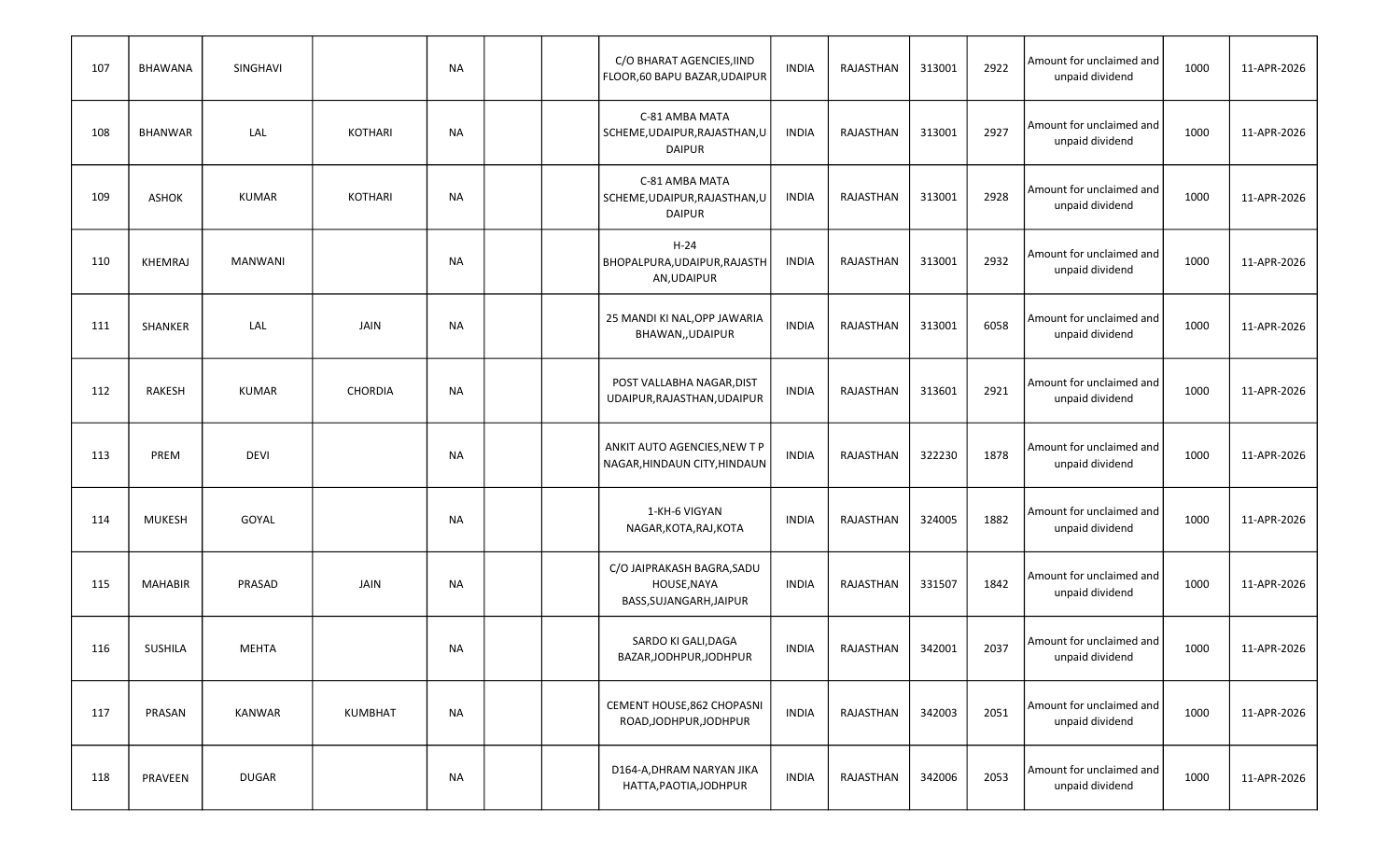| 119 | GAJENDRA        | JAIN         |                | NA        |  | OPP.KAMLA NEHRU<br>COLLEGE, PLOT NO.A-26,, RAIKA<br>BAUGH, JODHPUR                 | <b>INDIA</b> | RAJASTHAN      | 342006 | 8177 | Amount for unclaimed and<br>unpaid dividend | 1000 | 11-APR-2026 |
|-----|-----------------|--------------|----------------|-----------|--|------------------------------------------------------------------------------------|--------------|----------------|--------|------|---------------------------------------------|------|-------------|
| 120 | <b>RAMESH</b>   | <b>KUMAR</b> | <b>MUNDHRA</b> | <b>NA</b> |  | CHHATARI WALA<br><b>BUNGALOW, PAOTA A</b><br>ROAD,,JODHPUR                         | <b>INDIA</b> | RAJASTHAN      | 342006 | 8260 | Amount for unclaimed and<br>unpaid dividend | 1000 | 11-APR-2026 |
| 121 | RASHMI          | SOMANI       |                | NA        |  | CHHATARI WALA<br><b>BUNGALOW, PAOTA A</b><br>ROAD, JODHPUR                         | <b>INDIA</b> | RAJASTHAN      | 342006 | 8261 | Amount for unclaimed and<br>unpaid dividend | 1000 | 11-APR-2026 |
| 122 | <b>TEJSINGH</b> | SOLANKI      |                | NA        |  | C/O MOHAN LAL DAGA, PAOTA A<br>ROAD, JODHPUR RAJ, JODHPUR                          | <b>INDIA</b> | RAJASTHAN      | 342010 | 2035 | Amount for unclaimed and<br>unpaid dividend | 1000 | 11-APR-2026 |
| 123 | <b>MANDI</b>    |              |                | <b>NA</b> |  | C/O BHARAT CLOTH<br>STORE, STATION<br>ROAD, BARMER, BARMER                         | <b>INDIA</b> | RAJASTHAN      | 344001 | 3610 | Amount for unclaimed and<br>unpaid dividend | 1000 | 11-APR-2026 |
| 124 | RANMAL          | JAIN         |                | NA        |  | MANMALPUKHRAJ, BHERUBAZAR,<br>BALOTRA, BALOTRA                                     | <b>INDIA</b> | RAJASTHAN      | 344022 | 2045 | Amount for unclaimed and<br>unpaid dividend | 1000 | 11-APR-2026 |
| 125 | MANJU           | KUMARI       |                | NA        |  | MADAN LAL KESHRIMAL, E 25<br>INDUSTRIAL<br>AREA, BALOTRA, BALOTRA                  | <b>INDIA</b> | RAJASTHAN      | 344022 | 2054 | Amount for unclaimed and<br>unpaid dividend | 1000 | 11-APR-2026 |
| 126 | SHANTILAL       |              |                | NA        |  | AMRIT MILLS INDIA, E-90 INDL.<br>AREA, BALOTRA-344022<br>(RAJ), BALOTRA            | <b>INDIA</b> | RAJASTHAN      | 344022 | 8200 | Amount for unclaimed and<br>unpaid dividend | 1000 | 11-APR-2026 |
| 127 | <b>KAMLA</b>    | <b>DEVI</b>  | <b>MEHTA</b>   | NA        |  | VICTORIA FABRICS, KHER ROAD<br>INDUSTRIAL<br>AREA, BALOTRA, BALOTRA                | <b>INDIA</b> | RAJASTHAN      | 344022 | 8296 | Amount for unclaimed and<br>unpaid dividend | 1000 | 11-APR-2026 |
| 128 | SHANTILAL       | JAIN         |                | <b>NA</b> |  | SHANTILAL SHRI<br>SHRIMAL, LAKHAMANIO<br>NIVAS, JASOL, JASOL                       | <b>INDIA</b> | RAJASTHAN      | 344024 | 627  | Amount for unclaimed and<br>unpaid dividend | 1000 | 11-APR-2026 |
| 129 | ASHOK           | <b>KUMAR</b> | CHOPRA         | <b>NA</b> |  | C/O POONAM CHAND<br>SIREMAL, CHOPRA BHAWAN, POST<br>JASOL, JASOL                   | INDIA        | RAJASTHAN      | 344024 | 649  | Amount for unclaimed and<br>unpaid dividend | 1000 | 11-APR-2026 |
| 130 | MASUMA          | HOZEEA       |                | <b>NA</b> |  | C/O GUJARAT SENATARY<br>WARS, DHEBAR ROAD NEAR IO<br><b>B, GOKUL CHEMB, RAJKOT</b> | INDIA        | <b>GUJARAT</b> | 360001 | 2587 | Amount for unclaimed and<br>unpaid dividend | 1000 | 11-APR-2026 |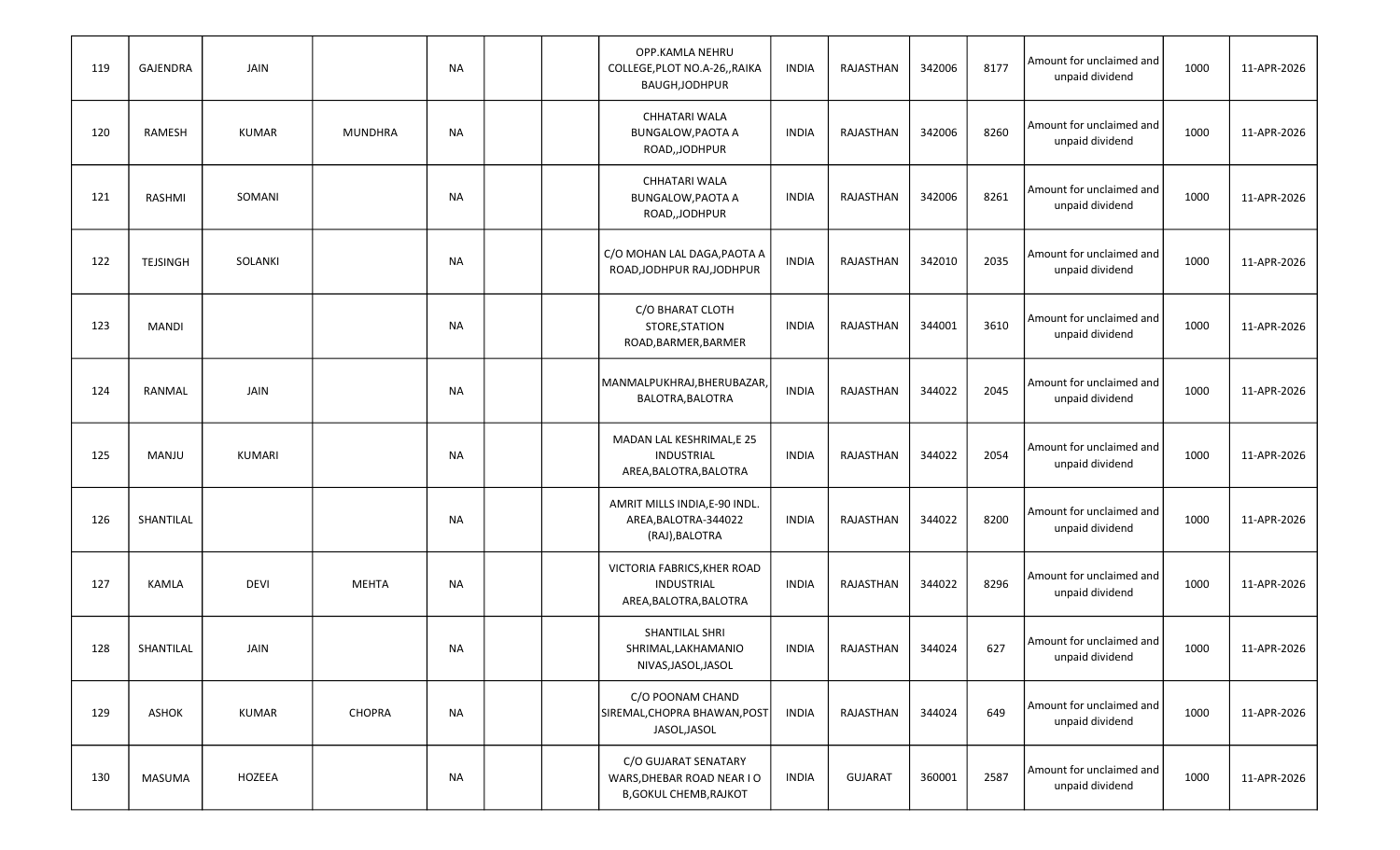| 131 | <b>KETAN</b>   | PUJARA         |               | NA        |  | C/O. K K PUJARA, A/5 LAXMI<br>APARTMENT,,2/8, COLLEGE<br>WADI,, RAJKOT          | <b>INDIA</b> | <b>GUJARAT</b> | 360001 | 2672 | Amount for unclaimed and<br>unpaid dividend | 1000 | 11-APR-2026 |
|-----|----------------|----------------|---------------|-----------|--|---------------------------------------------------------------------------------|--------------|----------------|--------|------|---------------------------------------------|------|-------------|
| 132 | KHAMMA         | DHIRENDRA      | SHAH          | <b>NA</b> |  | KAMAL GROUND FLOOR, OPP<br>MANI SAGAR, 9 JAYRAJ<br>PLOT, RAJKOT                 | <b>INDIA</b> | <b>GUJARAT</b> | 360001 | 2717 | Amount for unclaimed and<br>unpaid dividend | 1000 | 11-APR-2026 |
| 133 | AJAY           | <b>DAVE</b>    |               | NA        |  | C/O BUBBLES, LAKHAJIRAJ<br>ROAD, INTIMATE<br><b>BUILDING, RAJKOT</b>            | <b>INDIA</b> | <b>GUJARAT</b> | 360001 | 4509 | Amount for unclaimed and<br>unpaid dividend | 1000 | 11-APR-2026 |
| 134 | <b>DIPAK</b>   | $\mathsf{R}$   | <b>TANK</b>   | <b>NA</b> |  | PANCHAYAT R & B CIRCLE NO<br>2, MANGROL HOUSE, OPP<br>GAISFORD CINEMA, RAJKOT   | <b>INDIA</b> | <b>GUJARAT</b> | 360001 | 4513 | Amount for unclaimed and<br>unpaid dividend | 1000 | 11-APR-2026 |
| 135 | <b>JOLLY</b>   | PADALIYA       |               | <b>NA</b> |  | 1 GULAB NAGAR RAIYA<br>ROAD,"RAM<br>KRUPA", RAJKOT, RAJKOT                      | <b>INDIA</b> | <b>GUJARAT</b> | 360001 | 4522 | Amount for unclaimed and<br>unpaid dividend | 1000 | 11-APR-2026 |
| 136 | <b>BAKUL</b>   | SOLANI         |               | <b>NA</b> |  | <b>GANDHI MANGALJI</b><br>KESAVJI, ALANKAR<br>CHAMBER, DHEBAR<br>CHOWK, RAJKOT  | <b>INDIA</b> | <b>GUJARAT</b> | 360001 | 4546 | Amount for unclaimed and<br>unpaid dividend | 1000 | 11-APR-2026 |
| 137 | <b>SHARIFA</b> | $\mathsf{T}$   | KATHAWALA     | <b>NA</b> |  | OLD GADHIWAD, SONI<br><b>BAZAR, NEAR GEBI PIR</b><br>OTA, RAJKOT-360001, RAJKOT | <b>INDIA</b> | <b>GUJARAT</b> | 360001 | 7774 | Amount for unclaimed and<br>unpaid dividend | 1000 | 11-APR-2026 |
| 138 | RAJESH         | <b>BUVARIA</b> |               | <b>NA</b> |  | 2 MANHAR PLOT, KRISHNA<br>KUNJ,, RAJKOT                                         | <b>INDIA</b> | <b>GUJARAT</b> | 360002 | 2724 | Amount for unclaimed and<br>unpaid dividend | 1000 | 11-APR-2026 |
| 139 | RAMESH         | DAYALAL        | <b>THAKAR</b> | NA        |  | 8 MASTER<br>SOCIETY,"SURANATH", RAJKOT, RA<br>JKOT                              | <b>INDIA</b> | <b>GUJARAT</b> | 360002 | 2765 | Amount for unclaimed and<br>unpaid dividend | 1000 | 11-APR-2026 |
| 140 | VARSHABEN      | <b>BAGDAI</b>  |               | NA        |  | JALIAN 2<br>BHAKTINAGAR, SOCIETY, RAJKOT, R<br>AJKOT                            | <b>INDIA</b> | <b>GUJARAT</b> | 360002 | 4562 | Amount for unclaimed and<br>unpaid dividend | 1000 | 11-APR-2026 |
| 141 | BAGDAI         | <b>BINA</b>    |               | NA        |  | JALARAM SEASON<br>STORES, VANIYAWADI MAIN<br>ROAD, RAJKOT, RAJKOT               | <b>INDIA</b> | <b>GUJARAT</b> | 360002 | 4563 | Amount for unclaimed and<br>unpaid dividend | 1000 | 11-APR-2026 |
| 142 | KANTABEN       | SAVAJIBHAI     | <b>TILALA</b> | <b>NA</b> |  | C/O RAIYANI BROS, KEVEDAVADI<br>MAIN RD, OPP BOMBAY IRON<br>WORKS, RAJKOT       | <b>INDIA</b> | <b>GUJARAT</b> | 360002 | 5732 | Amount for unclaimed and<br>unpaid dividend | 1000 | 11-APR-2026 |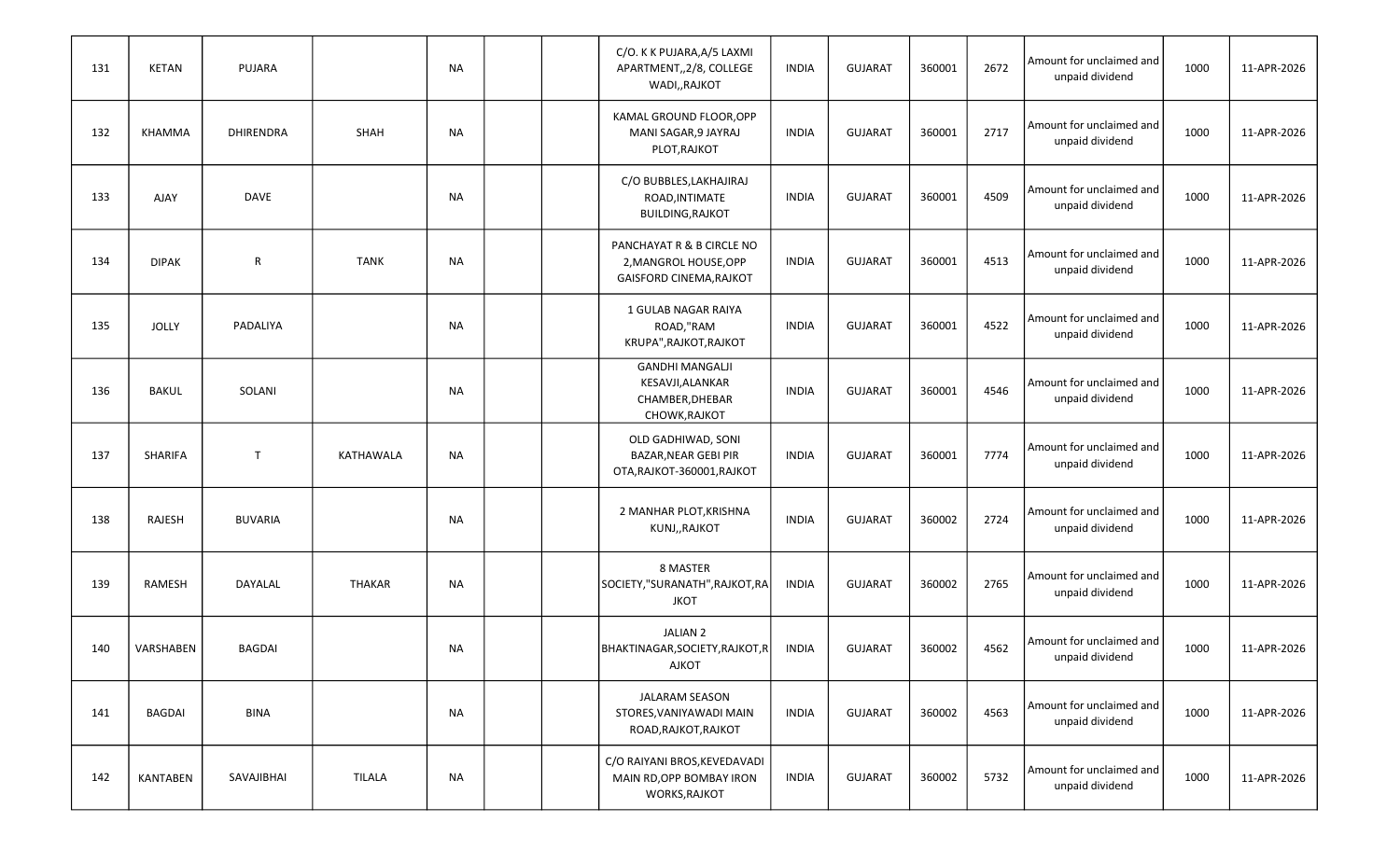| 143 | TRILOCHAN                      | R            | SHARMA         | NA        |  | 203, KALRAV<br>APARTMENT, SURYODAY SOCIETY<br>NO.2, KALAVAD ROAD, RAJKOT              | <b>INDIA</b> | <b>GUJARAT</b> | 360003 | 472  | Amount for unclaimed and<br>unpaid dividend | 1000 | 11-APR-2026 |
|-----|--------------------------------|--------------|----------------|-----------|--|---------------------------------------------------------------------------------------|--------------|----------------|--------|------|---------------------------------------------|------|-------------|
| 144 | PARMINDER                      | SINGH        |                | NA        |  | GLOW TECH STEEL (P) LTD, NEAR<br>OCTROI POINT,, GONDAL<br>ROAD, RAJKOT                | <b>INDIA</b> | <b>GUJARAT</b> | 360004 | 474  | Amount for unclaimed and<br>unpaid dividend | 2000 | 11-APR-2026 |
| 145 | SUKHDEVSIN<br>H                | M            | SARVAIYA       | NA        |  | BLK NOTB5/5P&T<br>COLONY, B/H S T WORK<br>SHOP, GONDAL ROAD, RAJKOT                   | <b>INDIA</b> | <b>GUJARAT</b> | 360004 | 4508 | Amount for unclaimed and<br>unpaid dividend | 1000 | 11-APR-2026 |
| 146 | JAYANTILAL                     | Α            | VEKARIYA       | <b>NA</b> |  | BHOMESHVAR PLOT, NEAR<br>KHODIYAR TEMPLE, JAY<br>KHODIYAR PRATAP, RAJKOT              | <b>INDIA</b> | <b>GUJARAT</b> | 360006 | 2696 | Amount for unclaimed and<br>unpaid dividend | 1000 | 11-APR-2026 |
| 147 | <b>BIPINCHAND</b><br><b>RA</b> | <b>JOSHI</b> |                | NA        |  | 'SHIVALAY', VASUDHA<br>SOCIETY, BEHIND GOVT PRESS<br>COLONY, JAMNAGAR<br>ROAD, RAJKOT | <b>INDIA</b> | <b>GUJARAT</b> | 360006 | 8382 | Amount for unclaimed and<br>unpaid dividend | 1000 | 11-APR-2026 |
| 148 | <b>BHUNESH</b>                 | KALYANI      |                | NA        |  | C/O GOPALBHAI<br>PATEL, PALIYAVALI<br>SERI, JASDAN, JASDAN                            | <b>INDIA</b> | <b>GUJARAT</b> | 360050 | 2755 | Amount for unclaimed and<br>unpaid dividend | 1000 | 11-APR-2026 |
| 149 | MAGAN                          | M            | BHENSDADIA     | NA        |  | AT PO KHAMBHALA, VIA<br>PADADHARI, DT RAJKOT, DIST<br><b>RAJKOT</b>                   | <b>INDIA</b> | <b>GUJARAT</b> | 360110 | 6026 | Amount for unclaimed and<br>unpaid dividend | 1000 | 11-APR-2026 |
| 150 | <b>BIPINCHAND</b><br>RA        | D            | <b>JOSHI</b>   | NA        |  | 28 BHAJARAJ PARA MARG<br>NO.9, OPP. RAIYANI<br>NIWAS,, GONDAL-360<br>311, GONDAL      | <b>INDIA</b> | <b>GUJARAT</b> | 360311 | 6858 | Amount for unclaimed and<br>unpaid dividend | 1000 | 11-APR-2026 |
| 151 | HARSHAD                        | JANMASHANKER | <b>TRIVEDI</b> | NA        |  | TRIVEDI NAVA PARA<br>NEAR, CHORA AT<br>UPLETHA,, UPLETHA                              | <b>INDIA</b> | <b>GUJARAT</b> | 360490 | 2645 | Amount for unclaimed and<br>unpaid dividend | 1000 | 11-APR-2026 |
| 152 | <b>VINODRAI</b>                | P            | PARMAR         | <b>NA</b> |  | PROGRESS MENS WEAR, VIJALI<br>ROAD, UPLETA, UPLETA                                    | <b>INDIA</b> | <b>GUJARAT</b> | 360490 | 4524 | Amount for unclaimed and<br>unpaid dividend | 1000 | 11-APR-2026 |
| 153 | GOVIND                         | SODHA        |                | <b>NA</b> |  | AT HIS SHOP, TK JAMNAGAR, AT<br>MOTI KHAVDI, JAMNAGAR                                 | <b>INDIA</b> | <b>GUJARAT</b> | 360510 | 1949 | Amount for unclaimed and<br>unpaid dividend | 1000 | 11-APR-2026 |
| 154 | JENAB                          | SHERJI       |                | NA        |  | KALAVAD GATE ROAD, PANCH<br>HATDI, JAMNAGAR, JAMNAGAR                                 | INDIA        | <b>GUJARAT</b> | 361001 | 1914 | Amount for unclaimed and<br>unpaid dividend | 1000 | 11-APR-2026 |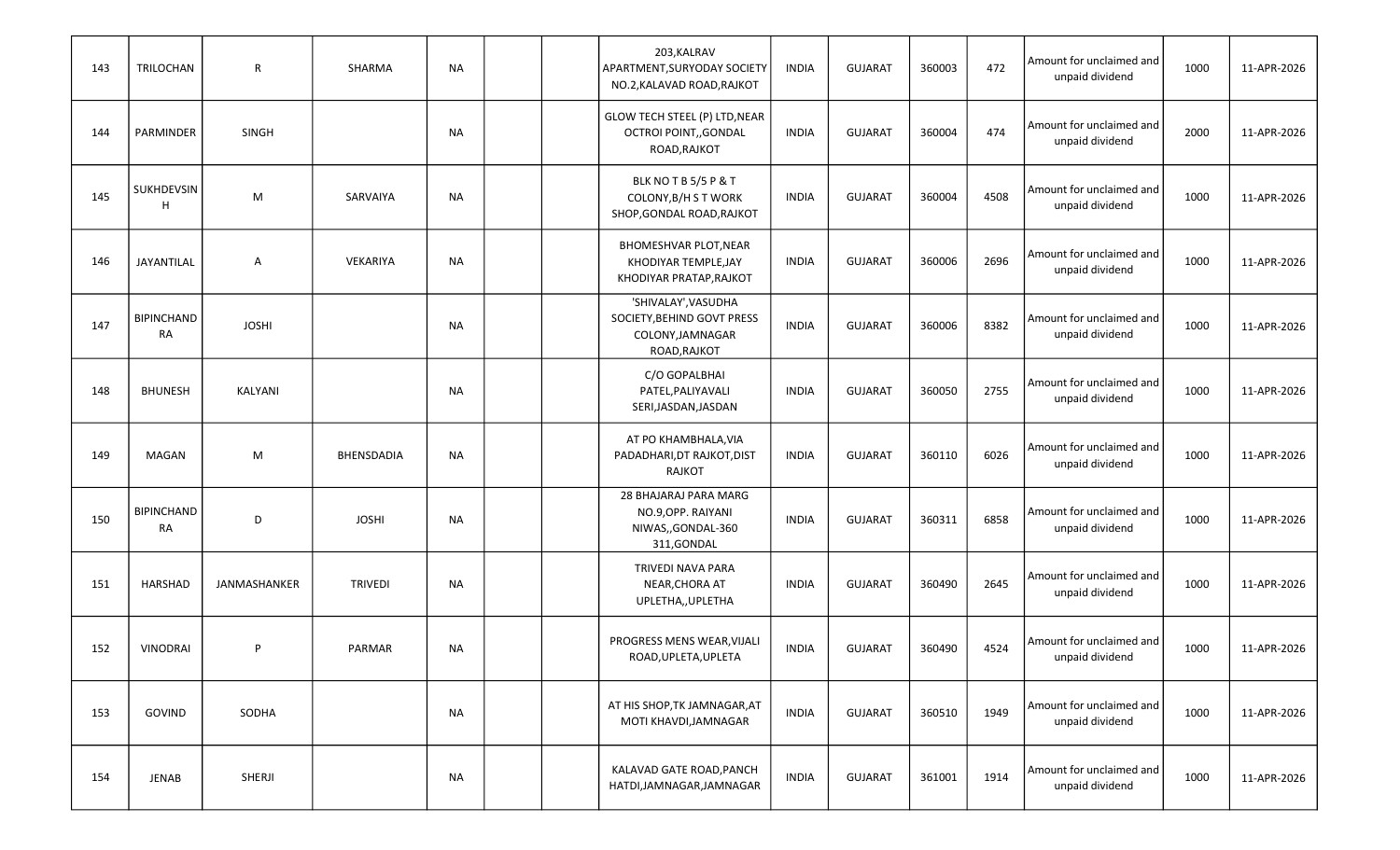| 155 | <b>KIRTI</b>           | $\vee$        | PARIKH         | NA        |  | KRISHNA KUNJ, MANIAR<br>STREET, NEAR<br>SETAVAD, JAMNAGAR                       | <b>INDIA</b> | <b>GUJARAT</b> | 361001 | 1916 | Amount for unclaimed and<br>unpaid dividend | 1000 | 11-APR-2026 |
|-----|------------------------|---------------|----------------|-----------|--|---------------------------------------------------------------------------------|--------------|----------------|--------|------|---------------------------------------------|------|-------------|
| 156 | RAJESH                 | B             | RATHOD         | NA        |  | OPP KHAVAS GNATI VADI, KHETRI<br><b>FALI AMBAJI</b><br>CHOK, JAMNAGAR, JAMNAGAR | <b>INDIA</b> | <b>GUJARAT</b> | 361001 | 1952 | Amount for unclaimed and<br>unpaid dividend | 1000 | 11-APR-2026 |
| 157 | RAFIQ                  | ESHAQ         | <b>DHOBI</b>   | NA        |  | C/O TOHFA MATCHING<br>CENTAR, NEAR LINDI<br>BAJAR, JAMNAGAR, JAMNAGAR           | <b>INDIA</b> | <b>GUJARAT</b> | 361001 | 1977 | Amount for unclaimed and<br>unpaid dividend | 1000 | 11-APR-2026 |
| 158 | <b>TILOTAMABE</b><br>N | D             | ACHARYA        | NA        |  | OPP MUKESH POWER<br>LAUNDRY, NAGAR<br>CHAKLO, JAMNAGAR, JAMNAGAR                | <b>INDIA</b> | <b>GUJARAT</b> | 361001 | 1979 | Amount for unclaimed and<br>unpaid dividend | 1000 | 11-APR-2026 |
| 159 | <b>PANKAJ</b>          | D             | <b>ACHARYA</b> | NA        |  | OPP MUKESH POWER<br>LAUNDRY, NAGAR<br>CHAKLO, JAMNAGAR, JAMNAGAR                | <b>INDIA</b> | <b>GUJARAT</b> | 361001 | 1980 | Amount for unclaimed and<br>unpaid dividend | 1000 | 11-APR-2026 |
| 160 | <b>INDUBEN</b>         | G             | <b>POBARU</b>  | NA        |  | VRAJLAL RAVJIBHAI, MANDVI<br><b>TOWER</b><br>ROAD, JAMNAGAR, JAMNAGAR           | <b>INDIA</b> | <b>GUJARAT</b> | 361001 | 2004 | Amount for unclaimed and<br>unpaid dividend | 1000 | 11-APR-2026 |
| 161 | GAURANGA               | К             | <b>SHAH</b>    | NA        |  | KISHOR MOTOR STORES, RANJIT<br>ROAD, JAMNAGAR, JAMNAGAR                         | <b>INDIA</b> | <b>GUJARAT</b> | 361001 | 2016 | Amount for unclaimed and<br>unpaid dividend | 1000 | 11-APR-2026 |
| 162 | <b>HIRA</b>            | $\mathsf{V}$  | <b>DEVANI</b>  | NA        |  | JITU METAL, 16 BURDHAN<br>CHOWK, JAMNAGAR, JAMNAGAR                             | <b>INDIA</b> | <b>GUJARAT</b> | 361001 | 3573 | Amount for unclaimed and<br>unpaid dividend | 1000 | 11-APR-2026 |
| 163 | <b>ARATI</b>           | J             | <b>VORA</b>    | NA        |  | THE WEST INDIA AGENCY, RANJIT<br>ROAD, JAMNAGAR, JAMNAGAR                       | <b>INDIA</b> | <b>GUJARAT</b> | 361001 | 3582 | Amount for unclaimed and<br>unpaid dividend | 1000 | 11-APR-2026 |
| 164 | <b>JAKIR</b>           | <b>PATANI</b> |                | <b>NA</b> |  | C/O MAHAVIR AGARBATTI<br><b>WORKS, C-9 SUPER</b><br>MARKET, JAMNAGAR, JAMNAGAR  | <b>INDIA</b> | <b>GUJARAT</b> | 361001 | 6463 | Amount for unclaimed and<br>unpaid dividend | 1000 | 11-APR-2026 |
| 165 | KUMJAN                 | <b>MITESH</b> | SHAH           | <b>NA</b> |  | MAGISTRATE DELO VANIA<br>VAD, NEAR CENTRAL<br>BANK, JAMNAGAR, JAMNAGAR          | <b>INDIA</b> | <b>GUJARAT</b> | 361001 | 8352 | Amount for unclaimed and<br>unpaid dividend | 1000 | 11-APR-2026 |
| 166 | JANKIBEN               | SATISHBHAI    | PATEL          | <b>NA</b> |  | C-44 M P SHAH IND ESTATE, SARU<br>SECTION<br>ROAD, JAMNAGAR, JAMNAGAR           | <b>INDIA</b> | GUJARAT        | 361002 | 1986 | Amount for unclaimed and<br>unpaid dividend | 1000 | 11-APR-2026 |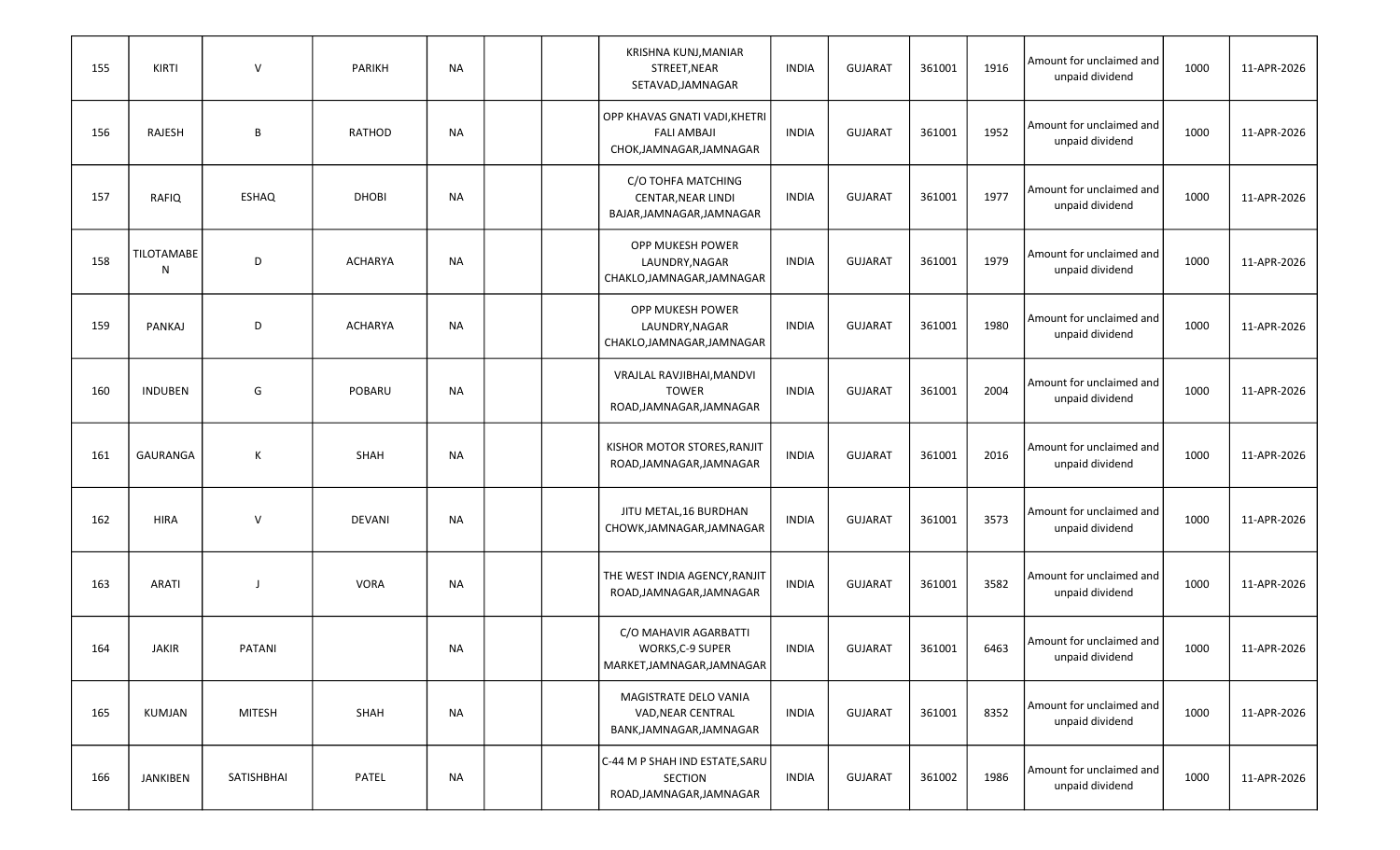| 167 | <b>ATUL</b>      | N      | <b>KHIMASIA</b> | NA        |  | C/O M/S ROYAL, C-2 3/4<br>GIDC, JAMNAGAR, JAMNAGAR                                           | <b>INDIA</b> | <b>GUJARAT</b> | 361004 | 1989 | Amount for unclaimed and<br>unpaid dividend | 1000 | 11-APR-2026 |
|-----|------------------|--------|-----------------|-----------|--|----------------------------------------------------------------------------------------------|--------------|----------------|--------|------|---------------------------------------------|------|-------------|
| 168 | PRHLAD           | LADDHA |                 | NA        |  | 465/4 GIDC MD<br>ESTATE, SHANKAR<br>TEKARI, JAMNAGAR, JAMNAGAR                               | <b>INDIA</b> | <b>GUJARAT</b> | 361004 | 1998 | Amount for unclaimed and<br>unpaid dividend | 1000 | 11-APR-2026 |
| 169 | <b>ASHA</b>      | RAJESH | <b>KUMAR</b>    | NA        |  | C/O ANIL BRASS INDUST, 54<br>DIGVIJAY PLOT, BEHIND VISHRAM<br>WADI, JAMNAGAR                 | <b>INDIA</b> | <b>GUJARAT</b> | 361005 | 1925 | Amount for unclaimed and<br>unpaid dividend | 1000 | 11-APR-2026 |
| 170 | MANJULA          | SHAH   |                 | NA        |  | C/O CONA ENTERPRISES, 48<br><b>DIGVIJAY</b><br>PLOT, JAMNAGAR, JAMNAGAR                      | <b>INDIA</b> | <b>GUJARAT</b> | 361005 | 1956 | Amount for unclaimed and<br>unpaid dividend | 1000 | 11-APR-2026 |
| 171 | NEMCHAND         | К      | HARIA           | <b>NA</b> |  | MAYUR-OSWAL COLONY-2,OPP<br>RANJIT NAGAR B-5,, JAMNAGAR                                      | <b>INDIA</b> | <b>GUJARAT</b> | 361005 | 6116 | Amount for unclaimed and<br>unpaid dividend | 1000 | 11-APR-2026 |
| 172 | <b>MUKUNDBHA</b> | D      | <b>OZA</b>      | NA        |  | 6 PATEL COLONY,5 SAGAR<br>APT, JAMNAGAR - 361<br>008,JAMNAGAR                                | <b>INDIA</b> | <b>GUJARAT</b> | 361008 | 8191 | Amount for unclaimed and<br>unpaid dividend | 1000 | 11-APR-2026 |
| 173 | <b>KIRAN</b>     | PATEL  |                 | NA        |  | C/O SANTOOR RESTAURANT, M G<br>RD, JUNAGADH, JUNAGADH                                        | <b>INDIA</b> | <b>GUJARAT</b> | 362001 | 2082 | Amount for unclaimed and<br>unpaid dividend | 1000 | 11-APR-2026 |
| 174 | <b>JIVANLAL</b>  | P      | <b>MANVAR</b>   | NA        |  | 304, VINUS<br>APARTMENT, COLLEGE ROAD,<br>NEAR BHUTNATH, JUNAGADH-<br>362001 (GUJ), JUNAGADH | <b>INDIA</b> | <b>GUJARAT</b> | 362001 | 7395 | Amount for unclaimed and<br>unpaid dividend | 1000 | 11-APR-2026 |
| 175 | <b>BHUPAT</b>    | P      | GANGDEV         | NA        |  | C/O HARIDAS<br>MONJIBHAI, VAKHARIA<br>BAZAR, VERAVAL, VERAVAL                                | <b>INDIA</b> | <b>GUJARAT</b> | 362265 | 2091 | Amount for unclaimed and<br>unpaid dividend | 1000 | 11-APR-2026 |
| 176 | <b>JYOTSNA</b>   | L      | MAKWANA         | NA        |  | <b>OPP JAGDISH</b><br>TEMPLE, PANCHWATI ROAD, DIU<br>U T, PANCHWATI                          | <b>INDIA</b> | <b>GUJARAT</b> | 362520 | 2762 | Amount for unclaimed and<br>unpaid dividend | 1000 | 11-APR-2026 |
| 177 | ARVIND           | KUMAR  | VEDANT          | <b>NA</b> |  | <b>GOVERNMENT HOSPITAL</b><br>UNA, AT POST UNA SORATH, DIST<br>JUNAGADH, JUNAGADH            | <b>INDIA</b> | <b>GUJARAT</b> | 362560 | 2624 | Amount for unclaimed and<br>unpaid dividend | 1000 | 11-APR-2026 |
| 178 | NALINKUMAR       | S      | <b>DOSHI</b>    | <b>NA</b> |  | C/O DALAL S J & CO, STTA<br>BAZAR, MANAVADAR, DIST.<br>JUNAGADH                              | INDIA        | <b>GUJARAT</b> | 362630 | 2768 | Amount for unclaimed and<br>unpaid dividend | 1000 | 11-APR-2026 |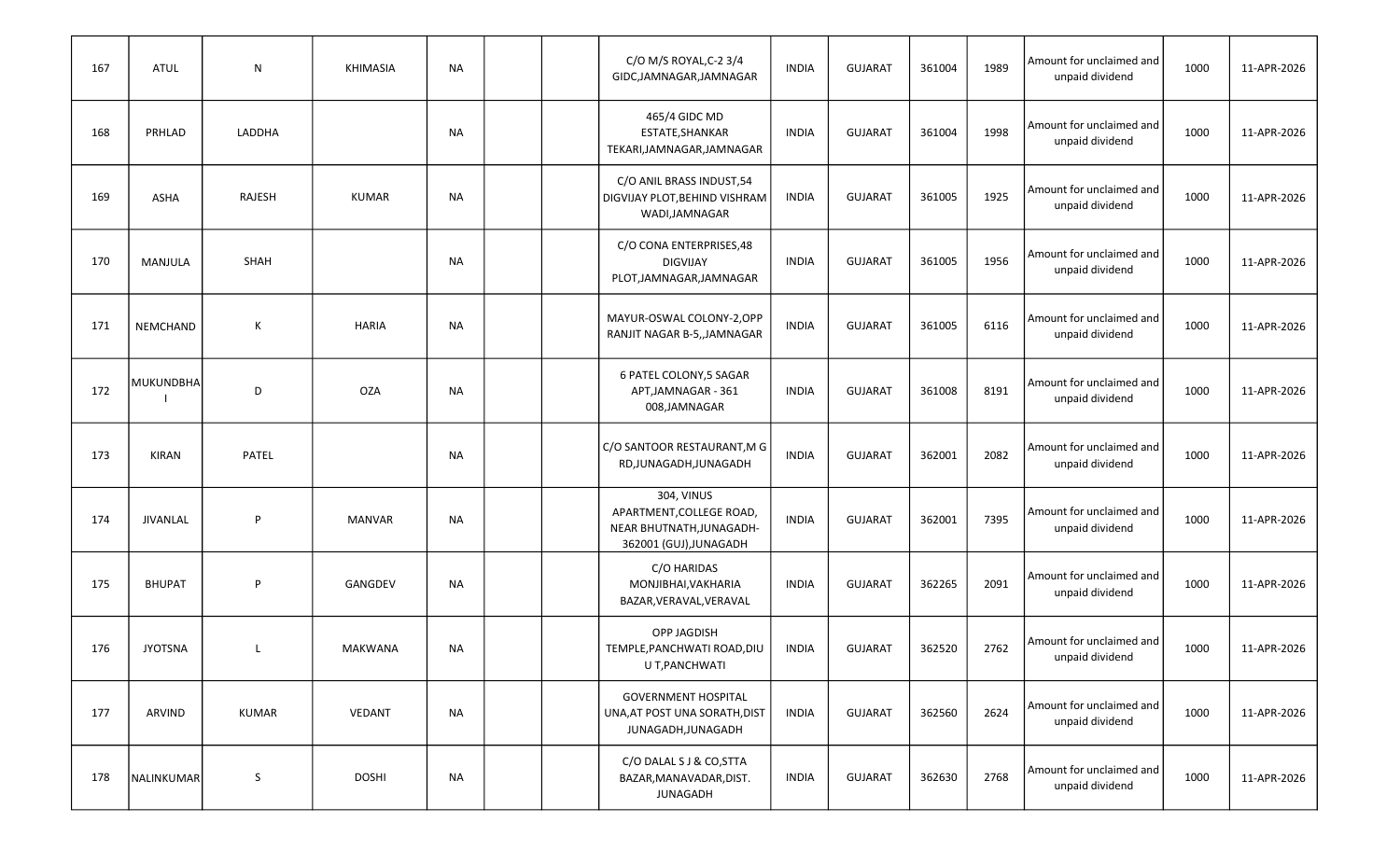| 179 | <b>DEEPIKA</b>  | B                  | DHOLAKIYA    | <b>NA</b> |  | KANSARA MAGANLAL<br>GOKALDAS, MAIN<br>ROAD, SURENDRANAGAR, SUREN<br>DRANAGAR              | <b>INDIA</b> | <b>GUJARAT</b> | 363001 | 3624            | Amount for unclaimed and<br>unpaid dividend | 1000 | 11-APR-2026 |
|-----|-----------------|--------------------|--------------|-----------|--|-------------------------------------------------------------------------------------------|--------------|----------------|--------|-----------------|---------------------------------------------|------|-------------|
| 180 | <b>BHARATI</b>  | KIRIT              | PARIKLE      | <b>NA</b> |  | UMESH INDUSTRIES, 7 JINTAN<br>UDYOGNAGAR, SURENDRA<br>NAGAR, SURENDRANAGAR                | <b>INDIA</b> | <b>GUJARAT</b> | 363001 | 3886            | Amount for unclaimed and<br>unpaid dividend | 1000 | 11-APR-2026 |
| 181 | <b>PARAS</b>    | JAGDISHBHAI        | <b>MODI</b>  | <b>NA</b> |  | 5 SARDAR<br>SOCIETY,, SURENDRANAGAR-<br>363001,,SURENDRANAGAR                             | <b>INDIA</b> | <b>GUJARAT</b> | 363001 | 7044            | Amount for unclaimed and<br>unpaid dividend | 1000 | 11-APR-2026 |
| 182 | RAMESHBHAI      | G                  | SHAH         | <b>NA</b> |  | C/O DEVCHAND<br>TRIKAMBHAI, MASJID CHOWK<br>MAIN BAZAR, WADHWAN<br>CITY, WADHWAN          | <b>INDIA</b> | <b>GUJARAT</b> | 363030 | 3607            | Amount for unclaimed and<br>unpaid dividend | 1000 | 11-APR-2026 |
| 183 | <b>HARIBHAI</b> |                    |              | <b>NA</b> |  | TO RAMPURA, DIST SURENDRA<br>NAGAR, TA<br>WADHWAN, WADHWAN                                | <b>INDIA</b> | <b>GUJARAT</b> | 363435 | 3642            | Amount for unclaimed and<br>unpaid dividend | 1000 | 11-APR-2026 |
| 184 | <b>TAHER</b>    | <b>IBRAHIMBHAI</b> | <b>HATHI</b> | <b>NA</b> |  | <b>WANKANER CYCLE</b><br>STORES, HARIDAS ROAD, POST<br>WANKANER, RAJKOT                   | <b>INDIA</b> | <b>GUJARAT</b> | 363621 | 2648            | Amount for unclaimed and<br>unpaid dividend | 1000 | 11-APR-2026 |
| 185 | <b>DURAIYA</b>  | Α                  | <b>JOINT</b> | NA        |  | NANI BAZAR, MAIN ROAD,, MORBI                                                             | <b>INDIA</b> | <b>GUJARAT</b> | 363641 | 8213            | Amount for unclaimed and<br>unpaid dividend | 1000 | 11-APR-2026 |
| 186 | <b>TARABEN</b>  | MAHENDRABHAI       | PAREKH       | NA        |  | MAKWANA TAILOR, OPP SADHNA<br>RADHANPURI<br>BAZAR, BHAVNAGAR, BHAVNAGAR                   | <b>INDIA</b> | <b>GUJARAT</b> | 364001 | 1098            | Amount for unclaimed and<br>unpaid dividend | 1000 | 11-APR-2026 |
| 187 | <b>NAYAN</b>    | PRAMODRAI          | <b>SHAH</b>  | NA        |  | 25 SHRIPAL APARTMENT, DOWN<br><b>CHOWK DARI</b><br>ROAD,, BHAVNAGAR-<br>364001, BHAVNAGAR | <b>INDIA</b> | <b>GUJARAT</b> | 364001 | 6713            | Amount for unclaimed and<br>unpaid dividend | 2000 | 11-APR-2026 |
| 188 | <b>KUMUD</b>    | R                  | <b>TYAGI</b> | <b>NA</b> |  | 503 PANNA<br>TOWER, RUPANI, BHAVNAGAR,                                                    | <b>INDIA</b> | <b>GUJARAT</b> |        | 364001 24312869 | Amount for unclaimed and<br>unpaid dividend | 8000 | 11-APR-2026 |
| 189 | RAMNIKLAL       | GANDHI             |              | <b>NA</b> |  | PLOT NO 42 KALUBHA<br>ROAD, BHAVNAGAR, BHAVNAGAR                                          | <b>INDIA</b> | <b>GUJARAT</b> | 364002 | 1139            | Amount for unclaimed and<br>unpaid dividend | 1000 | 11-APR-2026 |
| 190 | KISHORIBEN      | GANDHI             |              | NA        |  | 42 KISHORIKUNJ NR<br>VIKASGRIH, VIDYANAGAR, , BHAVN<br>AGAR                               | INDIA        | <b>GUJARAT</b> | 364002 | 5642            | Amount for unclaimed and<br>unpaid dividend | 1000 | 11-APR-2026 |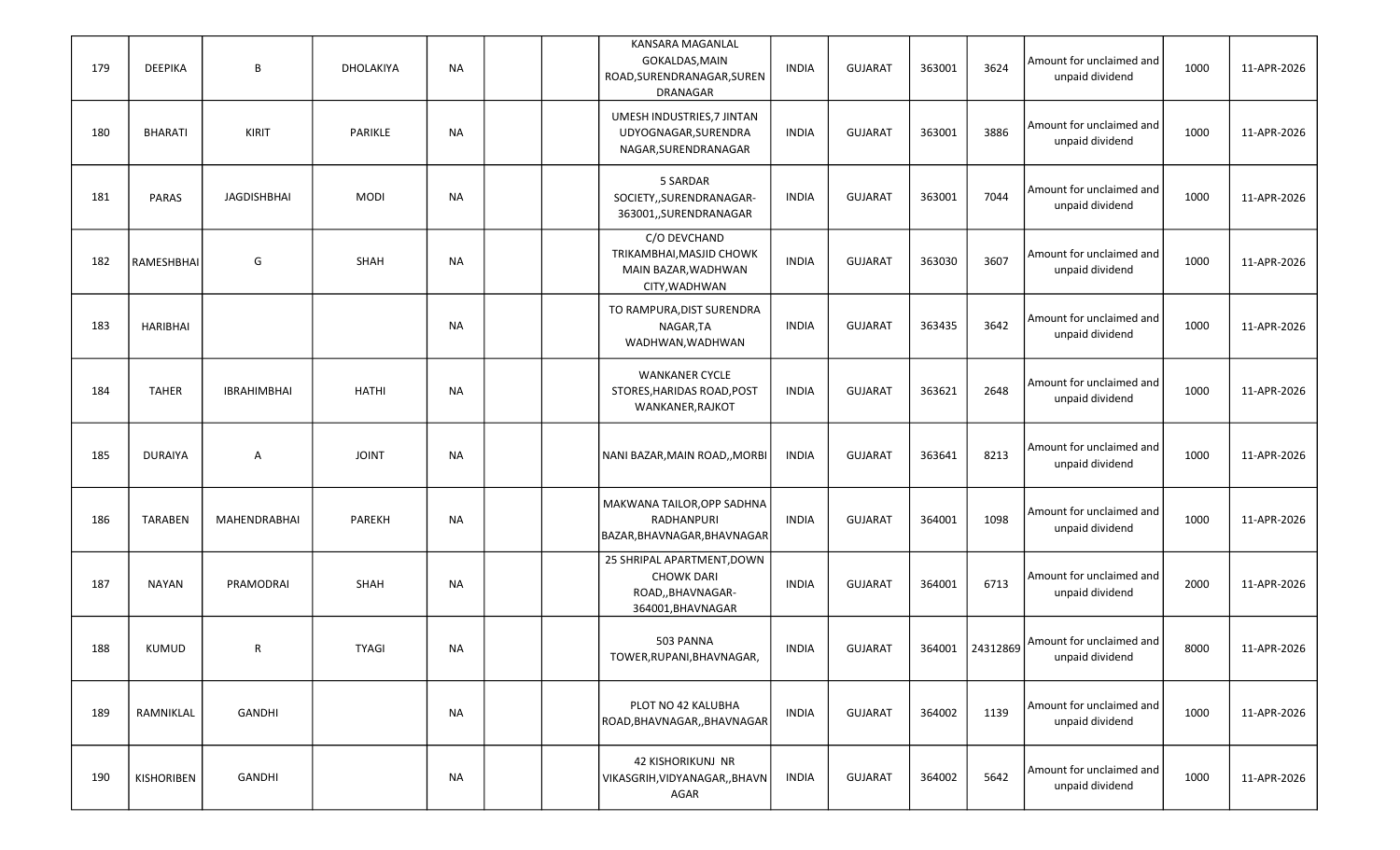| 191 | RAMESH          | К              | SHARMA         | NA             |  | SF-14, NIRNAD FLATS, PLOT-1919,<br>OPP MALDAR VILLA, NEAR<br>ROOPANI CIRCLE, BHAVNAGAR | <b>INDIA</b> | <b>GUJARAT</b> | 364002 | 6431 | Amount for unclaimed and<br>unpaid dividend | 1000 | 11-APR-2026 |
|-----|-----------------|----------------|----------------|----------------|--|----------------------------------------------------------------------------------------|--------------|----------------|--------|------|---------------------------------------------|------|-------------|
| 192 | VIMALABEN       | D              | PATEL          | NA             |  | 388 ADARSH<br>SOCIETY, VIJAYRAJNAGAR, DAIRY<br>RD ST NO 5, BHAVNAGAR                   | <b>INDIA</b> | <b>GUJARAT</b> | 364003 | 1160 | Amount for unclaimed and<br>unpaid dividend | 1000 | 11-APR-2026 |
| 193 | <b>ILABEN</b>   | H              | SONI           | NA             |  | C/O VISHAL JWELLERS, AMBAJEE<br>CHOWK, BOTAD, BOTAD                                    | <b>INDIA</b> | <b>GUJARAT</b> | 364710 | 1131 | Amount for unclaimed and<br>unpaid dividend | 1000 | 11-APR-2026 |
| 194 | <b>KANUBHAI</b> | <b>DHANANI</b> |                | NA             |  | VADODARIA<br>HOSPITAL, BOTAD, DIST<br>BHAVNAGAR, BOTAD                                 | <b>INDIA</b> | <b>GUJARAT</b> | 364710 | 4573 | Amount for unclaimed and<br>unpaid dividend | 1000 | 11-APR-2026 |
| 195 | <b>MAHNDRA</b>  | <b>KUMAR</b>   | BABULAL        | <b>MASRANI</b> |  | C/O SWASTIK<br>MASHALA, BHANIDAR,<br>DIST.AMRELI, GUJARAT DHARI-<br>365640, DHARI      | <b>INDIA</b> | <b>GUJARAT</b> | 365640 | 8221 | Amount for unclaimed and<br>unpaid dividend | 1000 | 11-APR-2026 |
| 196 | <b>GULABBEN</b> | <b>VORA</b>    |                | NA             |  | C/O VARDHAMAN SAW<br>MILL, RAILWAY STATION<br>ROAD, ANJAR, KUTCH                       | <b>INDIA</b> | <b>GUJARAT</b> | 370110 | 5957 | Amount for unclaimed and<br>unpaid dividend | 1000 | 11-APR-2026 |
| 197 | KIRTI           | <b>SHETH</b>   |                | NA             |  | SIDDHACHAL PATHO<br>LABORATORY, 20 A B MEHTA<br>TOWER, BHACHAU KUTCH, KUTCH            | <b>INDIA</b> | <b>GUJARAT</b> | 370140 | 4537 | Amount for unclaimed and<br>unpaid dividend | 1000 | 11-APR-2026 |
| 198 | LAHERIKANT      | JUMAKHLAL      | SHAH           | NA             |  | <b>BUNDER</b><br>ROAD, MANDVI, KUTCH, MANDVI                                           | <b>INDIA</b> | <b>GUJARAT</b> | 370465 | 2614 | Amount for unclaimed and<br>unpaid dividend | 1000 | 11-APR-2026 |
| 199 | KOUROMAL        | $\mathsf{C}$   | <b>BUDRANI</b> | NA             |  | KOUROMAL CHOITHRAM, K G<br>MARKET, KALUPUR KOTNI<br>RANG, AHMEDABAD                    | <b>INDIA</b> | <b>GUJARAT</b> | 380001 | 553  | Amount for unclaimed and<br>unpaid dividend | 1000 | 11-APR-2026 |
| 200 | HAMIDA          | <b>HAKIMJI</b> |                | <b>NA</b>      |  | C/O G S LIGHTWALA, 1758<br>SHAHMUJAL POLE, KALUPUR<br>TOWER, AHMEDABAD                 | <b>INDIA</b> | <b>GUJARAT</b> | 380001 | 646  | Amount for unclaimed and<br>unpaid dividend | 1000 | 11-APR-2026 |
| 201 | NIKITA          | $\vee$         | SHETH          | <b>NA</b>      |  | 686/11, DERASAR NI<br>KHADKI,LAMBESHWAR NI<br>POLE, OPP. CALICO<br>DOM, AHMEDABAD      | <b>INDIA</b> | <b>GUJARAT</b> | 380001 | 668  | Amount for unclaimed and<br>unpaid dividend | 1000 | 11-APR-2026 |
| 202 | <b>DHIREN</b>   | $\vee$         | VYAS           | <b>NA</b>      |  | 766 BAMBAWALO<br>KHANCHO, BHAUNI<br>POLE, RAIPUR, AHMEDABAD                            | <b>INDIA</b> | GUJARAT        | 380001 | 914  | Amount for unclaimed and<br>unpaid dividend | 1000 | 11-APR-2026 |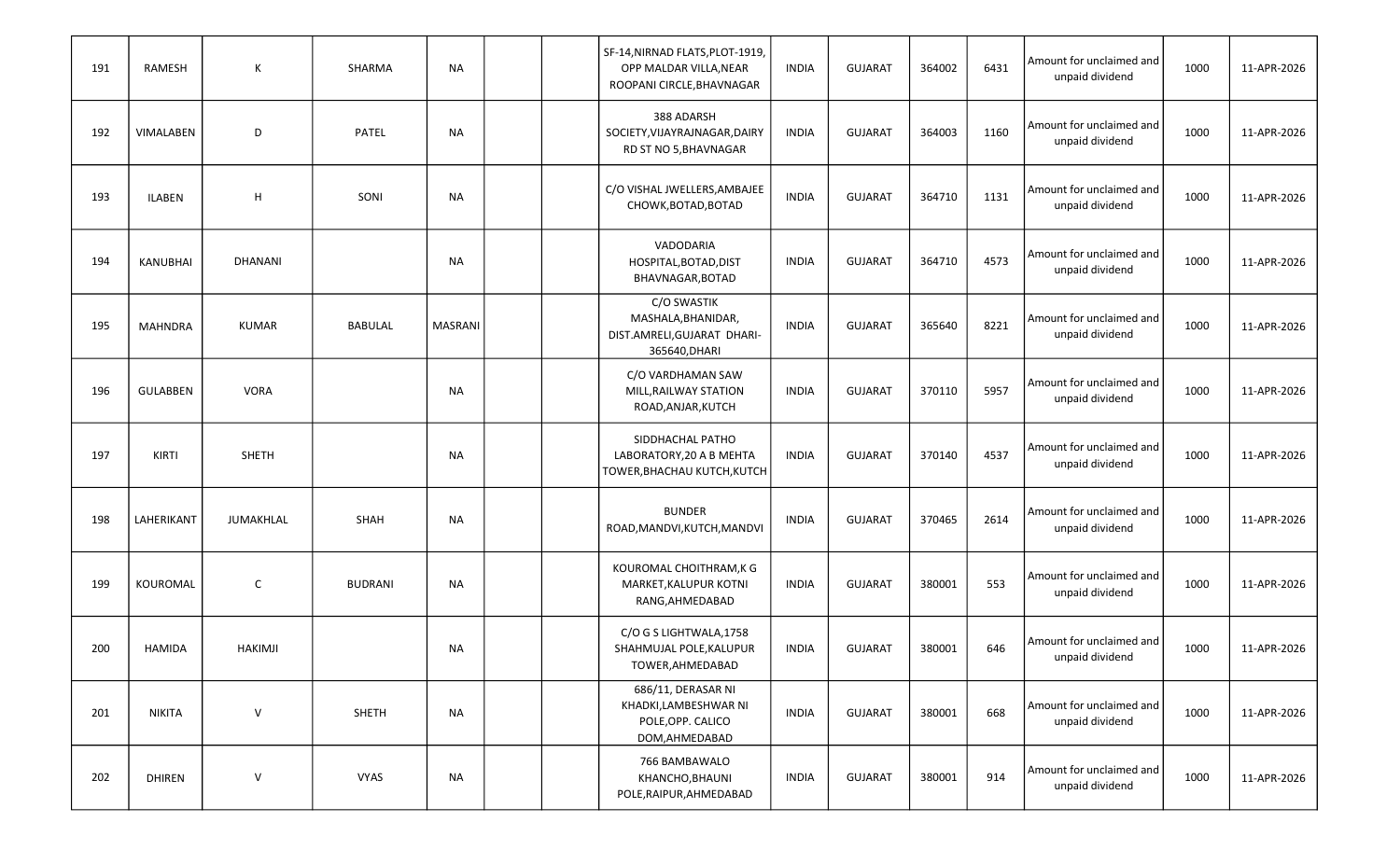| 203 | <b>RUPESH</b>    | R            | <b>DESAI</b> | NA          |  | C-19 SATYAM FLAT, 4TH FLOOR<br>NR KADAVA POLE, OPP<br>KADIYANAKA<br>DARIYAPUR, AHMEDABAD | <b>INDIA</b> | <b>GUJARAT</b> | 380001 | 949  | Amount for unclaimed and<br>unpaid dividend | 1000 | 11-APR-2026 |
|-----|------------------|--------------|--------------|-------------|--|------------------------------------------------------------------------------------------|--------------|----------------|--------|------|---------------------------------------------|------|-------------|
| 204 | LABHUBEN         | DHIRAJLAL    | <b>PATEL</b> | <b>NA</b>   |  | 3/3 SIMANDHAR FLATS, B/H<br>DHARNIDHAR<br>DERASAR, VASNA, AHMEDABAD                      | <b>INDIA</b> | <b>GUJARAT</b> | 380001 | 3060 | Amount for unclaimed and<br>unpaid dividend | 1000 | 11-APR-2026 |
| 205 | ARVIND           |              | <b>PATEL</b> | NA          |  | 10 SUNITA<br>SOCIETY, BHUDARPURA<br>ROAD, AMBAWADI, AHMEDABAD                            | <b>INDIA</b> | <b>GUJARAT</b> | 380001 | 3084 | Amount for unclaimed and<br>unpaid dividend | 1000 | 11-APR-2026 |
| 206 | RAJNI            | Α            | AGARWAL      | <b>NA</b>   |  | 1505 PATWA SHERI, DHANA<br><b>SUTHARS</b><br>POLE, KALPUR, AHMEDABAD                     | <b>INDIA</b> | <b>GUJARAT</b> | 380001 | 3087 | Amount for unclaimed and<br>unpaid dividend | 1000 | 11-APR-2026 |
| 207 | <b>DILIP</b>     | PATEL        |              | <b>NA</b>   |  | 725 CHHIPA<br>POLE, KALUPUR, AHMEDABAD, AH<br>MEDABAD                                    | <b>INDIA</b> | <b>GUJARAT</b> | 380001 | 3311 | Amount for unclaimed and<br>unpaid dividend | 1000 | 11-APR-2026 |
| 208 | <b>JAYMIN</b>    | <b>BHAI</b>  | SHAH         | <b>NA</b>   |  | ALISHAN EMPORIUM<br>OPP, MARCHI POLE RATAN<br>POLE, AHMEDABAD, AHMEDABAD                 | <b>INDIA</b> | <b>GUJARAT</b> | 380001 | 3601 | Amount for unclaimed and<br>unpaid dividend | 1000 | 11-APR-2026 |
| 209 | <b>DIPAK</b>     | <b>KUMAR</b> | MAHASUKHBHAI | <b>SHAH</b> |  | 1485<br>TANKSHAL, KALUPUR, AHMEDABA<br>D, AHMEDABAD                                      | <b>INDIA</b> | <b>GUJARAT</b> | 380001 | 3653 | Amount for unclaimed and<br>unpaid dividend | 1000 | 11-APR-2026 |
| 210 | <b>DILIPBHAI</b> | PATEL        |              | NA          |  | 2487/4 BADSHAHS<br>HAZIRA, MANEKCHOWK, , AHMED<br>ABAD                                   | <b>INDIA</b> | <b>GUJARAT</b> | 380001 | 3732 | Amount for unclaimed and<br>unpaid dividend | 1000 | 11-APR-2026 |
| 211 | KANTILAL         | SHAH         |              | NA          |  | HOTEL GULMARG, OPP LUCKY<br>RESTAURANT, LALDARWAJA, AHM<br>EDABAD                        | <b>INDIA</b> | <b>GUJARAT</b> | 380001 | 6248 | Amount for unclaimed and<br>unpaid dividend | 1000 | 11-APR-2026 |
| 212 | <b>JAYESH</b>    | $\mathsf{C}$ | SHAH         | <b>NA</b>   |  | <b>ASHISH</b><br>CORPORATION, NAVGHRI, RATANP<br>OLE, AHMEDABAD                          | <b>INDIA</b> | <b>GUJARAT</b> | 380001 | 8179 | Amount for unclaimed and<br>unpaid dividend | 1000 | 11-APR-2026 |
| 213 | RAMANLAL         | KACHARADAS   |              | <b>NA</b>   |  | C/O SARASWATI ELEC<br>STORES, BADA HANUMAN<br>GALI, GANDHI<br>ROAD, AHMEDABAD            | <b>INDIA</b> | <b>GUJARAT</b> | 380001 | 8346 | Amount for unclaimed and<br>unpaid dividend | 1000 | 11-APR-2026 |
| 214 | INDUMATIBE<br>N  | ${\sf R}$    | SHAH         | <b>NA</b>   |  | C/O SHAHSHANKARLAL<br>MADAVLAL,506<br>PANCHKUVA, AHMEDABAD, AHME<br>DABAD                | <b>INDIA</b> | <b>GUJARAT</b> | 380002 | 654  | Amount for unclaimed and<br>unpaid dividend | 1000 | 11-APR-2026 |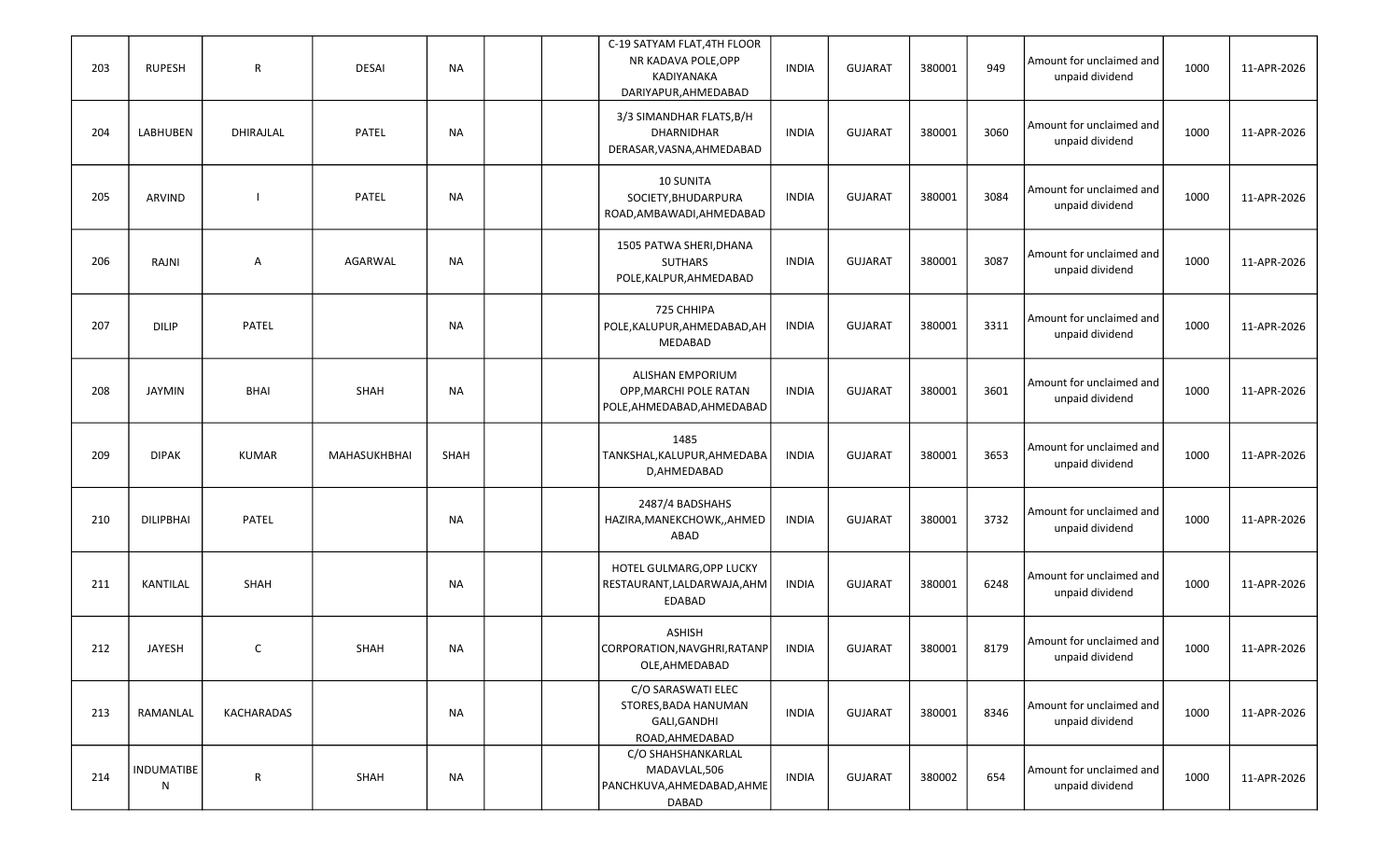| 215 | <b>TRUSHAR</b>          | SHAH         |              | <b>NA</b> | C/O SHREE TEXTILES, 1ST FLR, 6<br>RANGWALA MKT, REVDI<br>BAZAR, AHMEDABAD                 | <b>INDIA</b> | <b>GUJARAT</b> | 380002 | 3205 | Amount for unclaimed and<br>unpaid dividend | 1000 | 11-APR-2026 |
|-----|-------------------------|--------------|--------------|-----------|-------------------------------------------------------------------------------------------|--------------|----------------|--------|------|---------------------------------------------|------|-------------|
| 216 | ANIL                    | К            | JAIN         | NA        | G-6, NEW MADHUPURA<br>MARKET, NEAR POLICE<br>COMM.OFFICE, SHAHIBAUG<br>ROAD, AHMEDABAD    | <b>INDIA</b> | <b>GUJARAT</b> | 380002 | 5109 | Amount for unclaimed and<br>unpaid dividend | 1000 | 11-APR-2026 |
| 217 | KANTILAL                | TAKHATMAL    | <b>MEHTA</b> | NA        | H.K.ENTERPRISES, 27 MASKATI<br>MARKET, AHMEDABAD - 380<br>002,AHMEDABAD                   | <b>INDIA</b> | <b>GUJARAT</b> | 380002 | 8175 | Amount for unclaimed and<br>unpaid dividend | 1000 | 11-APR-2026 |
| 218 | <b>JAYESH</b>           | M            | <b>PATEL</b> | <b>NA</b> | 404 CHANDRA LOCK, DAFANALA<br>ROAD, SHAHIBAUG, AHMEDABAD                                  | <b>INDIA</b> | <b>GUJARAT</b> | 380004 | 749  | Amount for unclaimed and<br>unpaid dividend | 1000 | 11-APR-2026 |
| 219 | <b>JITENER</b>          | <b>IDAN</b>  | <b>KALAL</b> | <b>NA</b> | AMAR PURA NO, NEAR BASANT<br>CINEMA, AHMEDABAD, AHMEDAB<br>AD                             | <b>INDIA</b> | <b>GUJARAT</b> | 380004 | 3784 | Amount for unclaimed and<br>unpaid dividend | 1000 | 11-APR-2026 |
| 220 | <b>ARVIND</b>           | <b>KUMAR</b> | <b>SHAH</b>  | NA        | C/O CHANDULAL<br>CHUNILAL, PALEJWALA<br>BUILDING, RAMNAGAR<br>SABARMATI, AHMEDABAD        | <b>INDIA</b> | <b>GUJARAT</b> | 380005 | 877  | Amount for unclaimed and<br>unpaid dividend | 1000 | 11-APR-2026 |
| 221 | CHANDRAKA<br>NT         | SHAH         |              | NA        | 7 ASHTAMANGAL<br>FLAT, MAHALAXMI<br>SOCIETY, RAMNAGAR<br>SABARMATI, AHMEDABAD             | <b>INDIA</b> | <b>GUJARAT</b> | 380005 | 3655 | Amount for unclaimed and<br>unpaid dividend | 1000 | 11-APR-2026 |
| 222 | <b>SUNITA</b>           | PRAFULKUMAR  |              | NA        | 28 MANIBHADRA SOC, RAM BAG<br><b>RD</b><br>SABARMATI, AHMEDABAD, AHME<br>DABAD            | <b>INDIA</b> | <b>GUJARAT</b> | 380005 | 3835 | Amount for unclaimed and<br>unpaid dividend | 1000 | 11-APR-2026 |
| 223 | NAVINCHAND<br><b>RA</b> | $\mathsf{R}$ | <b>SHAH</b>  | NA        | 43, NAVYUG<br>SOCIETY, S.M. ROAD, AMBAWADI,<br>AHMEDABAD-<br>380006, AHMEDABAD            | <b>INDIA</b> | <b>GUJARAT</b> | 380006 | 5741 | Amount for unclaimed and<br>unpaid dividend | 5000 | 11-APR-2026 |
| 224 | <b>PERSIS</b>           | A            | KHAMBATTA    | <b>NA</b> | PIOMA INDUSTRIES, 8TH FLOOR,<br>WHITEHOUSE, PANCHWATI, AHME<br>DABAD                      | <b>INDIA</b> | <b>GUJARAT</b> | 380006 | 7430 | Amount for unclaimed and<br>unpaid dividend | 6000 | 11-APR-2026 |
| 225 | SHASHANK                | -1           | SHAH         | <b>NA</b> | 901,902 VRAJBHUMI<br>APTS, NR. SANJAY<br>APPT, AMBAWADI, AHMEDABAD                        | <b>INDIA</b> | <b>GUJARAT</b> | 380006 | 8183 | Amount for unclaimed and<br>unpaid dividend | 1000 | 11-APR-2026 |
| 226 | <b>PINA</b>             | HEMANDRA     | SHAH         | <b>NA</b> | 6 DHARNIDHAR APARTMENT, NR<br>DR JATIN MAHETA<br>HOSPITAL, FATEHNAGAR<br>PALDI, AHMEDABAD | INDIA        | <b>GUJARAT</b> | 380007 | 675  | Amount for unclaimed and<br>unpaid dividend | 1000 | 11-APR-2026 |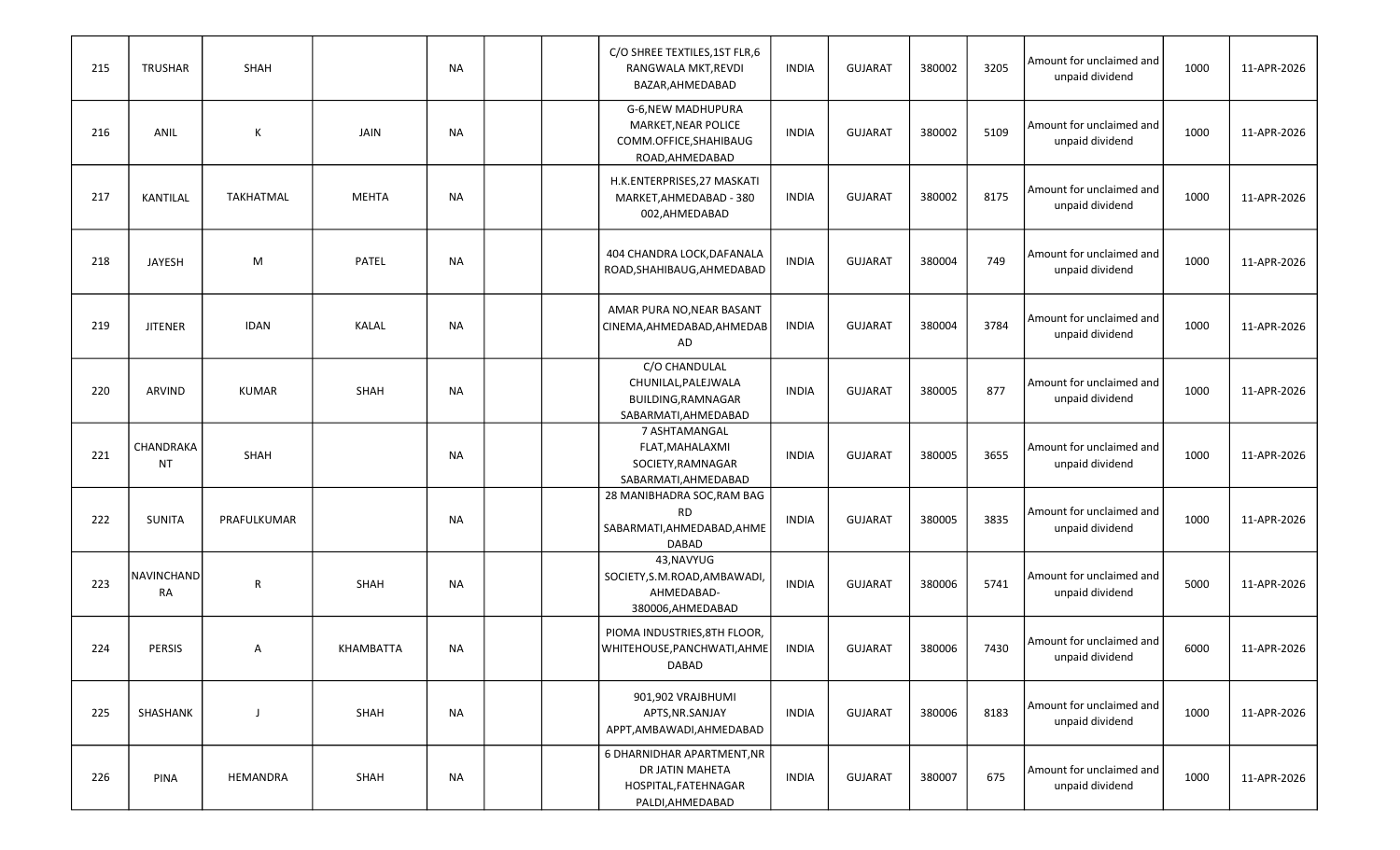| 227 | SHAILESH      | THAKKAR        |                | <b>NA</b>      |            | C 3 SHRIJIBAPA<br>COMPLEX, BARAGE ROAD<br>VASNA, AHMEDABAD, AHMEDABA<br>D                           | <b>INDIA</b> | <b>GUJARAT</b> | 380007 | 895  | Amount for unclaimed and<br>unpaid dividend   | 1000 | 11-APR-2026 |
|-----|---------------|----------------|----------------|----------------|------------|-----------------------------------------------------------------------------------------------------|--------------|----------------|--------|------|-----------------------------------------------|------|-------------|
| 228 | HARSHA        | SHAH           |                | NA             |            | <b>25 SUKITA</b><br>APPARTMENTS, FATEHPURA, PALD<br>I,AHMEDABAD                                     | <b>INDIA</b> | <b>GUJARAT</b> | 380007 | 3062 | l Amount for unclaimed and<br>unpaid dividend | 1000 | 11-APR-2026 |
| 229 | <b>MINAXI</b> | <b>DESAI</b>   |                | NA             |            | 3, OPERA SOCIETY PART-1, NEAR<br><b>NEW VIKAS</b><br>GRUH, FATEHPURA, AHMEDABAD                     | <b>INDIA</b> | <b>GUJARAT</b> | 380007 | 5096 | Amount for unclaimed and<br>unpaid dividend   | 1000 | 11-APR-2026 |
| 230 | JAYANTILAL    | <b>PAREKH</b>  |                | <b>NA</b>      |            | C 7 DALAL APARTMENT, VIKAS<br>GRUH ROAD, PALDI, AHMEDABAD                                           | <b>INDIA</b> | <b>GUJARAT</b> | 380007 | 5107 | Amount for unclaimed and<br>unpaid dividend   | 1000 | 11-APR-2026 |
| 231 | KANTILAL      | <b>MISTRY</b>  |                | <b>NA</b>      |            | 16 IDEAL COLONY, B/H JAYHIND<br>HIGH SCHOOL, MANI<br>NAGAR, AHMEDABAD                               | <b>INDIA</b> | <b>GUJARAT</b> | 380008 | 966  | Amount for unclaimed and<br>unpaid dividend   | 1000 | 11-APR-2026 |
| 232 | <b>NARESH</b> | JAGUMAL        |                | NA             |            | 901-902, SOPAN TOWER, NEAR<br>SAMVED HOSPITAL, COMMERCE<br><b>SIX</b><br>ROAD, NAVRANGPURA, AHMEDAB | <b>INDIA</b> | <b>GUJARAT</b> | 380009 | 551  | Amount for unclaimed and<br>unpaid dividend   | 1000 | 11-APR-2026 |
| 233 | <b>INDRA</b>  | $\mathbf{J}$   | <b>BUDRANI</b> | NA             |            | 901-902, SOPAN TOWER, NEAR<br>SAMVED HOSPITALS, COMMERCE<br>SIX<br>ROAD, NAVRANGPURA, AHMEDAB       | <b>INDIA</b> | <b>GUJARAT</b> | 380009 | 554  | Amount for unclaimed and<br>unpaid dividend   | 1000 | 11-APR-2026 |
| 234 | J             | К              | <b>BUDRANI</b> | NA             |            | 01-902, SOPAN TOWER, NEAR<br>SAMVED HOSPITAL, COMMERCE<br><b>SIX</b><br>ROAD, NAVRANGPURA, AHMEDAB  | <b>INDIA</b> | <b>GUJARAT</b> | 380009 | 585  | Amount for unclaimed and<br>unpaid dividend   | 1000 | 11-APR-2026 |
| 235 | <b>TEJAL</b>  | CHAMPAKLAL     | GANDHI         | NA             |            | 1-DEVBHUMI APTS.1ST<br><b>FLOOR, NEAR VIJAY</b><br>REST., NAVRANGPURA, AHMEDAB<br>AD-380009, BOTAD  | <b>INDIA</b> | <b>GUJARAT</b> | 380009 | 3365 | Amount for unclaimed and<br>unpaid dividend   | 1000 | 11-APR-2026 |
| 236 | <b>NORTH</b>  | <b>GUJARAT</b> | <b>HOUSING</b> | <b>FINANCE</b> | <b>LTD</b> | 316 TULSI NR MITHAKALI, CROSS<br>ROAD, NAVRANGPURA, AHMEDAB<br>AD                                   | <b>INDIA</b> | <b>GUJARAT</b> | 380009 | 3383 | Amount for unclaimed and<br>unpaid dividend   | 9000 | 11-APR-2026 |
| 237 | JAYESH        | DEVCHANDBHAI   | PATEL          | <b>NA</b>      |            | 41/481 RAGHUKUL<br>APARTMENTS, SOLA<br>ROAD, NARANPURA, AHMEDABAD                                   | <b>INDIA</b> | <b>GUJARAT</b> | 380013 | 544  | Amount for unclaimed and<br>unpaid dividend   | 1000 | 11-APR-2026 |
| 238 | BALDEVBHAI    | PATEL          |                | <b>NA</b>      |            | 261/3128 SUNDERVAN<br>APTS, SOLA RD<br>NARANPURA, AHMEDABAD, AHME<br><b>DABAD</b>                   | <b>INDIA</b> | <b>GUJARAT</b> | 380013 | 3177 | Amount for unclaimed and<br>unpaid dividend   | 1000 | 11-APR-2026 |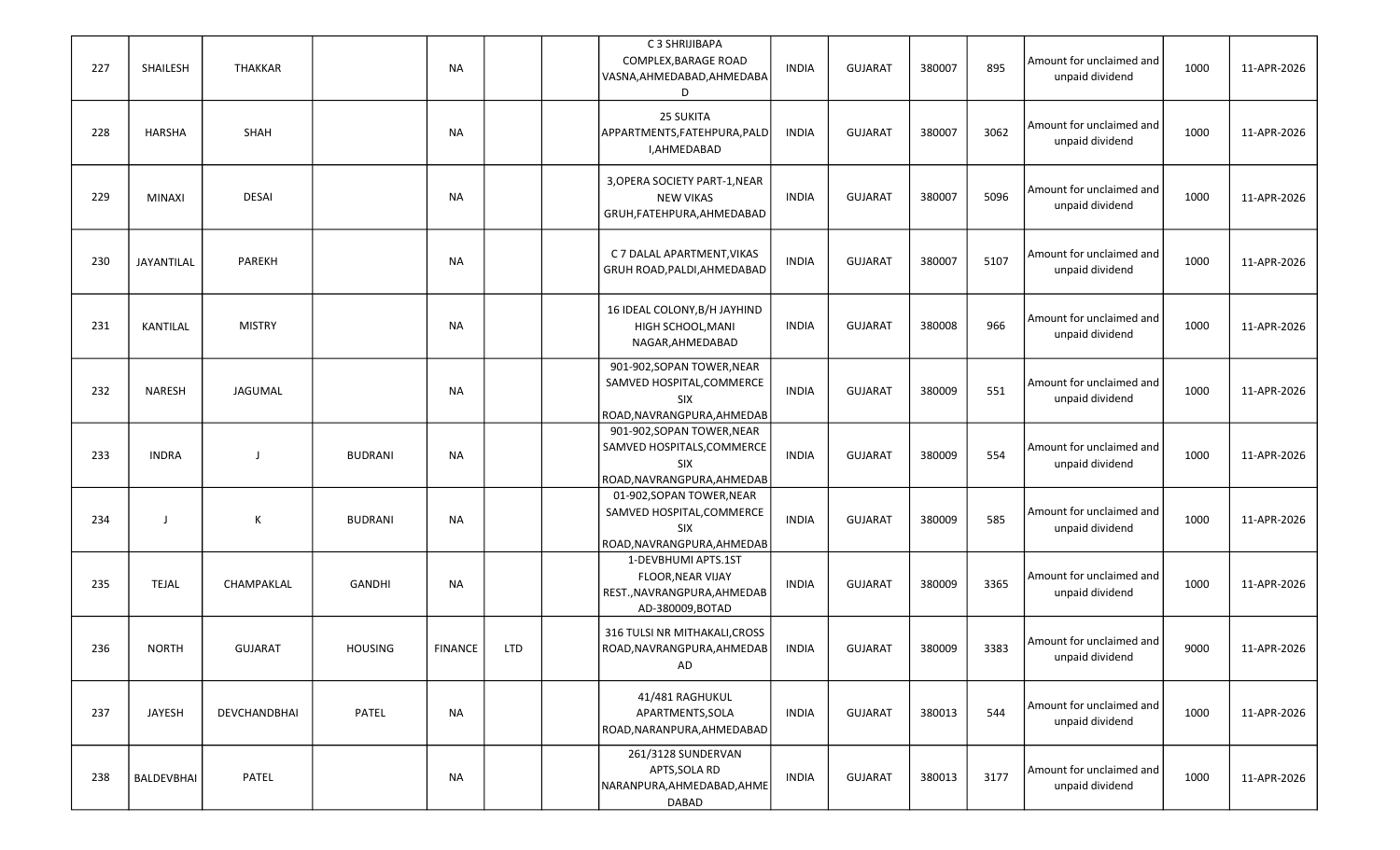| 239 | PRASHANT        | NAYAK        |               | NA        |  | 36/425 AKASHDIP APPT, NR<br>AKHBARNAGAR, NAVA<br>VADAJ, AHMEDABAD                               | <b>INDIA</b> | <b>GUJARAT</b> | 380013 | 3222      | Amount for unclaimed and<br>unpaid dividend | 1000 | 11-APR-2026 |
|-----|-----------------|--------------|---------------|-----------|--|-------------------------------------------------------------------------------------------------|--------------|----------------|--------|-----------|---------------------------------------------|------|-------------|
| 240 | <b>ANKIT</b>    | <b>MEHTA</b> |               | NA        |  | 3 SATYADEEP APPARTMENT, OPP<br>ANKUR JAIN TEMPLE, ANKUR<br>ROAD NARANPURA, AHMEDABAD            | <b>INDIA</b> | <b>GUJARAT</b> | 380013 | 3635      | Amount for unclaimed and<br>unpaid dividend | 1000 | 11-APR-2026 |
| 241 | <b>PUSHPA</b>   | <b>BEN</b>   | <b>PATEL</b>  | NA        |  | 2 AKRUTI SOCIETY, JODHPUR<br>ROAD, SATELITE, AHMEDABAD                                          | <b>INDIA</b> | <b>GUJARAT</b> | 380015 | 3232      | Amount for unclaimed and<br>unpaid dividend | 1000 | 11-APR-2026 |
| 242 | <b>SUNITA</b>   | $\mathsf{C}$ | <b>KHAMAR</b> | <b>NA</b> |  | 29 VRUNDAVAN<br><b>BUNGLOWS, SATELITE RING</b><br>RD, AHMEDABAD, AHMEDABAD                      | <b>INDIA</b> | <b>GUJARAT</b> | 380015 | 3859      | Amount for unclaimed and<br>unpaid dividend | 1000 | 11-APR-2026 |
| 243 | YOGESH          | SARABHAI     | <b>CHOKSI</b> | <b>NA</b> |  | WHITE BUNGLOW,, OPP. NEHRU<br>FOUNDATION,, VASTRAPUR,, AHM<br>EDABAD                            | <b>INDIA</b> | <b>GUJARAT</b> | 380015 | 267000001 | Amount for unclaimed and<br>unpaid dividend | 1000 | 11-APR-2026 |
| 244 | DAYA            | SADHWANI     |               | NA        |  | 3 BHAGYODAY, NEAR C U SHETH<br>COLLEGE, ASHRAM<br>ROAD, AHMEDABAD                               | <b>INDIA</b> | <b>GUJARAT</b> | 380019 | 3278      | Amount for unclaimed and<br>unpaid dividend | 1000 | 11-APR-2026 |
| 245 | <b>FULWANTI</b> | SHAH         |               | NA        |  | 5 PARSHVNAGAR<br>SOCIETY, GITANJALI NAGAR D<br>CABIN, PO RAILWAY COLONY<br>SABARMATI, SABARMATI | INDIA        | <b>GUJARAT</b> | 380019 | 3671      | Amount for unclaimed and<br>unpaid dividend | 1000 | 11-APR-2026 |
| 246 | SNEHLATA        | LALIT        | <b>SHAH</b>   | <b>NA</b> |  | 11 FULWADI SOCIETY, OUT OF<br>GOMTIPUR, AHMEDABAD, AHMED<br>ABAD                                | <b>INDIA</b> | <b>GUJARAT</b> | 380021 | 926       | Amount for unclaimed and<br>unpaid dividend | 1000 | 11-APR-2026 |
| 247 | <b>NAGIN</b>    | К            | <b>PATEL</b>  | <b>NA</b> |  | 278/4 PATEL<br>PARMANDANDCHALI, OPP VIJAY<br>PETROLIUM<br>RAKHIAL, ROAD, AHMEDABAD              | <b>INDIA</b> | <b>GUJARAT</b> | 380021 | 3766      | Amount for unclaimed and<br>unpaid dividend | 1000 | 11-APR-2026 |
| 248 | <b>JAYANTI</b>  | L            | <b>RATHOD</b> | <b>NA</b> |  | <b>BAJRANG SOCIETY SHOP NO</b><br>6, BEHIND L B STADIUM, BAPU<br>NAGAR, AHMEDABAD               | <b>INDIA</b> | <b>GUJARAT</b> | 380024 | 647       | Amount for unclaimed and<br>unpaid dividend | 1000 | 11-APR-2026 |
| 249 | SHILPABEN       | $\vee$       | KHATRI        | <b>NA</b> |  | 16 TIRTHBHUMI FLATS, KESHAV<br>NAGAR, SUBHASH<br>BRIDGE, AHMEDABAD                              | <b>INDIA</b> | <b>GUJARAT</b> | 380027 | 3734      | Amount for unclaimed and<br>unpaid dividend | 1000 | 11-APR-2026 |
| 250 | PATEL           | MANISHA      | S             | <b>NA</b> |  | 46 KAMESHWAR PARK, OPP<br>GHANSHYAM<br>PARK, GHODASAR, AHMEDABAD                                | INDIA        | <b>GUJARAT</b> | 380050 | 803       | Amount for unclaimed and<br>unpaid dividend | 1000 | 11-APR-2026 |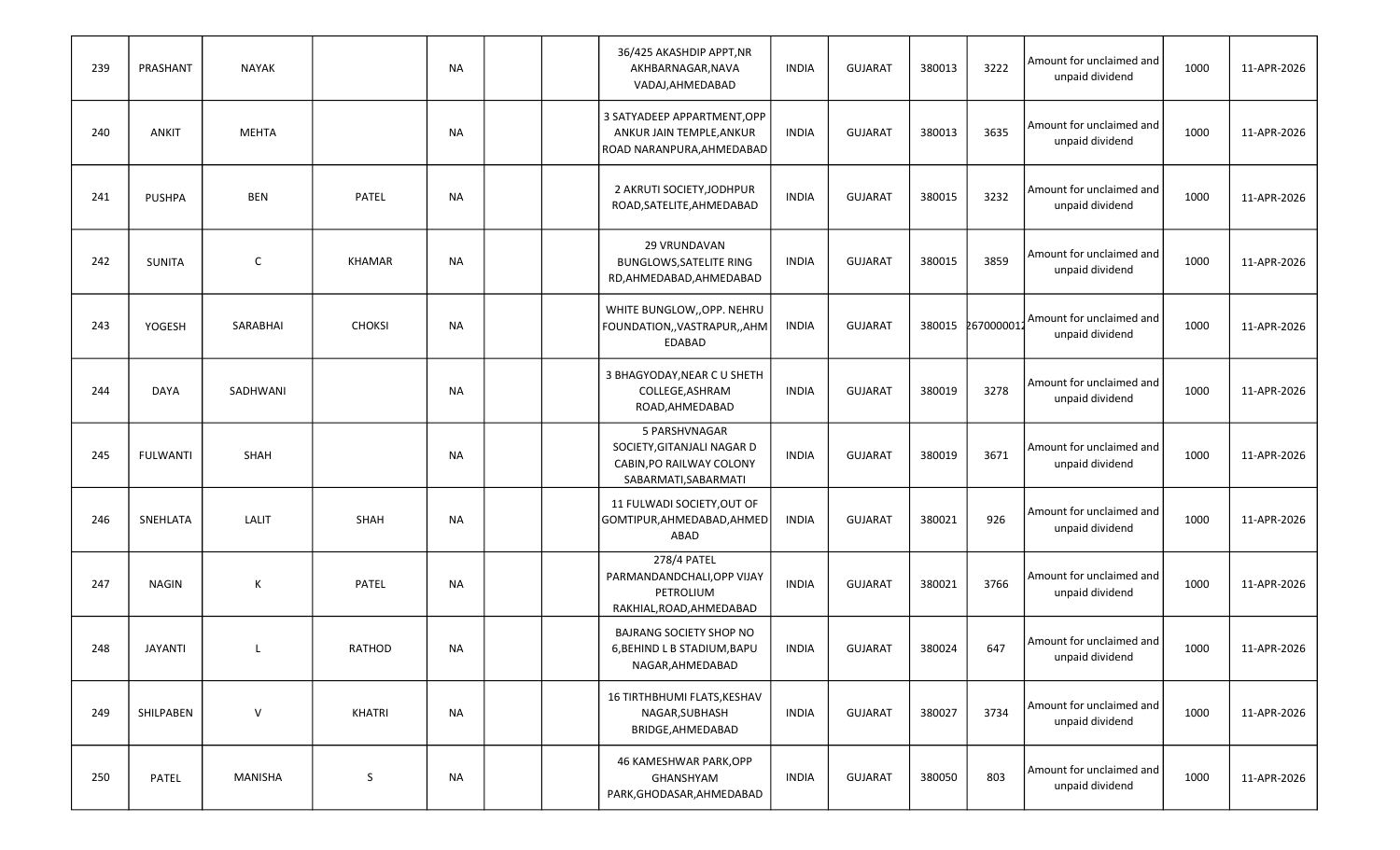| 251 | <b>ALPA</b>     | KUMARPAL            | <b>DESAI</b> | NA        |  | VINAY MANDIR, BHAIKAKA<br><b>NAGAR</b><br>THALTEJ, AHMEDABAD, AHMEDAB<br>AD                          | <b>INDIA</b> | <b>GUJARAT</b> | 380051 | 3357 | Amount for unclaimed and<br>unpaid dividend | 1000 | 11-APR-2026 |
|-----|-----------------|---------------------|--------------|-----------|--|------------------------------------------------------------------------------------------------------|--------------|----------------|--------|------|---------------------------------------------|------|-------------|
| 252 | <b>MANUBHAI</b> |                     | <b>PATEL</b> | NA        |  | 5/A HARIMUKUND PARK, NR<br><b>JIVRAJ PARK BUS</b><br>STOP, AHMEDABAD<br>380051, AHMEDABAD            | <b>INDIA</b> | <b>GUJARAT</b> | 380051 | 5724 | Amount for unclaimed and<br>unpaid dividend | 1000 | 11-APR-2026 |
| 253 | <b>AMITA</b>    | <b>BIPINCHANDRA</b> | <b>SHAH</b>  | <b>NA</b> |  | 6, PINTU FLATS, SHRINIVAS<br>SOC, BEHIND MEGHMANI<br>HOUSE, SUKHIPURA, PALDI, AHME<br><b>DABAD</b>   | <b>INDIA</b> | <b>GUJARAT</b> | 380052 | 626  | Amount for unclaimed and<br>unpaid dividend | 1000 | 11-APR-2026 |
| 254 | SITARAM         | <b>JOITARAM</b>     | PATEL        | <b>NA</b> |  | G-802 SAMRAJAYA FLATS, OPP<br>MANAV MANDIR DRIVE IN<br>ROAD, AHMEDABAD, AHMEDABA<br>D                | <b>INDIA</b> | <b>GUJARAT</b> | 380052 | 3319 | Amount for unclaimed and<br>unpaid dividend | 1000 | 11-APR-2026 |
| 255 | HIMANSHU        | MAHADEVBHAI         | <b>PATEL</b> | <b>NA</b> |  | C/5 BHAKTINAGAR ROW<br>HOUSE, MEMNAGAR, AHMEDABA<br>D-380052, AHMEDABAD                              | <b>INDIA</b> | <b>GUJARAT</b> | 380052 | 3698 | Amount for unclaimed and<br>unpaid dividend | 1000 | 11-APR-2026 |
| 256 | <b>SUREKHA</b>  | JAYANTILAL          | <b>MEHTA</b> | <b>NA</b> |  | A/5/14 GOYEL INTER CITY, OPP T<br>V TOWER, DRIVE IN<br>ROAD, AHMEDABAD                               | <b>INDIA</b> | <b>GUJARAT</b> | 380054 | 845  | Amount for unclaimed and<br>unpaid dividend | 1000 | 11-APR-2026 |
| 257 | <b>GUNJAN</b>   | KAMLESH             | AMIN         | NA        |  | 12-A SURBHIT VATIKA, B/H APPLE<br>WOOD, 20 FT RING ROAD, NEAR<br>NANDANBAUG<br>SOC, SHELA, AHMEDABAD | <b>INDIA</b> | <b>GUJARAT</b> | 380058 | 3209 | Amount for unclaimed and<br>unpaid dividend | 1000 | 11-APR-2026 |
| 258 | <b>MEHUL</b>    | <b>KUMAR</b>        | RASIKLAL     | PATEL     |  | 75 ALKAPURI SOC, NR WATER<br>TANK, GHATLODIA, AHMEDABAD                                              | <b>INDIA</b> | <b>GUJARAT</b> | 380061 | 3144 | Amount for unclaimed and<br>unpaid dividend | 1000 | 11-APR-2026 |
| 259 | ANIL            | CHIMANLAL           | <b>SHAH</b>  | <b>NA</b> |  | C/O.PRAKASH C. SHAH, 269/3225,<br>SUNDARVAN APPT., SOLA ROAD,<br>NARANPURA,, AHMEDABAD               | <b>INDIA</b> | <b>GUJARAT</b> | 380063 | 681  | Amount for unclaimed and<br>unpaid dividend | 1000 | 11-APR-2026 |
| 260 | RAJESH          | <b>BUDHALAL</b>     | PATEL        | <b>NA</b> |  | AT & POST SARKHEJ, NEAR DUTT<br>MANDIR, TA. CITY, AHMEDABAD                                          | <b>INDIA</b> | <b>GUJARAT</b> | 382210 | 829  | Amount for unclaimed and<br>unpaid dividend | 1000 | 11-APR-2026 |
| 261 | <b>BHADRESH</b> | JANARDAN            | TRIPATHI     | <b>NA</b> |  | CHOWK SHERI, SARKHEJ TA<br>CITY, DIST<br>AHMEDABAD, AHMEDABAD                                        | INDIA        | <b>GUJARAT</b> | 382210 | 3192 | Amount for unclaimed and<br>unpaid dividend | 1000 | 11-APR-2026 |
| 262 | MEENABEN        | P                   | PATEL        | <b>NA</b> |  | 66 HARIVALLAPH<br>SOCIETY, NARODA, AHMEDABAD,<br>AHMEDABAD                                           | <b>INDIA</b> | <b>GUJARAT</b> | 382325 | 789  | Amount for unclaimed and<br>unpaid dividend | 1000 | 11-APR-2026 |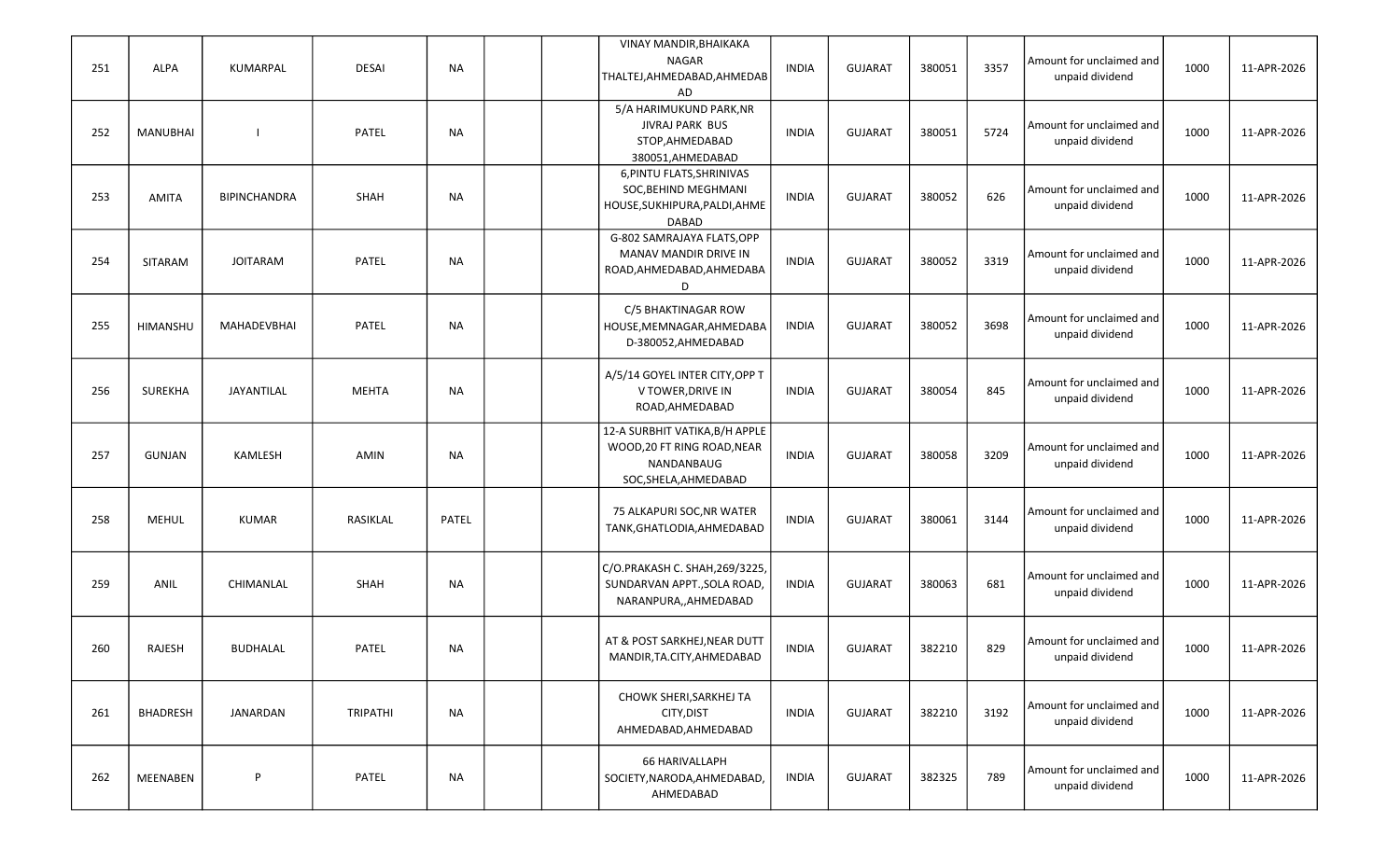| 263 | RAJESH            | B                 | SHAH         | NA        |  | 12, GHIYANAGAR<br>SOCIETY, NARODA, AHMEDABAD                                             | <b>INDIA</b> | <b>GUJARAT</b> | 382325 | 809  | Amount for unclaimed and<br>unpaid dividend | 1000 | 11-APR-2026 |
|-----|-------------------|-------------------|--------------|-----------|--|------------------------------------------------------------------------------------------|--------------|----------------|--------|------|---------------------------------------------|------|-------------|
| 264 | <b>JAGRUTIBEN</b> | <b>DIPAKBHAI</b>  | <b>PATEL</b> | NA        |  | 14 RAMYAKUNJ SOCIETY, OPP<br><b>GALAXY CINEMA, NARODA</b><br>AHMEDABAD, AHMEDABAD        | <b>INDIA</b> | <b>GUJARAT</b> | 382325 | 3735 | Amount for unclaimed and<br>unpaid dividend | 1000 | 11-APR-2026 |
| 265 | ALPABEN           | MAHESHBHAI        | SHAH         | <b>NA</b> |  | 17A, GHIYANAGAR<br>SOCIETY, NARODA<br>AHMEDABAD, NARODA, NARODA                          | <b>INDIA</b> | <b>GUJARAT</b> | 382330 | 8238 | Amount for unclaimed and<br>unpaid dividend | 1000 | 11-APR-2026 |
| 266 | RASILABEN         | В                 | SODVADIYA    | <b>NA</b> |  | 108 OLD G WARD, OPP BUS<br>STAND, KUBER<br>NAGAR, AHMEDABAD                              | <b>INDIA</b> | <b>GUJARAT</b> | 382340 | 637  | Amount for unclaimed and<br>unpaid dividend | 1000 | 11-APR-2026 |
| 267 | <b>HARSHA</b>     | <b>BHAGIA</b>     |              | <b>NA</b> |  | C/43 KUBER<br>NAGAR, AHMEDABAD, , AHMEDAB<br>AD                                          | <b>INDIA</b> | <b>GUJARAT</b> | 382340 | 3684 | Amount for unclaimed and<br>unpaid dividend | 1000 | 11-APR-2026 |
| 268 | RAJU              | TAHELANI          |              | NA        |  | 235/2 PRAKASH GALI, THAKKAR<br><b>BAPA</b><br>NAGAR, AHMEDABAD, AHMEDAB<br><b>AD</b>     | <b>INDIA</b> | <b>GUJARAT</b> | 382350 | 660  | Amount for unclaimed and<br>unpaid dividend | 1000 | 11-APR-2026 |
| 269 | <b>KRISHNABEN</b> | P                 | <b>PATEL</b> | NA        |  | 5/SAUNDARYA VILLA<br>BUNGLOWS, OPP. SHUKAN<br>BUNGLOWS, NIKOL NARODA<br>ROAD, AHMEDABAD  | <b>INDIA</b> | <b>GUJARAT</b> | 382350 | 733  | Amount for unclaimed and<br>unpaid dividend | 1000 | 11-APR-2026 |
| 270 | <b>DINESHBHAI</b> | <b>PATEL</b>      |              | NA        |  | 96 A HARBHOLANATH, NR GAURI<br>ODHAV,,AHMEDABAD                                          | <b>INDIA</b> | <b>GUJARAT</b> | 382415 | 5598 | Amount for unclaimed and<br>unpaid dividend | 1000 | 11-APR-2026 |
| 271 | RAJENDRA          | $\mathbf{I}$      | PANDYA       | NA        |  | 14-A SHREEJI PRAKASH CO<br>OP, HOUSING<br>SOCIETY, NIGAMNAGAR, CHANDK<br>HEDA, AHMEDABAD | <b>INDIA</b> | <b>GUJARAT</b> | 382424 | 840  | Amount for unclaimed and<br>unpaid dividend | 1000 | 11-APR-2026 |
| 272 | RAJENDRA          | <b>VISHNUBHAI</b> | <b>PATEL</b> | <b>NA</b> |  | 16 MANGAL PARK CO OP<br>SOC, OPP SHYAM<br>TALKIES,, BAREJA                               | <b>INDIA</b> | <b>GUJARAT</b> | 382425 | 5758 | Amount for unclaimed and<br>unpaid dividend | 1000 | 11-APR-2026 |
| 273 | <b>DINESH</b>     | <b>BHOGIBHAI</b>  | PATEL        | <b>NA</b> |  | C/O VISHNU RICE<br>MILL, JETALPUR, TA<br>DESCORI, AHMEDABAD                              | INDIA        | <b>GUJARAT</b> | 382426 | 751  | Amount for unclaimed and<br>unpaid dividend | 1000 | 11-APR-2026 |
| 274 | CHIMANBHAI        | RATNABHAI         | RAJPUT       | <b>NA</b> |  | INDUSTRIAL OXYGEN CO LTD, A<br>$1/15$ GIDC<br>VATVA, AHMEDABAD, AHMEDABA<br>D            | INDIA        | <b>GUJARAT</b> | 382445 | 489  | Amount for unclaimed and<br>unpaid dividend | 1000 | 11-APR-2026 |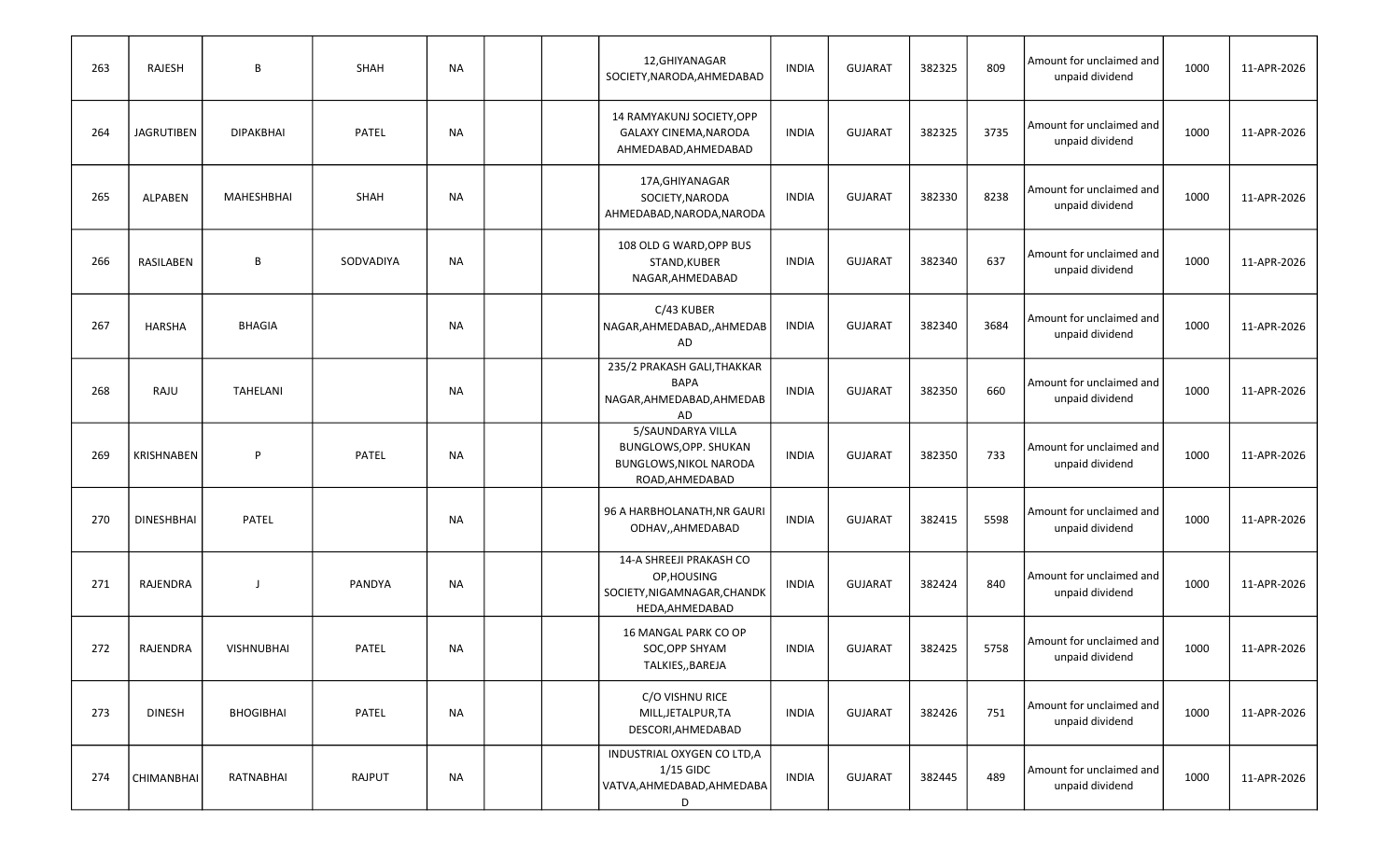| 275 | <b>MANJU</b>           | AGRAWAL        |              | <b>NA</b> |  | C/O BASANT CHEMICAL, C-1/396<br>G I D C PH II, VATVA, AHMEDABAD               | <b>INDIA</b> | <b>GUJARAT</b> | 382445 | 3680 | Amount for unclaimed and<br>unpaid dividend | 1000 | 11-APR-2026 |
|-----|------------------------|----------------|--------------|-----------|--|-------------------------------------------------------------------------------|--------------|----------------|--------|------|---------------------------------------------|------|-------------|
| 276 | BHAGWANDA<br>-S        | RAMDAS         | PARYANI      | NA        |  | 29 SUN SHINE SOCIETY, HANSOL<br>SHARDAR<br>NAGAR, AHMEDABD, AHMEDABA<br>D     | <b>INDIA</b> | <b>GUJARAT</b> | 382475 | 580  | Amount for unclaimed and<br>unpaid dividend | 1000 | 11-APR-2026 |
| 277 | <b>MAHENDRA</b>        | SOMABHAI       | PATEL        | NA        |  | 13 VIJAYNAGAR<br>SOCIETY, OPP.RAMJI<br>TEMPLE, RANIP, AHMEDABAD               | <b>INDIA</b> | <b>GUJARAT</b> | 382480 | 3747 | Amount for unclaimed and<br>unpaid dividend | 1000 | 11-APR-2026 |
| 278 | <b>TIKENDRA</b>        | К              | <b>PATEL</b> | <b>NA</b> |  | 1 MANAN SOCIETY PART-<br>3, RANIP, AHMEDABAD-<br>382480, AHMEDABAD            | <b>INDIA</b> | <b>GUJARAT</b> | 382480 | 8223 | Amount for unclaimed and<br>unpaid dividend | 1000 | 11-APR-2026 |
| 279 | RAMESHBHAI             | PATEL          |              | NA        |  | SOLAGAM,TA<br>DASKROI, SONIVAS, DIST<br>AHMEDABAD, AHMEDABAD                  | <b>INDIA</b> | <b>GUJARAT</b> | 382481 | 3704 | Amount for unclaimed and<br>unpaid dividend | 1000 | 11-APR-2026 |
| 280 | BHARATKUM<br>AR        | <b>KALIDAS</b> | <b>PATEL</b> | NA        |  | 6 SOMNATHNAGAR<br>SOCIETY, NARANPURA CHAR<br>RASTA, NARANPURA,, MEHSANA       | <b>INDIA</b> | <b>GUJARAT</b> | 382721 | 5101 | Amount for unclaimed and<br>unpaid dividend | 1000 | 11-APR-2026 |
| 281 | SHABANABA<br><b>NU</b> | $\mathsf{V}$   | LOHAR        | NA        |  | NEAR ANAND PARK SOC, KALOL N<br>G,,DIST MEHSANA                               | <b>INDIA</b> | <b>GUJARAT</b> | 382721 | 6225 | Amount for unclaimed and<br>unpaid dividend | 1000 | 11-APR-2026 |
| 282 | <b>KETAN</b>           | JASVANTLAL     | <b>SHAH</b>  | <b>NA</b> |  | 43 VARDHMAN<br>NAGAR, OPP. WATER TANK, NEAR<br>GARDEN, KALOL 382721, KALOL    | <b>INDIA</b> | <b>GUJARAT</b> | 382721 | 6776 | Amount for unclaimed and<br>unpaid dividend | 1000 | 11-APR-2026 |
| 283 | SOHAM                  | B              | SONI         | NA        |  | C/O PANCHAL MACHINERY, PO<br>PATDI, DIST S<br>NAGAR, AHMEDABAD                | INDIA        | <b>GUJARAT</b> | 382765 | 762  | Amount for unclaimed and<br>unpaid dividend | 1000 | 11-APR-2026 |
| 284 | <b>VISHNU</b>          | Α              | PATEL        | <b>NA</b> |  | TIRUPATI PAN CENTRE, PO<br>MANSA N G,TA<br>VIJAPUR, MEHSANA                   | <b>INDIA</b> | <b>GUJARAT</b> | 382845 | 3828 | Amount for unclaimed and<br>unpaid dividend | 1000 | 11-APR-2026 |
| 285 | <b>ASHISH</b>          | D              | PATEL        | <b>NA</b> |  | MANGAL MURTI STORE, PO<br>MANSA N G BAZAR, TA<br>VIJAPUR, MEHSANA             | <b>INDIA</b> | <b>GUJARAT</b> | 382845 | 3829 | Amount for unclaimed and<br>unpaid dividend | 1000 | 11-APR-2026 |
| 286 | <b>JAYANTIBHAI</b>     | RANCHHODBHAI   | PATEL        | <b>NA</b> |  | BHAKTVATSALYA VAS, AT & PO<br>JEPUR TA VIJAPUR, DIST<br>MEHSANA (NG), MEHSANA | <b>INDIA</b> | <b>GUJARAT</b> | 382870 | 3331 | Amount for unclaimed and<br>unpaid dividend | 1000 | 11-APR-2026 |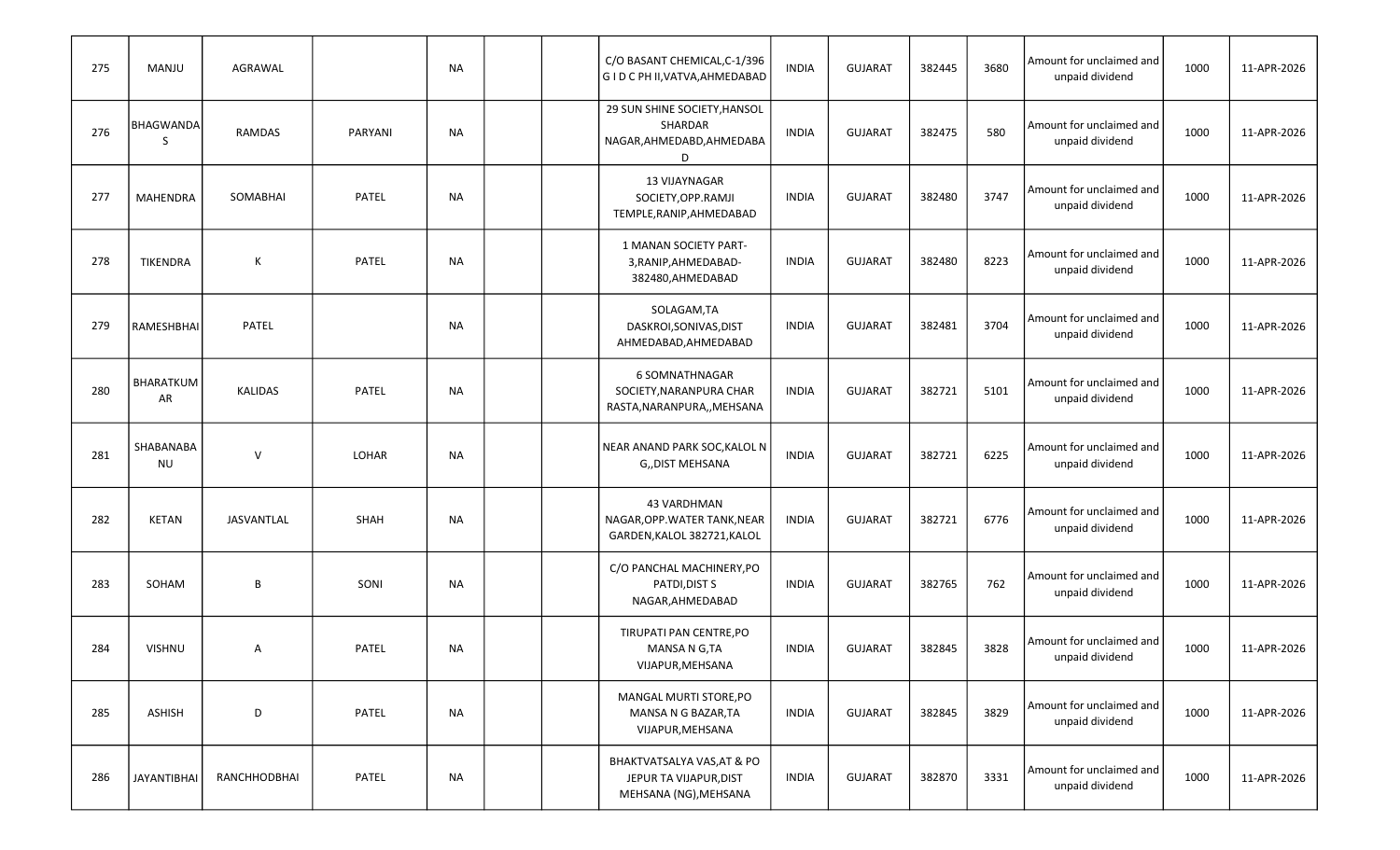| 287 | <b>HIMAT</b>     | M              | PATEL              | <b>NA</b> |  | C/O.TALOD MOTORS PARTS<br>CENTRE, NEAR TOWER, , TALOD<br>(SK)-383215, TALOD                            | <b>INDIA</b> | <b>GUJARAT</b> | 383215 | 7177 | Amount for unclaimed and<br>unpaid dividend | 2000 | 11-APR-2026 |
|-----|------------------|----------------|--------------------|-----------|--|--------------------------------------------------------------------------------------------------------|--------------|----------------|--------|------|---------------------------------------------|------|-------------|
| 288 | <b>BHARTIBEN</b> | <b>BAROT</b>   |                    | NA        |  | JAY SHREE STORE SHUBH<br>LAXMI, MARKET STATION<br>ROAD, MEHSANA, MEHSANA                               | <b>INDIA</b> | <b>GUJARAT</b> | 384001 | 2260 | Amount for unclaimed and<br>unpaid dividend | 1000 | 11-APR-2026 |
| 289 | SHAH             | <b>KAUSHIK</b> | JAYANTILAL         | <b>NA</b> |  | PANJARA POLE, MEHSANA, NORTH<br>GUJARAT, MEHSANA                                                       | <b>INDIA</b> | <b>GUJARAT</b> | 384001 | 2275 | Amount for unclaimed and<br>unpaid dividend | 1000 | 11-APR-2026 |
| 290 | <b>HITESH</b>    | <b>KUMAR</b>   | <b>KANTILAL</b>    | PATEL     |  | F 16 JAY SHREE MARKET, OPP<br><b>TALUKA</b><br>PANCHAYAT, MEHSANA, MEHSAN<br>Α                         | <b>INDIA</b> | <b>GUJARAT</b> | 384001 | 3741 | Amount for unclaimed and<br>unpaid dividend | 1000 | 11-APR-2026 |
| 291 | INDUPRASAD       | RAMNARAYAN     | <b>MEHTA</b>       | <b>NA</b> |  | 7 SARDARPARK SOCIETY, BEHIND<br>PASABHAI PETROL, PUMP<br>HIGHWAY MEHSANA, MEHSANA                      | <b>INDIA</b> | <b>GUJARAT</b> | 384002 | 2279 | Amount for unclaimed and<br>unpaid dividend | 1000 | 11-APR-2026 |
| 292 | BHIKHABHAI       | SAMALDAS       | <b>PATEL</b>       | NA        |  | 5 ABHAY PARK SOCIETY, GAYATRI<br><b>MANDIR</b><br>ROAD, MEHSANA, MEHSANA                               | <b>INDIA</b> | <b>GUJARAT</b> | 384002 | 3313 | Amount for unclaimed and<br>unpaid dividend | 1000 | 11-APR-2026 |
| 293 | CHANDRAKI        | <b>BEN</b>     | PATEL              | NA        |  | C/O.STREAM WOODEN<br>INDUSTRIES, 11, G.I.D.C.,, PHASE -<br>1, MEHSANA                                  | <b>INDIA</b> | <b>GUJARAT</b> | 384002 | 3783 | Amount for unclaimed and<br>unpaid dividend | 1000 | 11-APR-2026 |
| 294 | <b>DURGABEN</b>  | RAMESHCHANDRA  | DELWADIA           | NA        |  | 11 SAMETRA NAGAR SOC, OPP<br>COLLEGE, MAHESANA, MEHSANA                                                | <b>INDIA</b> | <b>GUJARAT</b> | 384002 | 3825 | Amount for unclaimed and<br>unpaid dividend | 1000 | 11-APR-2026 |
| 295 | PATEL            | SAROJBEN       | J                  | NA        |  | C/O JAYANTILAL ISHWARLAL<br>PATEL, B/44, UTSAV<br>BUNGALOWS,, OPP.SHRINAGAR<br>SOC, SUKHAPARA, MEHSANA | <b>INDIA</b> | <b>GUJARAT</b> | 384002 | 6602 | Amount for unclaimed and<br>unpaid dividend | 1000 | 11-APR-2026 |
| 296 | PATEL            | ASMITABEN      | <b>JAYANTIBHAI</b> | <b>NA</b> |  | SAMANINI BARI, AT/POST<br>CHANASMA MEHSANA,N<br>G, MEHSANA                                             | <b>INDIA</b> | <b>GUJARAT</b> | 384220 | 5738 | Amount for unclaimed and<br>unpaid dividend | 1000 | 11-APR-2026 |
| 297 | MAMTABEN         | PRABHUDAS      | PATEL              | NA        |  | AT PO BHATSAR, TA<br>CHANASMA, BHATSAR, DT<br>MEHSANA N G, MEHSANA                                     | <b>INDIA</b> | <b>GUJARAT</b> | 384230 | 3178 | Amount for unclaimed and<br>unpaid dividend | 1000 | 11-APR-2026 |
| 298 | HEMABHAI         | VITTHALDAS     | PATEL              | <b>NA</b> |  | AT & PATAN C/O PATEL VAS, DIST<br>MEHSANA N<br>GUJARAT,, MEHSANA                                       | INDIA        | <b>GUJARAT</b> | 384255 | 5749 | Amount for unclaimed and<br>unpaid dividend | 1000 | 11-APR-2026 |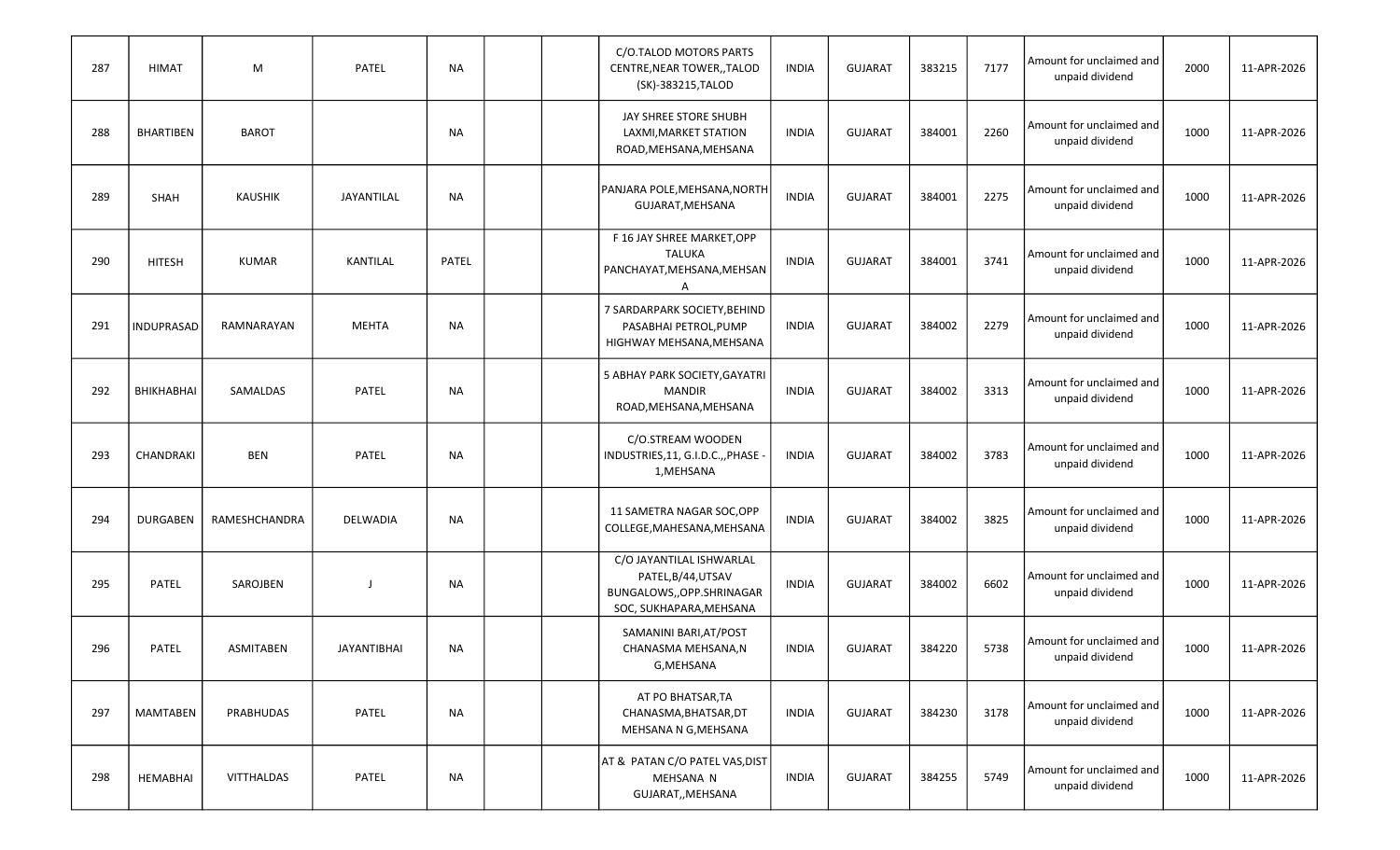| 299 | <b>HARGOVANB</b><br>HAI  | VELABHAI         | PATEL        | <b>NA</b> |  | JAL CHOWK LIMDAWALO<br>MADH, PATAN, DIST-<br>MEHSANA, MEHSANA                       | <b>INDIA</b> | <b>GUJARAT</b> | 384265 | 5661 | Amount for unclaimed and<br>unpaid dividend | 1000 | 11-APR-2026 |
|-----|--------------------------|------------------|--------------|-----------|--|-------------------------------------------------------------------------------------|--------------|----------------|--------|------|---------------------------------------------|------|-------------|
| 300 | <b>DHARMESH</b>          | JAYANTILAL       | SHAH         | <b>NA</b> |  | KHETAR PAL NO PADO, GIOL<br>SHERY PATAN N G,, PATAN                                 | <b>INDIA</b> | <b>GUJARAT</b> | 384265 | 6034 | Amount for unclaimed and<br>unpaid dividend | 1000 | 11-APR-2026 |
| 301 | <b>BHAVESH</b>           | JAYANTILAL       | SHAH         | <b>NA</b> |  | KHETAR PAL NO PADO, GOL<br>SHERY, PATAN, PATAN                                      | <b>INDIA</b> | <b>GUJARAT</b> | 384265 | 6082 | Amount for unclaimed and<br>unpaid dividend | 1000 | 11-APR-2026 |
| 302 | ABBAS                    | <b>JAMA</b>      | <b>MIR</b>   | <b>NA</b> |  | 3RD FLOOR PADHIYAR, CHAMBER<br>CITY LIGHT ROAD, PALANPUR B<br>K, PALANPUR           | <b>INDIA</b> | <b>GUJARAT</b> | 385001 | 3616 | Amount for unclaimed and<br>unpaid dividend | 1000 | 11-APR-2026 |
| 303 | PATEL                    | BHEMABHAI        | GANGARAMBHAI | <b>NA</b> |  | SHERZ NO 24, OLD LAXMI<br>PURA,, PALANPUR                                           | <b>INDIA</b> | <b>GUJARAT</b> | 385001 | 5812 | Amount for unclaimed and<br>unpaid dividend | 1000 | 11-APR-2026 |
| 304 | PARSOTTAM<br><b>BHAI</b> | <b>BHAICHAND</b> | <b>BHAI</b>  | <b>NA</b> |  | <b>B 4 SHITAL SHOPPING</b><br>COMPLEX, CINEMA<br>ROAD, PALANPUR B K, PALANPUR<br>ΒK | <b>INDIA</b> | <b>GUJARAT</b> | 385001 | 5844 | Amount for unclaimed and<br>unpaid dividend | 1000 | 11-APR-2026 |
| 305 | <b>HITESHBHAI</b>        | MANILAL          | PATEL        | <b>NA</b> |  | TELEPHONE EXCHANGE, NEAR<br>DELHI GATE, 1ST<br>FLOOR,, PALANPUR B K                 | <b>INDIA</b> | <b>GUJARAT</b> | 385001 | 5921 | Amount for unclaimed and<br>unpaid dividend | 1000 | 11-APR-2026 |
| 306 | <b>DINESHKUMA</b><br>R   | CHELABHAI        | PATEL        | <b>NA</b> |  | <b>BRAHMPURI TIP</b><br>CENTRE, GURUNANAK<br>CHOWK,, PALANPUR B K                   | <b>INDIA</b> | <b>GUJARAT</b> | 385001 | 5924 | Amount for unclaimed and<br>unpaid dividend | 1000 | 11-APR-2026 |
| 307 | RAMESHBHAI               | PATEL            |              | <b>NA</b> |  | SAMSAMAVAS OLD<br>LAXMIPURAM, PALANPUR B<br>K,,PALANPUR                             | <b>INDIA</b> | <b>GUJARAT</b> | 385002 | 3336 | Amount for unclaimed and<br>unpaid dividend | 1000 | 11-APR-2026 |
| 308 | KANTIBHAI                | GANESHBHAI       | <b>PATEL</b> | <b>NA</b> |  | STREET NO 11 OLD<br>LAXMIPURA, DIST BANASH<br>KANTHA,TA<br>PALANPUR, PALANPUR       | <b>INDIA</b> | <b>GUJARAT</b> | 385002 | 3629 | Amount for unclaimed and<br>unpaid dividend | 1000 | 11-APR-2026 |
| 309 | MADHUJI                  | ${\sf R}$        | RAJPUT       | <b>NA</b> |  | AT POST CHANGA, TA<br>VADGAM, DT B K, VADGAM                                        | <b>INDIA</b> | <b>GUJARAT</b> | 385520 | 3834 | Amount for unclaimed and<br>unpaid dividend | 1000 | 11-APR-2026 |
| 310 | REKHA                    | PRAHALAD         | <b>JOSHI</b> | <b>NA</b> |  | 47 PURUSHOTTAM<br>PARK, HIGHWAY ROAD, DEESA<br>DIST B K, DEESA                      | INDIA        | <b>GUJARAT</b> | 385535 | 855  | Amount for unclaimed and<br>unpaid dividend | 1000 | 11-APR-2026 |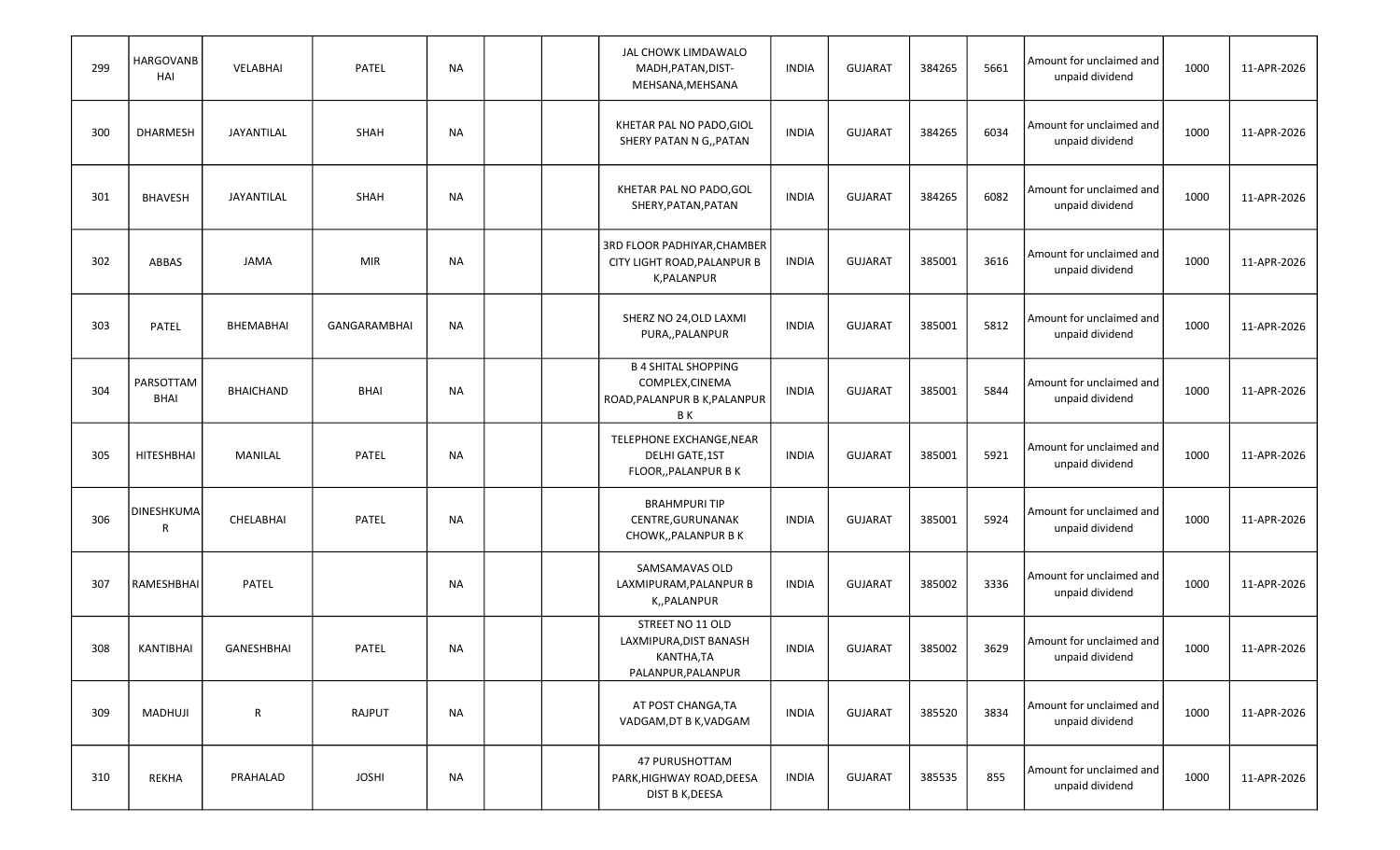| 311 | KUNJAL                   | <b>MHETA</b>   |                 | <b>NA</b> |  | 13 PAVAPURI, THARA, BK<br><b>GUJ,THARA</b>                                         | <b>INDIA</b> | <b>GUJARAT</b> | 385555 | 3614 | Amount for unclaimed and<br>unpaid dividend | 1000 | 11-APR-2026 |
|-----|--------------------------|----------------|-----------------|-----------|--|------------------------------------------------------------------------------------|--------------|----------------|--------|------|---------------------------------------------|------|-------------|
| 312 | RAMCHAND                 | L              | <b>MANGNANI</b> | NA        |  | 23 MAYUL SOC NR JAWAHAR<br>NAGAR, NADIAD, , NADIAD                                 | <b>INDIA</b> | <b>GUJARAT</b> | 387001 | 5689 | Amount for unclaimed and<br>unpaid dividend | 1000 | 11-APR-2026 |
| 313 | <b>VINIT</b>             | <b>BHATIA</b>  |                 | NA        |  | 11 M D PATEL'S CHALI, B/H<br>PAPPU HOSPITAL, JUNA<br>RASTA, ANAND                  | <b>INDIA</b> | <b>GUJARAT</b> | 388001 | 3140 | Amount for unclaimed and<br>unpaid dividend | 1000 | 11-APR-2026 |
| 314 | MOHAMMED<br><b>HANIF</b> | <b>IBRAHIM</b> | <b>GITELI</b>   | <b>NA</b> |  | B MUSLIM SOCIETY, VADI NA ODA<br>GODHRA, GODHRA, GODHRA                            | <b>INDIA</b> | <b>GUJARAT</b> | 389001 | 2980 | Amount for unclaimed and<br>unpaid dividend | 1000 | 11-APR-2026 |
| 315 | ANIL                     | MADHUSUDAN     | <b>PATIL</b>    | <b>NA</b> |  | 1 JYOTI SOCIETY, NEAR SOCIAL<br>WELFARE OFFICE, GODHRA DIST P<br>M S, GODHRA       | <b>INDIA</b> | <b>GUJARAT</b> | 389001 | 6196 | Amount for unclaimed and<br>unpaid dividend | 1000 | 11-APR-2026 |
| 316 | ANIL                     | <b>KUMAR</b>   | KANTILAL        | PATEL     |  | NAVJIVAN MILL NO.2<br>ROAD, STATION ROAD,<br>DAHOD, DIST<br>PANCHMAHAL, DAHOD      | <b>INDIA</b> | <b>GUJARAT</b> | 389151 | 3044 | Amount for unclaimed and<br>unpaid dividend | 1000 | 11-APR-2026 |
| 317 | SALIM                    | ABBASBHAI      | KUNDANPURWALA   | <b>NA</b> |  | HAKIMI SOC., GODI ROAD,, NEAR<br>MISSON HOSPITAL, P.O. DAHOD<br>PIN: 389151, DAHOD | <b>INDIA</b> | <b>GUJARAT</b> | 389151 | 6800 | Amount for unclaimed and<br>unpaid dividend | 1000 | 11-APR-2026 |
| 318 | ALPABEN                  | PRAVINKANT     | <b>GANDHI</b>   | NA        |  | 62/A KALOL COOP HOS<br>SOCIETY, AT KALOL, DIST<br>PANCHMAHALS, KALOL               | <b>INDIA</b> | <b>GUJARAT</b> | 389330 | 2987 | Amount for unclaimed and<br>unpaid dividend | 1000 | 11-APR-2026 |
| 319 | SHREEKANT                | PRAVINKANT     | <b>GANDHI</b>   | NA        |  | 62/A KALOL CO-OP HSG SOC, AT<br>KALOL, DIST PANCHMAHALS, DIST<br>PANCHMAHAL        | <b>INDIA</b> | <b>GUJARAT</b> | 389330 | 5843 | Amount for unclaimed and<br>unpaid dividend | 1000 | 11-APR-2026 |
| 320 | SHREYANSH                | PRERAK         | PATEL           | <b>NA</b> |  | AHMEDABAD POLE LEVA<br>SHERI, OPP GATE ABOVE PARAS<br>METAL, RAOPURA, BARODA       | <b>INDIA</b> | <b>GUJARAT</b> | 390001 | 4642 | Amount for unclaimed and<br>unpaid dividend | 1000 | 11-APR-2026 |
| 321 | <b>MANORMAB</b><br>EN    | <b>BACHCHE</b> |                 | <b>NA</b> |  | C-26 HARKASHI SOC, OPP HARNI<br>AERODRAM, HARNI<br>ROAD, BARODA                    | <b>INDIA</b> | <b>GUJARAT</b> | 390001 | 4670 | Amount for unclaimed and<br>unpaid dividend | 1000 | 11-APR-2026 |
| 322 | PIYUSH                   | Н              | PATEL           | <b>NA</b> |  | C/O AMBICA GENRAL<br>STORES, JUNA BAZAR, AT & PO<br>KARJAN, DIST BARODA            | <b>INDIA</b> | <b>GUJARAT</b> | 390001 | 4676 | Amount for unclaimed and<br>unpaid dividend | 1000 | 11-APR-2026 |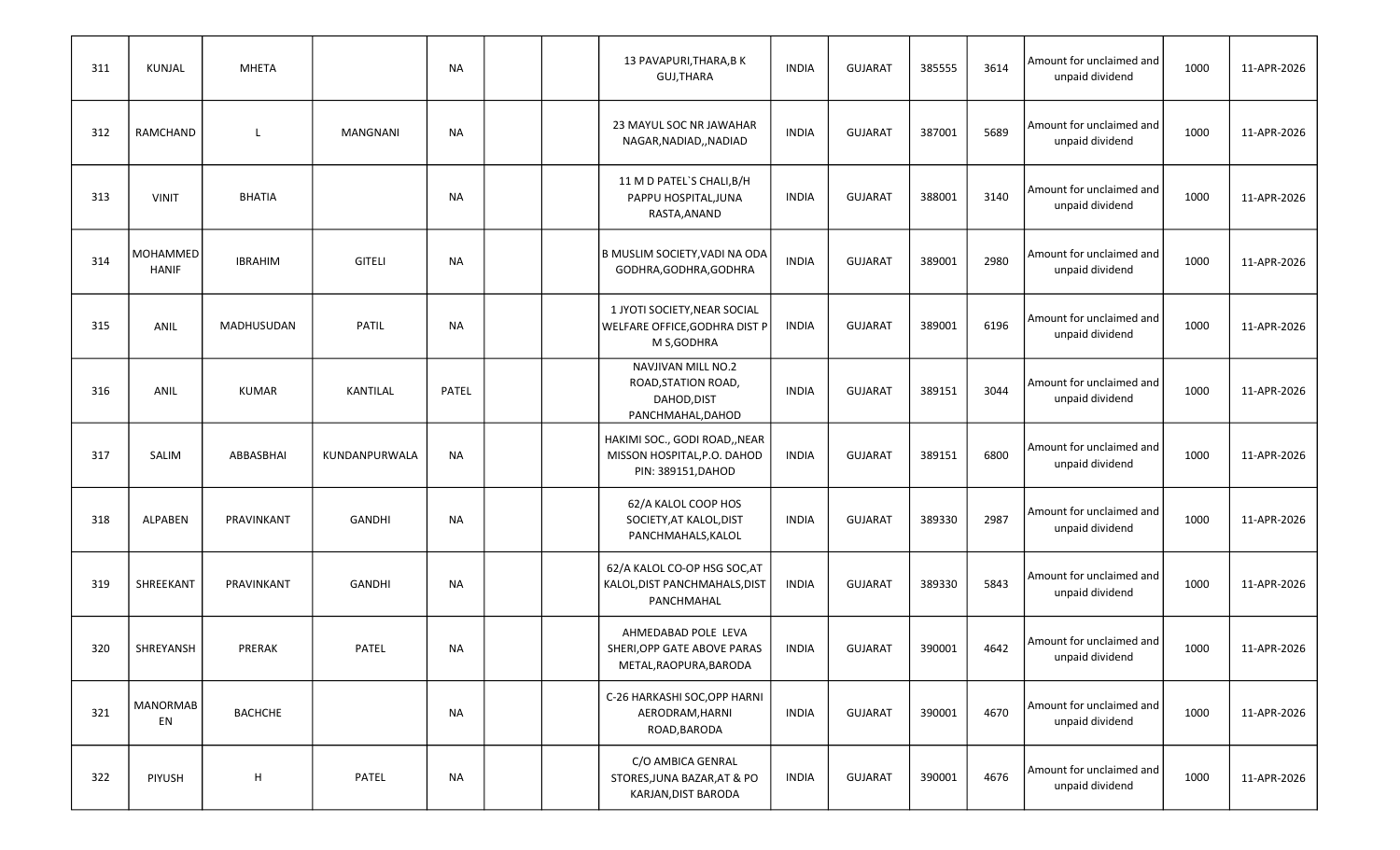| 323 | <b>VINA</b>             | <b>CHINUBHAI</b> | <b>PARIKH</b> | <b>NA</b> |  | 39 GANESH SOC, R V DESAI<br>ROAD,, BARODA                                                | <b>INDIA</b> | <b>GUJARAT</b> | 390001 | 6174 | Amount for unclaimed and<br>unpaid dividend | 1000 | 11-APR-2026 |
|-----|-------------------------|------------------|---------------|-----------|--|------------------------------------------------------------------------------------------|--------------|----------------|--------|------|---------------------------------------------|------|-------------|
| 324 | <b>HARIOM</b>           | SHUKLA           |               | NA        |  | 22/1 UTKANTH SOCIETY, BEHIND<br>ALKAPURI CLUB, OPP HOTEL<br>EXPRESS, BARODA              | <b>INDIA</b> | <b>GUJARAT</b> | 390005 | 440  | Amount for unclaimed and<br>unpaid dividend | 1000 | 11-APR-2026 |
| 325 | <b>DIPY</b>             | <b>FINSTOCK</b>  | <b>PVT</b>    | LTD       |  | 204/5 GARDEN VIEW, 2ND<br>FLOOR, OPP KALA<br>GHODA, SAYAJIGUNJ, BARODA                   | <b>INDIA</b> | <b>GUJARAT</b> | 390005 | 6408 | Amount for unclaimed and<br>unpaid dividend | 1000 | 11-APR-2026 |
| 326 | PARUL                   | <b>MUKESH</b>    | <b>SHAH</b>   | NA        |  | B-24, NAVNITPARK<br>SOCIETY, HARNI VARASIA<br>ROAD, RING ROAD, BARODA                    | <b>INDIA</b> | <b>GUJARAT</b> | 390006 | 8428 | Amount for unclaimed and<br>unpaid dividend | 1000 | 11-APR-2026 |
| 327 | AMRITLAL                | К                | SHAH          | <b>NA</b> |  | 25/13 NARMDANUGUR, OPP<br>RAJNIGANDHA<br>APARTMENT, DIWALIPURA, BARO<br>DA               | <b>INDIA</b> | <b>GUJARAT</b> | 390015 | 2950 | Amount for unclaimed and<br>unpaid dividend | 1000 | 11-APR-2026 |
| 328 | <b>JAYENDRA</b>         | AMRATLAL         | <b>MODI</b>   | NA        |  | B-161 LAKULESH KHADKI, NEAR<br>SARDARESTES, AJWA<br>ROAD, BARODA                         | <b>INDIA</b> | <b>GUJARAT</b> | 390019 | 2952 | Amount for unclaimed and<br>unpaid dividend | 1000 | 11-APR-2026 |
| 329 | <b>JIGNESHKUM</b><br>AR | К                | PANCHAL       | NA        |  | A-9 SOMNATH NAGAR<br>SOCIETY, BEH T B STAFF<br>QTR, GOTRI ROAD, BARODA                   | <b>INDIA</b> | <b>GUJARAT</b> | 390021 | 4626 | Amount for unclaimed and<br>unpaid dividend | 1000 | 11-APR-2026 |
| 330 | RAJENDRA                | SONI             |               | NA        |  | 6 PANCHVATI SOCIETY, NEXT TO<br>SNEH SUDHA APPT, VIP ROAD,<br>KARELI BAUG, BARODA        | <b>INDIA</b> | <b>GUJARAT</b> | 390022 | 4639 | Amount for unclaimed and<br>unpaid dividend | 1000 | 11-APR-2026 |
| 331 | KANAIYALAL              | SHRIMALE         |               | NA        |  | SECTOR NO 27, BLOCK NO<br>522, GUJARAT HOUSING<br>BOARD, YELLOW<br>BOARDER, GANDHI NAGAR | <b>INDIA</b> | <b>GUJARAT</b> | 390027 | 2983 | Amount for unclaimed and<br>unpaid dividend | 1000 | 11-APR-2026 |
| 332 | <b>JAYESHBHAI</b>       | $\vee$           | SHAH          | NA        |  | C/O VITTHAL RICE MILL, OPP<br>RAILWAY STATION, POST<br>BODELI, BARODA                    | <b>INDIA</b> | <b>GUJARAT</b> | 391135 | 3046 | Amount for unclaimed and<br>unpaid dividend | 1000 | 11-APR-2026 |
| 333 | RASHMIN                 | <b>BHAI</b>      | SHAH          | <b>NA</b> |  | C/O SHIV FINANCE, CLUB RD NR<br>MAHALAXMI BANK, PO CHHOTA<br><b>UDEPUR, DIST BARODA</b>  | <b>INDIA</b> | <b>GUJARAT</b> | 391165 | 4624 | Amount for unclaimed and<br>unpaid dividend | 1000 | 11-APR-2026 |
| 334 | GHANSHYAM               | BHIKABHAI        | CHAUHAN       | <b>NA</b> |  | CATTLE FEED FACTORY, AT PO<br>ITOLA, TAL & DT<br>BARODA, BARODA                          | INDIA        | <b>GUJARAT</b> | 391240 | 3028 | Amount for unclaimed and<br>unpaid dividend | 1000 | 11-APR-2026 |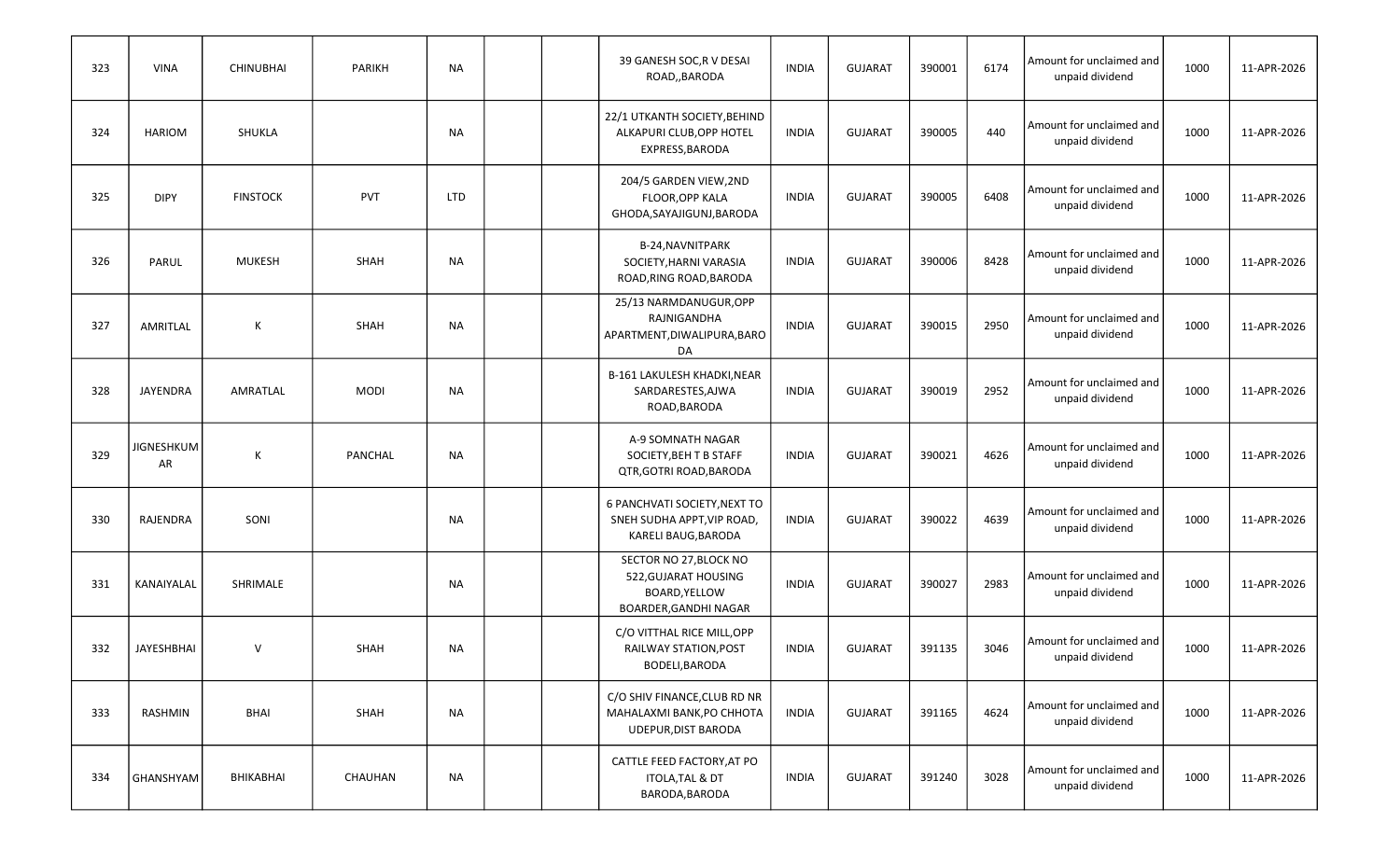| 335 | <b>NAMRATA</b>   | PATEL               |              | <b>NA</b> |  | CATTLE FEED FACTORY, AT & PO<br>ITOLA, DIST BARODA, BARODA                                         | <b>INDIA</b> | <b>GUJARAT</b> | 391240 | 4640 | Amount for unclaimed and<br>unpaid dividend | 1000 | 11-APR-2026 |
|-----|------------------|---------------------|--------------|-----------|--|----------------------------------------------------------------------------------------------------|--------------|----------------|--------|------|---------------------------------------------|------|-------------|
| 336 | <b>NEHA</b>      | S                   | SHAH         | <b>NA</b> |  | C/O<br>DINESHCHANDRA, KASTURCHAND<br>,KATOPOR BAZAR,BHARUCH                                        | <b>INDIA</b> | <b>GUJARAT</b> | 392001 | 719  | Amount for unclaimed and<br>unpaid dividend | 1000 | 11-APR-2026 |
| 337 | <b>KAMALA</b>    | VAGHASIA            |              | NA        |  | D-1, FLAT NO.201, GARDEN<br>VALLEY, NR. SUDAMA<br>CHOWK, MOTA<br>VARACHHA, SURAT, SURAT            | <b>INDIA</b> | <b>GUJARAT</b> | 394101 | 2857 | Amount for unclaimed and<br>unpaid dividend | 1000 | 11-APR-2026 |
| 338 | <b>VISHWAJIT</b> | PATEL               |              | <b>NA</b> |  | LAXMI KUNJ, KALAPESI<br>ST, NANPURA, SURAT                                                         | <b>INDIA</b> | <b>GUJARAT</b> | 395001 | 2796 | Amount for unclaimed and<br>unpaid dividend | 1000 | 11-APR-2026 |
| 339 | <b>AMIT</b>      | <b>NAVINCHANDRA</b> | SHAH         | <b>NA</b> |  | 4 KAILASHNAGAR SOC, NR JOGANI<br>NAGAR, B/H NAVYUG<br>COLLEGE, RANDER RD, SURAT                    | <b>INDIA</b> | <b>GUJARAT</b> | 395001 | 2803 | Amount for unclaimed and<br>unpaid dividend | 1000 | 11-APR-2026 |
| 340 | <b>MAHESH</b>    | TAHILIANI           |              | NA        |  | 303 CITY TEXTILE MARKET, RING<br>ROAD, SURAT, SURAT                                                | <b>INDIA</b> | <b>GUJARAT</b> | 395001 | 2840 | Amount for unclaimed and<br>unpaid dividend | 1000 | 11-APR-2026 |
| 341 | MANOJKUMA<br>R   | G                   | PATEL        | <b>NA</b> |  | <b>18 SANSKAR NAGAR</b><br>SOCIETY, NEAR HOMIYOPETHIK<br>COLLEGE, YOUDHANA MAGDALLA<br>ROAD, SURAT | <b>INDIA</b> | <b>GUJARAT</b> | 395001 | 2852 | Amount for unclaimed and<br>unpaid dividend | 1000 | 11-APR-2026 |
| 342 | <b>TARABEN</b>   | <b>MORKER</b>       |              | NA        |  | 10 AMI APT, KALAPESI<br>MOHLLO, NANPURA, SURAT                                                     | <b>INDIA</b> | <b>GUJARAT</b> | 395001 | 6081 | Amount for unclaimed and<br>unpaid dividend | 1000 | 11-APR-2026 |
| 343 | <b>BHARAT</b>    | VENILAL             | LOTWALA      | <b>NA</b> |  | 12/2690 SAYADPURA, DR KAVINA<br>ST, SURAT, SURAT                                                   | <b>INDIA</b> | <b>GUJARAT</b> | 395001 | 6326 | Amount for unclaimed and<br>unpaid dividend | 1000 | 11-APR-2026 |
| 344 | <b>JITENDRA</b>  | D                   | <b>PATEL</b> | <b>NA</b> |  | 4/4469 BEGUM<br>PURA, KHANGHAD SHERI, SURAT<br>395001, SURAT                                       | <b>INDIA</b> | <b>GUJARAT</b> | 395001 | 6699 | Amount for unclaimed and<br>unpaid dividend | 1000 | 11-APR-2026 |
| 345 | <b>BINITA</b>    | $\mathsf C$         | <b>DOSHI</b> | <b>NA</b> |  | 302 SIDDHI NAGAR, NEAR RADIO<br>STATION., BHATAR ROAD,, SURAT                                      | <b>INDIA</b> | <b>GUJARAT</b> | 395001 | 6940 | Amount for unclaimed and<br>unpaid dividend | 1000 | 11-APR-2026 |
| 346 | RAMESH           | <b>KUMAR</b>        | JAIN         | <b>NA</b> |  | Z-3181 SECOND FLOOR, SURAT<br><b>TEXTILE MARKET, RING</b><br>ROAD, SURAT                           | INDIA        | <b>GUJARAT</b> | 395002 | 2782 | Amount for unclaimed and<br>unpaid dividend | 1000 | 11-APR-2026 |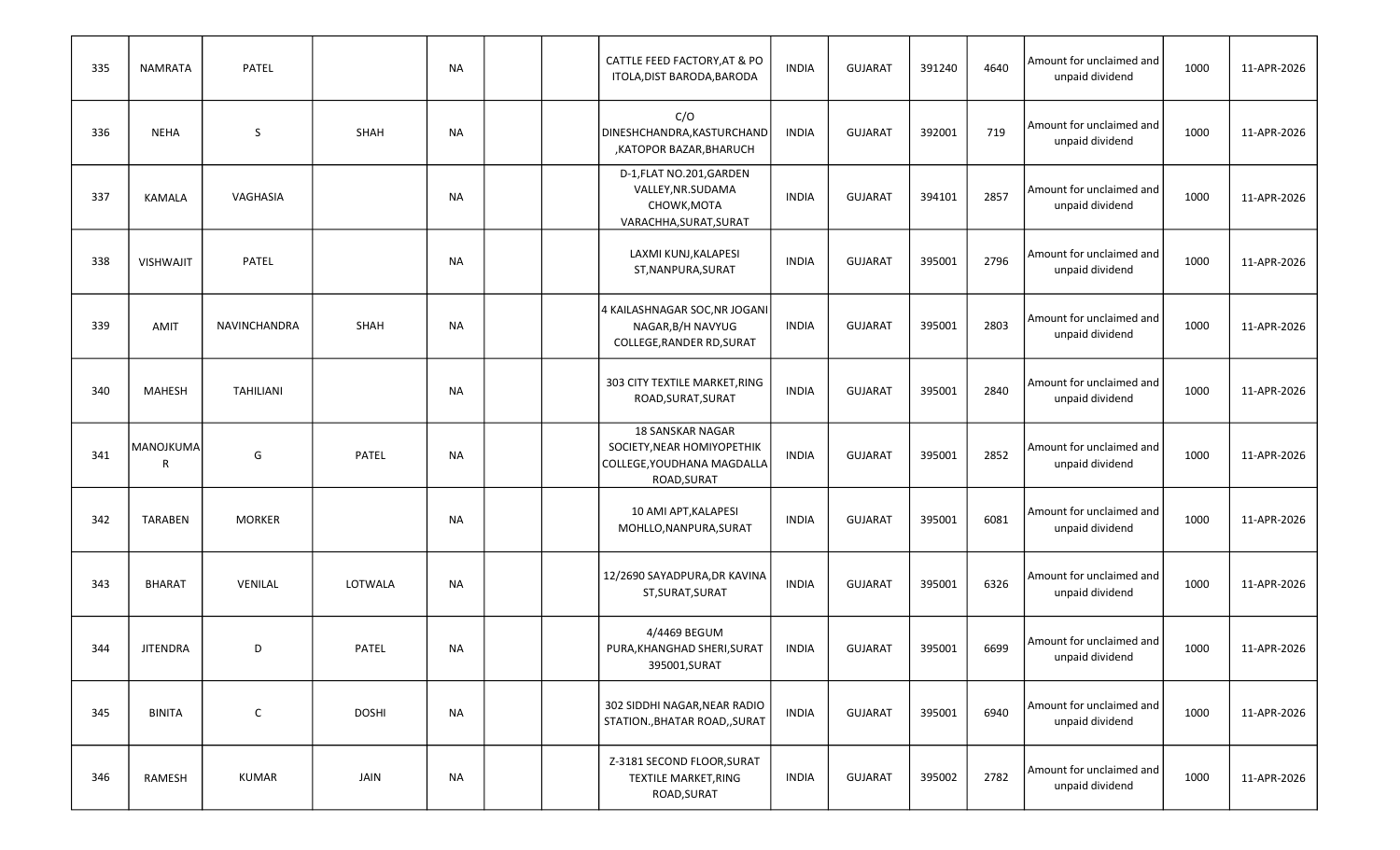| 347 | MANJULA           | SURENDRA       | REVAWALA     | NA        |  | 015 ACARYA PARK, HIRA MODI<br>ST, SAGRAM PURA, SURAT                                                        | <b>INDIA</b> | <b>GUJARAT</b> | 395002 | 2788 | Amount for unclaimed and<br>unpaid dividend | 1000 | 11-APR-2026 |
|-----|-------------------|----------------|--------------|-----------|--|-------------------------------------------------------------------------------------------------------------|--------------|----------------|--------|------|---------------------------------------------|------|-------------|
| 348 | SATYA             | PRAKASH        | GARG         | NA        |  | 2015 J J AC MARKET, RING<br>ROAD, SURAT, SURAT                                                              | <b>INDIA</b> | <b>GUJARAT</b> | 395002 | 2903 | Amount for unclaimed and<br>unpaid dividend | 1000 | 11-APR-2026 |
| 349 | RANJAN            | <b>MEHTA</b>   |              | NA        |  | 3001, A-TOWER, TURNING POINT<br>COM, GHOD DOD ROAD, SURAT -<br>395002, SURAT                                | <b>INDIA</b> | <b>GUJARAT</b> | 395002 | 8256 | Amount for unclaimed and<br>unpaid dividend | 1000 | 11-APR-2026 |
| 350 | MANHARLAL         | DUMASWALA      |              | NA        |  | 12/2937 PARSISHERI<br>NAKA, RANITALAO, SURAT, SURAT                                                         | <b>INDIA</b> | <b>GUJARAT</b> | 395003 | 2826 | Amount for unclaimed and<br>unpaid dividend | 1000 | 11-APR-2026 |
| 351 | PADAMABEN         | JARIWALA       |              | NA        |  | VISHNU APPT, MALIFALIA<br>ALLAYAWADI, SURAT, SURAT                                                          | <b>INDIA</b> | <b>GUJARAT</b> | 395003 | 2848 | Amount for unclaimed and<br>unpaid dividend | 1000 | 11-APR-2026 |
| 352 | <b>CHETNA</b>     | <b>DHANESH</b> | <b>SHAH</b>  | NA        |  | H NO 11/1335 NANAVAT, MAIN<br>ROAD, MANIBHADRA<br>KRUPA, SURAT                                              | <b>INDIA</b> | <b>GUJARAT</b> | 395003 | 2859 | Amount for unclaimed and<br>unpaid dividend | 1000 | 11-APR-2026 |
| 353 | ANUPCHAND         | M              | <b>SHETH</b> | NA        |  | 204 PRATIBHA APPT,PATEL FALIA<br>KATARGAM,, SURAT                                                           | <b>INDIA</b> | <b>GUJARAT</b> | 395004 | 6478 | Amount for unclaimed and<br>unpaid dividend | 1000 | 11-APR-2026 |
| 354 | PRAVINKUMA<br>R   | PATEL          |              | <b>NA</b> |  | C/O HOME DECOR CERAMIC,11<br><b>KALPANA SHOPPING</b><br>CENTRE, PALANPUR PATIA<br><b>RANDER ROAD, SURAT</b> | <b>INDIA</b> | <b>GUJARAT</b> | 395005 | 2814 | Amount for unclaimed and<br>unpaid dividend | 1000 | 11-APR-2026 |
| 355 | <b>SUDHA</b>      | SHUKLA         |              | <b>NA</b> |  | C/O S K SHUKLA, TYPE<br>4/6, CENTRAL REVENUE<br>COLON, ATHWALINES, SURAT                                    | INDIA        | <b>GUJARAT</b> | 395007 | 165  | Amount for unclaimed and<br>unpaid dividend | 2000 | 11-APR-2026 |
| 356 | <b>POOJA</b>      | R              | SHAH         | ΝA        |  | 102 POOJA ABHISHEK,LAL<br><b>BUNGLA</b><br>ATHWALINES, SURAT, SURAT                                         | <b>INDIA</b> | <b>GUJARAT</b> | 395007 | 2786 | Amount for unclaimed and<br>unpaid dividend | 1000 | 11-APR-2026 |
| 357 | SURESH            | PATEL          |              | NA        |  | 23 SURYA NAGAR SOCY, A K<br>ROAD, SURAT, SURAT                                                              | <b>INDIA</b> | <b>GUJARAT</b> | 395008 | 2787 | Amount for unclaimed and<br>unpaid dividend | 1000 | 11-APR-2026 |
| 358 | KAMALESHKU<br>MAR | ZINZALA        |              | NA        |  | 13, AYODHYA NAGRI, HANI PARK<br>RD, OPP PATEL PRAGATI<br>MANDAL, ADAJAN, SURAT                              | INDIA        | GUJARAT        | 395009 | 3031 | Amount for unclaimed and<br>unpaid dividend | 1000 | 11-APR-2026 |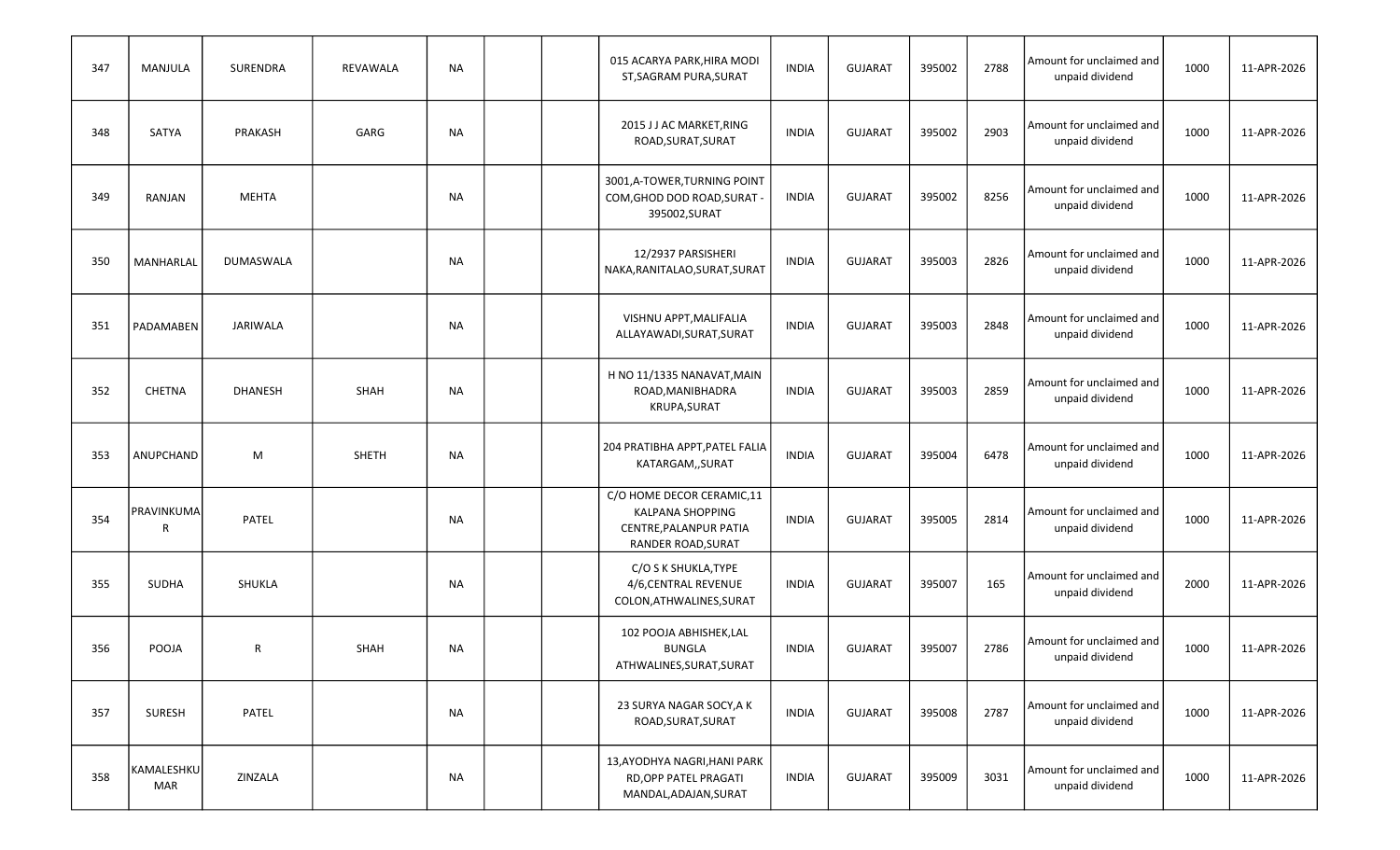| 359 | <b>DALPAT</b>            | RASHIKLAL     | SHAH           | NA        |  | 410 SANGHAVI TOWERS, NEAR<br>NEW BRIDGE, ADAJAN<br>ROAD, SURAT                                    | <b>INDIA</b> | <b>GUJARAT</b>     | 395009 | 5907 | Amount for unclaimed and<br>unpaid dividend | 2000 | 11-APR-2026 |
|-----|--------------------------|---------------|----------------|-----------|--|---------------------------------------------------------------------------------------------------|--------------|--------------------|--------|------|---------------------------------------------|------|-------------|
| 360 | KETANKUMA<br>R           | G             | PATEL          | NA        |  | AT GHEKTI VANKAL, TA-CHIKHLI<br>VALSAD,, VALSAD                                                   | <b>INDIA</b> | <b>GUJARAT</b>     | 396321 | 2877 | Amount for unclaimed and<br>unpaid dividend | 1000 | 11-APR-2026 |
| 361 | SATISH                   | S             | <b>JOGANI</b>  | NA        |  | 401 ASHOKA TAWAR, NEAR<br><b>SANTH KUVA</b><br>GATE, NAVSARI, NAVSARI                             | <b>INDIA</b> | <b>GUJARAT</b>     | 396445 | 2308 | Amount for unclaimed and<br>unpaid dividend | 1000 | 11-APR-2026 |
| 362 | <b>DIPAK</b>             | <b>CHOKSI</b> |                | <b>NA</b> |  | 4/750 MOTA<br>BAZAR, NAVSARI, , NAVSARI                                                           | <b>INDIA</b> | <b>GUJARAT</b>     | 396445 | 2311 | Amount for unclaimed and<br>unpaid dividend | 1000 | 11-APR-2026 |
| 363 | <b>BHAICHANDB</b><br>HAI | B             | <b>THAKAR</b>  | <b>NA</b> |  | CHANDNI CHOWK, 302 III<br>FLOOR, YATIN APPT, NAVSARI                                              | <b>INDIA</b> | <b>GUJARAT</b>     | 396445 | 2816 | Amount for unclaimed and<br>unpaid dividend | 1000 | 11-APR-2026 |
| 364 | PARESHBHAI               | <b>NAIK</b>   |                | NA        |  | 6/26 PARFALIA, DODHIA<br>TALAV, NAVSARI, NAVSARI                                                  | <b>INDIA</b> | <b>GUJARAT</b>     | 396445 | 4845 | Amount for unclaimed and<br>unpaid dividend | 1000 | 11-APR-2026 |
| 365 | VINODKUMA<br>R           | $\mathsf{T}$  | JAIN           | NA        |  | KANCHAN JEWELLERS, 2ND<br>FLR, CHANDRA MAHAL, ZAVERI<br>BAZAR, 130-132 SHEIKH MEMON<br>ST, MUMBAI | <b>INDIA</b> | MAHARASHTRA        | 400002 | 3436 | Amount for unclaimed and<br>unpaid dividend | 1000 | 11-APR-2026 |
| 366 | <b>KETAN</b>             | M             | <b>MITHANI</b> | NA        |  | 46, KITCHEN GARDEN<br>LANE,, MANGALDAS BLDG<br>NO.5,4TH FLOOR, ROOM<br>NO.379, MUMBAI             | <b>INDIA</b> | MAHARASHTRA        | 400002 | 7772 | Amount for unclaimed and<br>unpaid dividend | 1000 | 11-APR-2026 |
| 367 | <b>MAMTA</b>             | JAIN          |                | <b>NA</b> |  | 102 BANIAN ST, TANKIWALA<br><b>BUILDING R NO 17,3RD</b><br>FLOOR, MUMBAI                          | <b>INDIA</b> | MAHARASHTRA        | 400003 | 1183 | Amount for unclaimed and<br>unpaid dividend | 1000 | 11-APR-2026 |
| 368 | DAMYANTI                 | N             | DALAL          | NA        |  | IST FLR D COR HOUSE, 212/216<br>SHERIFF DEVJI<br>ST, MUMBAI, MUMBAI                               | <b>INDIA</b> | <b>MAHARASHTRA</b> | 400003 | 1445 | Amount for unclaimed and<br>unpaid dividend | 1000 | 11-APR-2026 |
| 369 | ILA                      | ARUN          | SHAH           | NA        |  | ARUN KANTILAL & CO,206<br>SAMUEL<br>STREET, MANDVI, MUMBAI                                        | INDIA        | MAHARASHTRA        | 400003 | 5571 | Amount for unclaimed and<br>unpaid dividend | 2000 | 11-APR-2026 |
| 370 | RANJAN                   | MEHTA         |                | NA        |  | 805 PANCHRATNA OPERA<br>HOUSE, MUMBAI,, MUMBAI                                                    | INDIA        | MAHARASHTRA        | 400004 | 1186 | Amount for unclaimed and<br>unpaid dividend | 1000 | 11-APR-2026 |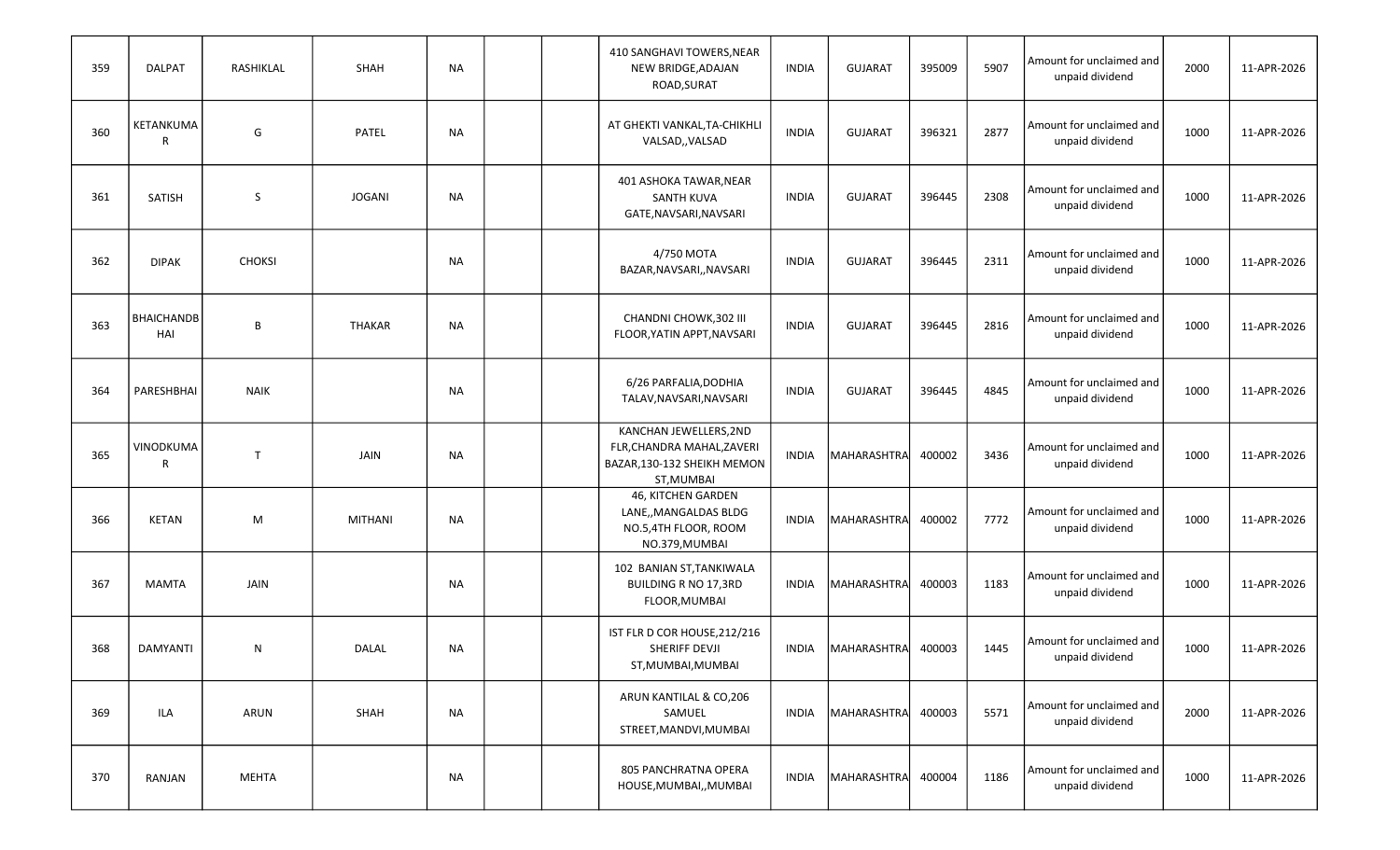| 371 | <b>SURESH</b>           | <b>MEHTA</b>   |                 | NA        |  | 805 PANCHRATNA, OPERA<br>HOUSE, MUMBAI, MUMBAI                                                           | INDIA        | MAHARASHTRA        | 400004 | 1188 | Amount for unclaimed and<br>unpaid dividend | 1000 | 11-APR-2026 |
|-----|-------------------------|----------------|-----------------|-----------|--|----------------------------------------------------------------------------------------------------------|--------------|--------------------|--------|------|---------------------------------------------|------|-------------|
| 372 | <b>BADAMI</b>           | M              | <b>KANNUNGO</b> | NA        |  | C/O DEEPAK STEEL INDIA, SHREE<br>TALDWAJ BHAWAN, 7/3RD<br>RD, PANJARAPOLE LANE, 1ST<br>FLR, NO.4, MUMBAI | <b>INDIA</b> | MAHARASHTRA        | 400004 | 6110 | Amount for unclaimed and<br>unpaid dividend | 1000 | 11-APR-2026 |
| 373 | ARVIND                  | C              | <b>BHANSALI</b> | NA        |  | C/O.JAGRUTI STEEL<br>CENTRE,, SHOP NO 6, BADRIKA<br>ASHRAM BLDG, 1ST KHETWADI<br>LANE,, MUMBAI           | <b>INDIA</b> | MAHARASHTRA        | 400004 | 6814 | Amount for unclaimed and<br>unpaid dividend | 1000 | 11-APR-2026 |
| 374 | <b>MOTILAL</b>          | C              | KANUNGO         | <b>NA</b> |  | C/O. DEEPAK STEEL<br>(INDIA), SHREE TALDWAJ<br>BHAWAN,, 7/3, RD PANJRAPOLE<br>LANE, 1ST FLR, MUMBAI      | <b>INDIA</b> | MAHARASHTRA        | 400004 | 7227 | Amount for unclaimed and<br>unpaid dividend | 1000 | 11-APR-2026 |
| 375 | <b>AVANI</b>            | R              | <b>BHANSALI</b> | <b>NA</b> |  | ROOM NO.1, 2ND FLOOR,, BLACK<br>STONE BUILDING, MITRASEN<br>MAHIMTURA MARG, MUMBAI                       | <b>INDIA</b> | <b>MAHARASHTRA</b> | 400004 | 7273 | Amount for unclaimed and<br>unpaid dividend | 1000 | 11-APR-2026 |
| 376 | <b>AVANI</b>            | RAMESH         | <b>BHANSALI</b> | <b>NA</b> |  | ROOM NO.1, 2ND FLOOR, BLACK<br>STONE BUILDING,, MITRASEN<br>MAHIMTURA MARG,, MUMBAI                      | <b>INDIA</b> | MAHARASHTRA        | 400004 | 7280 | Amount for unclaimed and<br>unpaid dividend | 1000 | 11-APR-2026 |
| 377 | RAVINDRA                | G              | SHUKLA          | NA        |  | C/O.PANKAJ SHUKLA, FLAT<br>NO.604, BAKHTAWAR, OPP.<br>COLABA POST OFFICE, MUMBAI                         | <b>INDIA</b> | MAHARASHTRA        | 400005 | 7475 | Amount for unclaimed and<br>unpaid dividend | 1000 | 11-APR-2026 |
| 378 | <b>JAYESH</b>           | <b>JHAVERI</b> |                 | NA        |  | 92 PATEL TERRACE, IST FLR, OLD<br>WHITE HOUSE<br>WALKESHWAR, MUMBAI                                      | <b>INDIA</b> | MAHARASHTRA        | 400006 | 4070 | Amount for unclaimed and<br>unpaid dividend | 1000 | 11-APR-2026 |
| 379 | JAYANTILAL              | MALUKCHAND     | <b>SHAH</b>     | NA        |  | 301 CHANDRALOK B,12 MANAV<br>MANDIR ROAD,, MUMBAI                                                        | <b>INDIA</b> | MAHARASHTRA        | 400006 | 6574 | Amount for unclaimed and<br>unpaid dividend | 1000 | 11-APR-2026 |
| 380 | <b>MOHAN</b>            | CHANDIRAMANI   |                 | <b>NA</b> |  | <b>FAVOURITE FABRICS, 307</b><br>LAMINGTON RD, OPP POLICE<br>STATION, MUMBAI                             | INDIA        | <b>MAHARASHTRA</b> | 400007 | 1277 | Amount for unclaimed and<br>unpaid dividend | 1000 | 11-APR-2026 |
| 381 | <b>RAJENDRABH</b><br>Al | N              | PATEL           | NA        |  | 204 DUN APARTMENT, 225 J<br>DADAJEE<br>ROAD, TARDEO, MUMBAI                                              | INDIA        | MAHARASHTRA        | 400007 | 6670 | Amount for unclaimed and<br>unpaid dividend | 1000 | 11-APR-2026 |
| 382 | YASINALI                | BADAMI         |                 | <b>NA</b> |  | 85 HAROON MANZIL, 3RD FLR<br>SHAYDA MARG, DONGRI, MUMBAI                                                 | INDIA        | MAHARASHTRA        | 400009 | 3440 | Amount for unclaimed and<br>unpaid dividend | 1000 | 11-APR-2026 |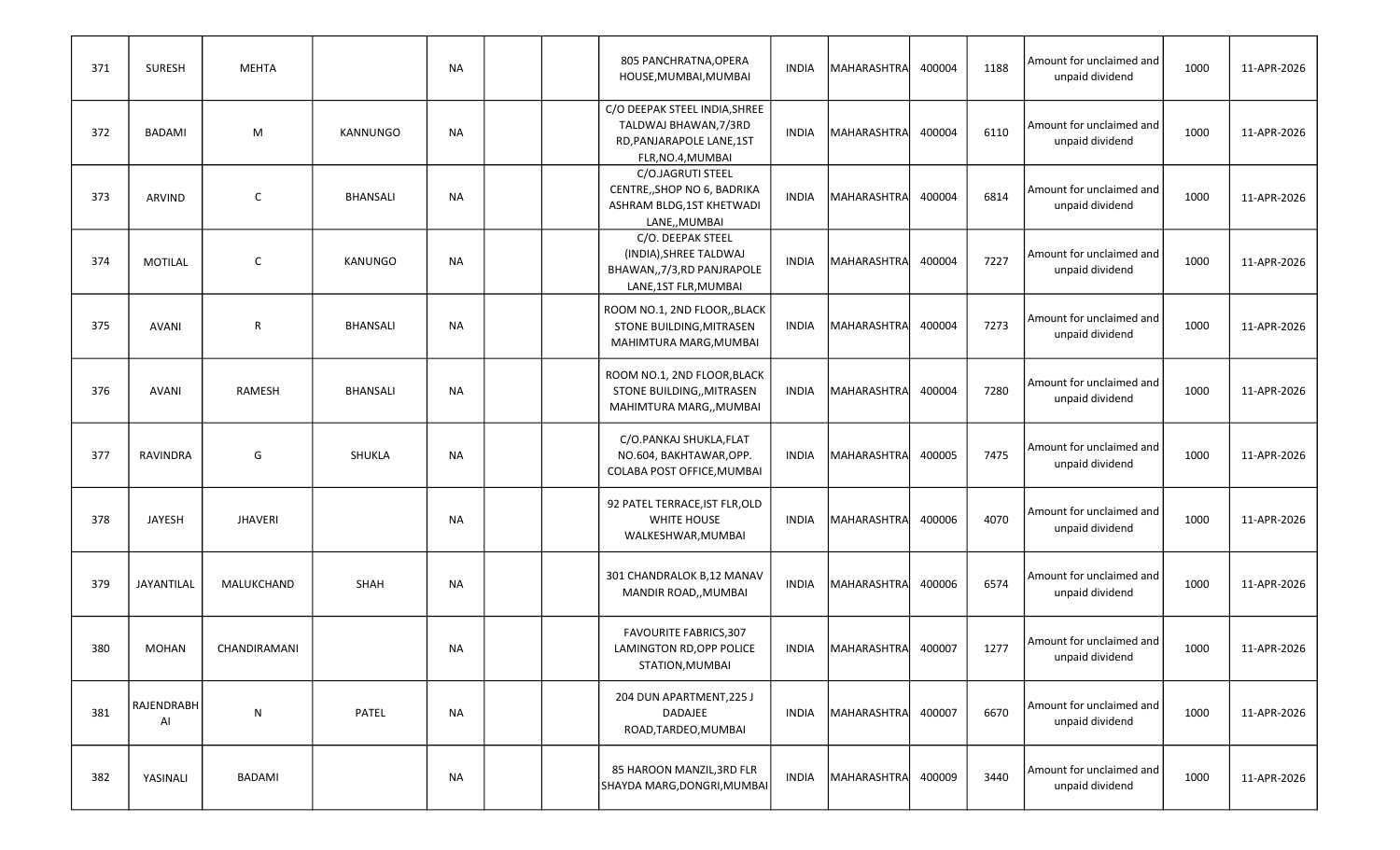| 383 | <b>CONSTANCIO</b>       | GABRIEL        | <b>FERNANDES</b> | NA        |  | B IT BLOCK NO 10 NO 62, REBSCH<br>STREET AGRIPADA,, MUMBAI                                  | INDIA        | MAHARASHTRA        | 400011 | 195  | Amount for unclaimed and<br>unpaid dividend | 1000 | 11-APR-2026 |
|-----|-------------------------|----------------|------------------|-----------|--|---------------------------------------------------------------------------------------------|--------------|--------------------|--------|------|---------------------------------------------|------|-------------|
| 384 | <b>RAMA</b>             | <b>MURARKA</b> |                  | NA        |  | A/3 POONAM PARK<br>#504,LALBAUG IND EST<br>ROAD, LALBAUG, MUMBAI                            | INDIA        | MAHARASHTRA        | 400012 | 4039 | Amount for unclaimed and<br>unpaid dividend | 1000 | 11-APR-2026 |
| 385 | RAMILA                  | PRAVIN         | <b>FURIA</b>     | NA        |  | THAKARSHI TEJSHI &<br>CO, JAMANADAS PRABHUDAS<br>CHAWL,T J RD SEWREE, MUMBAI                | <b>INDIA</b> | MAHARASHTRA        | 400015 | 4917 | Amount for unclaimed and<br>unpaid dividend | 1000 | 11-APR-2026 |
| 386 | <b>PERCY</b>            | ADI            | <b>DOCTOR</b>    | NA        |  | BHEDWAR BLDG, 3RD FR, FLAT-<br>12, KHAN ESTATE, M M CHOTANI<br>RD, MAHIM WEST, MUMBAI       | INDIA        | MAHARASHTRA        | 400016 | 6423 | Amount for unclaimed and<br>unpaid dividend | 1000 | 11-APR-2026 |
| 387 | <b>TARABEN</b>          | $\mathsf{T}$   | <b>MEHTA</b>     | <b>NA</b> |  | 167 VISHAL VILLA., SHIVAJI<br>PARK, ROAD NO.5, FLAT<br>NO.2, MUMBAI                         | INDIA        | MAHARASHTRA        | 400016 | 6709 | Amount for unclaimed and<br>unpaid dividend | 1000 | 11-APR-2026 |
| 388 | SANJAY                  | PRABHULAL      | <b>SHAH</b>      | <b>NA</b> |  | 701, SUNFLOWER APT, OM<br>SIDDHIVINAYAK<br>CHS, SAKHARAMKHEER<br>RD, SHIVAJI PARK, , MUMBAI | <b>INDIA</b> | <b>MAHARASHTRA</b> | 400016 | 6854 | Amount for unclaimed and<br>unpaid dividend | 1000 | 11-APR-2026 |
| 389 | <b>SHANTIBEN</b>        | NEEMA          |                  | NA        |  | 501-B, POONAM APTS, DR ANNIE<br>BESANT ROAD, WORLI, MUMBAI                                  | <b>INDIA</b> | MAHARASHTRA        | 400018 | 1294 | Amount for unclaimed and<br>unpaid dividend | 1000 | 11-APR-2026 |
| 390 | MELANIE                 | CHANDRASHEKAR  |                  | NA        |  | F-49 FLAT NO.2 1ST<br><b>FLOOR, VENUS</b><br>APTS., WORLI, MUMBAI                           | INDIA        | MAHARASHTRA        | 400018 | 3402 | Amount for unclaimed and<br>unpaid dividend | 1000 | 11-APR-2026 |
| 391 | KUMUDCHAN<br><b>DRA</b> | HATHICHAND     | <b>DOSHI</b>     | NA        |  | 13-14, RAM SHARAN, 2ND FLOOR,<br>PLOT NO 45, SION<br>(WEST), MUMBAI                         | INDIA        | MAHARASHTRA        | 400022 | 1297 | Amount for unclaimed and<br>unpaid dividend | 1000 | 11-APR-2026 |
| 392 | RATANSHI                | <b>DEDHIA</b>  |                  | NA        |  | B M C BLD NO 12/9,, RAOLI CAMP<br>SION KOLIWADA,, MUMBAI                                    | INDIA        | <b>MAHARASHTRA</b> | 400022 | 5218 | Amount for unclaimed and<br>unpaid dividend | 1000 | 11-APR-2026 |
| 393 | SANGITA                 | JAIN           |                  | <b>NA</b> |  | 81 DEEPAK BUILDING, 755<br>PEDDAR ROAD, MUMBAI - 400<br>026, MUMBAI                         | INDIA        | MAHARASHTRA        | 400026 | 7903 | Amount for unclaimed and<br>unpaid dividend | 9000 | 11-APR-2026 |
| 394 | <b>USHA</b>             | AMRITLAL       | JAIN             | <b>NA</b> |  | 180 BYCULLA LOVE LANE, A 501<br>MOTISHAH JAIN<br>PARK, BYCULLA, MUMBAI                      | INDIA        | <b>MAHARASHTRA</b> | 400027 | 4046 | Amount for unclaimed and<br>unpaid dividend | 1000 | 11-APR-2026 |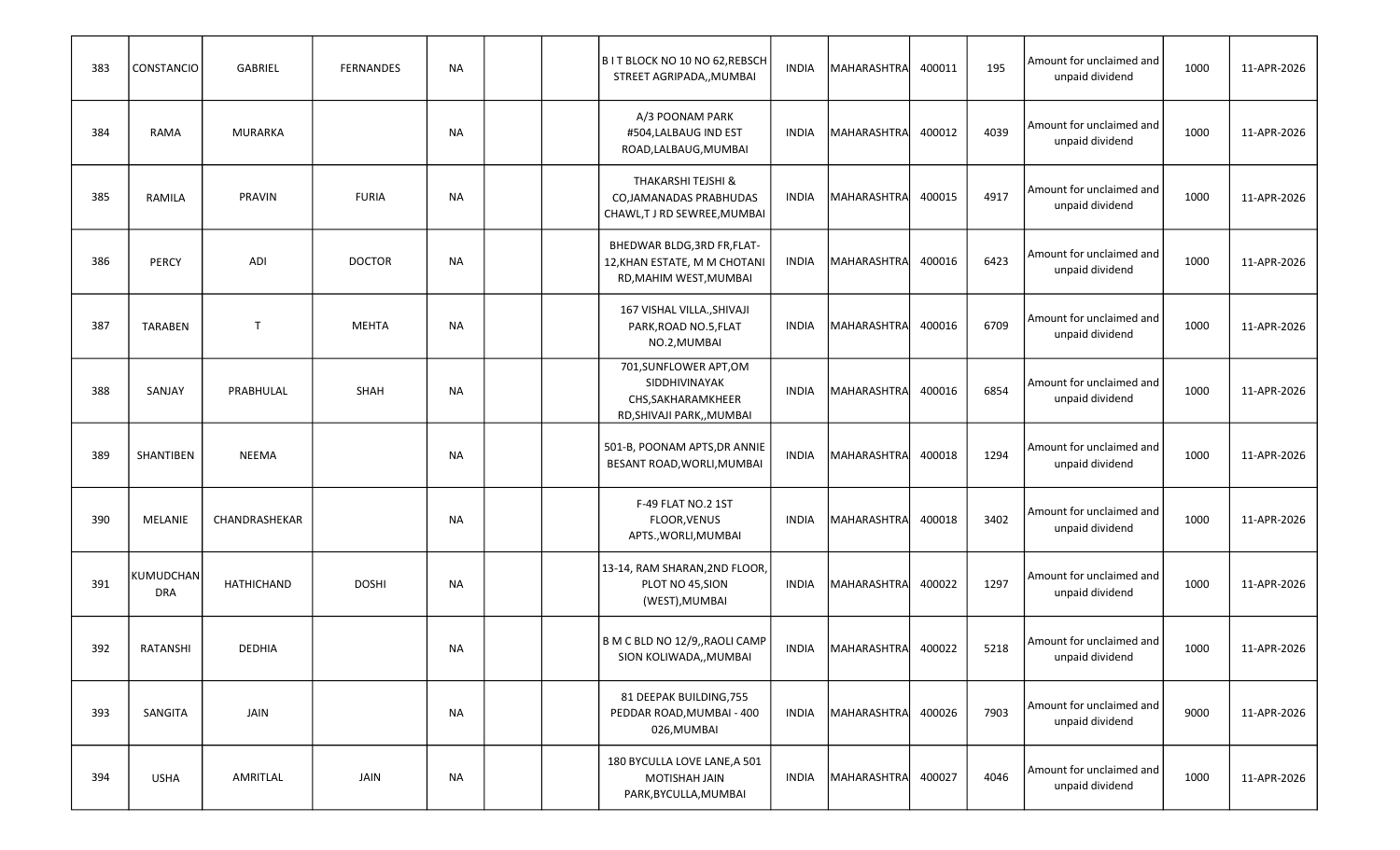| 395 | CHANDRAPR<br>AKASH | GULWANI          |                  | NA        |  | SATNAM BUILDING, FLAT NO10<br>3RD FLOOR 29TH RD, BANDRA<br>(WEST), MUMBAI               | INDIA        | MAHARASHTRA        | 400050 | 1227 | Amount for unclaimed and<br>unpaid dividend | 1000 | 11-APR-2026 |
|-----|--------------------|------------------|------------------|-----------|--|-----------------------------------------------------------------------------------------|--------------|--------------------|--------|------|---------------------------------------------|------|-------------|
| 396 | AZIZ               | MERCHANT         |                  | NA        |  | AISHA MANZIL, 1ST FLOOR, PERRY<br>CROSS ROAD,, NEAR SACHIN'S<br>BUNGLOW, BANDRA, MUMBAI | INDIA        | MAHARASHTRA        | 400050 | 5174 | Amount for unclaimed and<br>unpaid dividend | 1000 | 11-APR-2026 |
| 397 | <b>ACHRATLAL</b>   | BHANSALI         |                  | NA        |  | 17 PRAGATI, 60, J K MEHTA<br>MARG, SANTACRUZ, MUMBAI                                    | <b>INDIA</b> | MAHARASHTRA        | 400054 | 1389 | Amount for unclaimed and<br>unpaid dividend | 1000 | 11-APR-2026 |
| 398 | <b>MIMIDEVI</b>    | M                | <b>MAHESWARI</b> | NA        |  | 22 AUROVILLE, 26 B ST ANDREWS<br>RD, SANTACRUZ (W), MUMBAI                              | <b>INDIA</b> | MAHARASHTRA        | 400054 | 4896 | Amount for unclaimed and<br>unpaid dividend | 1000 | 11-APR-2026 |
| 399 | AMOL               | <b>UBHAYAKAR</b> |                  | NA        |  | D 19 KUMAR SOCIETY, NEHRU<br>RD, VAKOLA, MUMBAI                                         | INDIA        | MAHARASHTRA        | 400055 | 133  | Amount for unclaimed and<br>unpaid dividend | 2000 | 11-APR-2026 |
| 400 | PRATIBHA           | <b>UBHAYAKAR</b> |                  | NA        |  | D 19 KUMAR SOCIETY, NEHRU<br>ROAD, VAKOLA, MUMBAI                                       | <b>INDIA</b> | MAHARASHTRA        | 400055 | 134  | Amount for unclaimed and<br>unpaid dividend | 2000 | 11-APR-2026 |
| 401 | <b>NALINI</b>      |                  | <b>DEDHIA</b>    | <b>NA</b> |  | 15-A RECHAN VILLA, N S ROAD NO<br>4 JUHU SCHEME, VILE PARLE<br>WEST, MUMBAI             | <b>INDIA</b> | MAHARASHTRA        | 400056 | 5450 | Amount for unclaimed and<br>unpaid dividend | 1000 | 11-APR-2026 |
| 402 | <b>TARUNA</b>      | <b>HINDUJA</b>   |                  | NA        |  | C 14 JOSHI APPT, LALLUBHAI<br>PARK ROAD, ANDHERI<br>WEST, MUMBAI                        | <b>INDIA</b> | MAHARASHTRA        | 400058 | 4016 | Amount for unclaimed and<br>unpaid dividend | 1000 | 11-APR-2026 |
| 403 | ARUN               | $\mathsf{C}$     | SHAH             | NA        |  | PLOT NO.76 BLOCK<br>NO.3, HEMKUNJ, JAWAHAR<br>NAGAR, GOREGAON (W), MUMBAI               | INDIA        | MAHARASHTRA        | 400062 | 7203 | Amount for unclaimed and<br>unpaid dividend | 1000 | 11-APR-2026 |
| 404 | <b>VIVEK</b>       | VIJAY            | <b>PANDIT</b>    | <b>NA</b> |  | 7 KANCHAN,,30 PANDURANG<br>WADI,, GOREGAON (E), MUMBAI                                  | INDIA        | MAHARASHTRA        | 400063 | 6805 | Amount for unclaimed and<br>unpaid dividend | 1000 | 11-APR-2026 |
| 405 | <b>BHUPENDRA</b>   | P                | PATEL            | <b>NA</b> |  | 7 A NEEL<br>APPT, MAMLETDARWADI RD NO<br>6, MALAD WEST, MUMBAI                          | INDIA        | MAHARASHTRA        | 400064 | 5223 | Amount for unclaimed and<br>unpaid dividend | 1000 | 11-APR-2026 |
| 406 | <b>HITENDRA</b>    | M                | SHAH             | <b>NA</b> |  | 14 SHIV KRIPA, OPP MUNICIPAL<br>GARDEN, S V P ROAD KANDIVALI<br>W, MUMBAI               | INDIA        | <b>MAHARASHTRA</b> | 400067 | 6567 | Amount for unclaimed and<br>unpaid dividend | 1000 | 11-APR-2026 |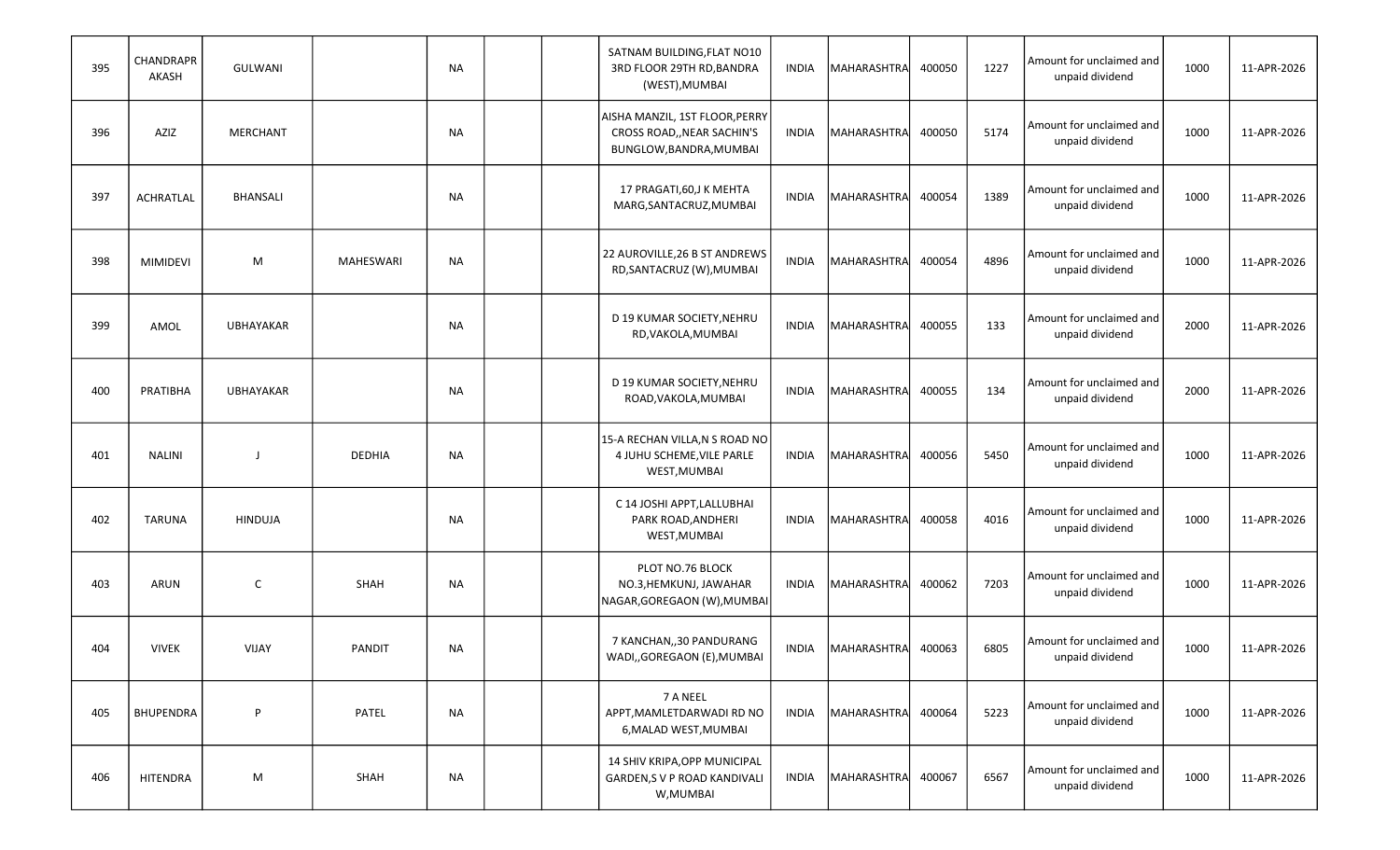| 407 | <b>JYOTSANA</b> | MAHESH          | <b>DOSHI</b>  | NA        |  | 10/32 VARMA NAGAR, AZAD<br>ROAD, ANDHERI EAST, MUMBAI                                              | <b>INDIA</b> | MAHARASHTRA        | 400069 | 5830 | Amount for unclaimed and<br>unpaid dividend | 1000 | 11-APR-2026 |
|-----|-----------------|-----------------|---------------|-----------|--|----------------------------------------------------------------------------------------------------|--------------|--------------------|--------|------|---------------------------------------------|------|-------------|
| 408 | <b>MAHESH</b>   | HAKMICHAND      | <b>DOSHI</b>  | NA        |  | 10/32, VARMA NAGAR, AZAD<br>ROAD, ANDHERI (E),, MUMBAI                                             | <b>INDIA</b> | MAHARASHTRA        | 400069 | 7058 | Amount for unclaimed and<br>unpaid dividend | 1000 | 11-APR-2026 |
| 409 | RAJEN           | LAXMAN          | PARTHE        | NA        |  | 184 5026<br>PANTNAGAR, GHATKOPAR<br>EAST,, MUMBAI                                                  | <b>INDIA</b> | MAHARASHTRA        | 400075 | 6357 | Amount for unclaimed and<br>unpaid dividend | 1000 | 11-APR-2026 |
| 410 | <b>KAMALA</b>   | PRASAD          | PRAJAPATI     | <b>NA</b> |  | FULLY NAGAR, IIT<br>MARTKET,, ROOM NO.675-<br>S, POWAI, MUMBAI                                     | <b>INDIA</b> | MAHARASHTRA        | 400076 | 7135 | Amount for unclaimed and<br>unpaid dividend | 1000 | 11-APR-2026 |
| 411 | <b>DHANJI</b>   | <b>KUNVERJI</b> | <b>MEPANI</b> | <b>NA</b> |  | 14 ANANT CHHAYA R B<br>MEHTA, ROAD<br>GHATKOPAR(EAST),,MUMBAI                                      | INDIA        | MAHARASHTRA        | 400077 | 5573 | Amount for unclaimed and<br>unpaid dividend | 1000 | 11-APR-2026 |
| 412 | <b>NAIR</b>     | UDAYAN          | SREEDHARAN    | <b>NA</b> |  | C/5 SATYA VIJAY SOCIETY, J M<br><b>ROAD OPP</b><br>SARVODAYANAGAR, BHANDUP, M<br><b>UMBAI</b>      | <b>INDIA</b> | <b>MAHARASHTRA</b> | 400078 | 257  | Amount for unclaimed and<br>unpaid dividend | 1000 | 11-APR-2026 |
| 413 | KIRITASH        | AMRATLAL        | <b>NAGDA</b>  | NA        |  | 1/7 PUNJABI<br>CHAWL, BHATTIPADA CROSS<br>RD, BHANDUP, MUMBAI                                      | <b>INDIA</b> | <b>MAHARASHTRA</b> | 400078 | 5210 | Amount for unclaimed and<br>unpaid dividend | 1000 | 11-APR-2026 |
| 414 | KISHORKUMA<br>R | $\mathsf{C}$    | <b>DESAI</b>  | NA        |  | 13 SHANKAR KRUPA, MITHAGAR<br>ROAD, MULUND E, MUMBAI                                               | <b>INDIA</b> | MAHARASHTRA        | 400081 | 3400 | Amount for unclaimed and<br>unpaid dividend | 1000 | 11-APR-2026 |
| 415 | SAROJ           | MAHADEVAN       |               | <b>NA</b> |  | 7 NITYASHREE HIMALAYA<br>SOC, ASALPHE<br>GHATKOPAR,, MUMBAI                                        | INDIA        | MAHARASHTRA        | 400084 | 4879 | Amount for unclaimed and<br>unpaid dividend | 1000 | 11-APR-2026 |
| 416 | <b>ISHWARI</b>  | <b>DATT</b>     | NAILWAL       | NA        |  | C-3 HIMALAYA HSG<br>SOC.,,ASALFA,<br>GHATKOPAR,, MUMBAI                                            | INDIA        | <b>MAHARASHTRA</b> | 400084 | 7073 | Amount for unclaimed and<br>unpaid dividend | 1000 | 11-APR-2026 |
| 417 | SHARMILA        | <b>AJIT</b>     | JAIN          | NA        |  | K.K.MEDICAL &<br>GEN.STORES,, SHOP NO.14, NEAR<br>RAILWAY CROSSI, TILAK<br>NAGAR, CHEMBUR,, MUMBAI | INDIA        | MAHARASHTRA        | 400089 | 7056 | Amount for unclaimed and<br>unpaid dividend | 1000 | 11-APR-2026 |
| 418 | BHAVANA         | M               | DADHANIA      | NA        |  | 301 MANGAL<br>APARTMENT, AKURLI CROSS<br>ROAD NO 2, KANDIVLI<br>EAST, MUMBAI                       | INDIA        | MAHARASHTRA        | 400101 | 6240 | Amount for unclaimed and<br>unpaid dividend | 1000 | 11-APR-2026 |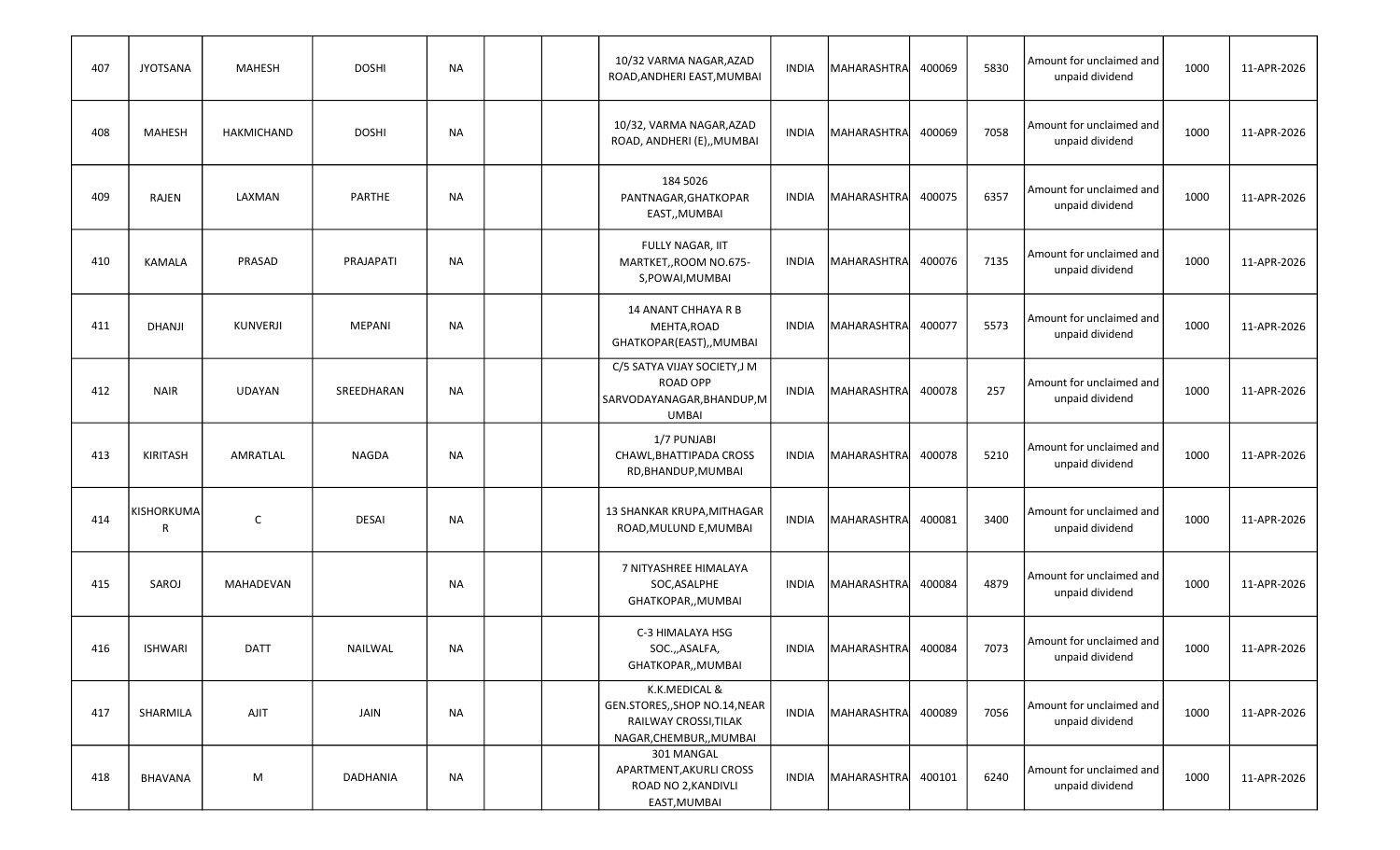| 419 | <b>FAROOQ</b>    | ${\sf N}$       | <b>BASATHIA</b> | NA        |  | SUGREEBAI HAG CHAWL, ROOM<br>NO 24/11 KEVANI<br>PADA, JOGESHWARI WEST<br>AMBOLI, MUMBAI | <b>INDIA</b> | MAHARASHTRA        | 400107 | 3495 | Amount for unclaimed and<br>unpaid dividend | 1000 | 11-APR-2026 |
|-----|------------------|-----------------|-----------------|-----------|--|-----------------------------------------------------------------------------------------|--------------|--------------------|--------|------|---------------------------------------------|------|-------------|
| 420 | SUNIL            | <b>VILAS</b>    | APARAJ          | NA        |  | 12/107 MIDC COLONY, WAGLE<br>ESTATE, THANE, THANE                                       | <b>INDIA</b> | MAHARASHTRA        | 400601 | 184  | Amount for unclaimed and<br>unpaid dividend | 2000 | 11-APR-2026 |
| 421 | <b>SUDHIR</b>    | S               | VAIDYA          | <b>NA</b> |  | VAIDYA WADA,, OPP.BAZAR<br>P.O., STATION ROAD, THANA<br>(W), THANA                      | <b>INDIA</b> | MAHARASHTRA        | 400601 | 7125 | Amount for unclaimed and<br>unpaid dividend | 1000 | 11-APR-2026 |
| 422 | RAJ              | <b>KANWAR</b>   | <b>MUNDRA</b>   | <b>NA</b> |  | 6 SANKET APARTMENTS, UDAY<br>NAGAR PANCH PAKHADI,, THANE                                | <b>INDIA</b> | MAHARASHTRA        | 400602 | 5998 | Amount for unclaimed and<br>unpaid dividend | 1000 | 11-APR-2026 |
| 423 | <b>PANKAJ</b>    | HARBANSRAI      | <b>GHUMRA</b>   | <b>NA</b> |  | G 2 RAGHUKUL APTS, MAITREE<br>PARK, DEEWANMAN AMBADI<br>ROAD, VASAI, DIST. THANE        | <b>INDIA</b> | MAHARASHTRA        | 401202 | 3404 | Amount for unclaimed and<br>unpaid dividend | 1000 | 11-APR-2026 |
| 424 | <b>JAYAKUMAR</b> | PARAMESWARAN    |                 | NA        |  | B/5 HARSHA VARSHA CO-OP<br>HSG, SECTOR 3 PLOT NO<br>3,,RAIGAD                           | <b>INDIA</b> | MAHARASHTRA        | 410206 | 1189 | Amount for unclaimed and<br>unpaid dividend | 1000 | 11-APR-2026 |
| 425 | PUKHRAJ          | <b>GUMANAJI</b> | JAIN            | NA        |  | 270/12 MAHAVIR NAGAR<br>SOC, TIMBER MARKET, BHAWANJI<br>PETH, PUNE                      | <b>INDIA</b> | MAHARASHTRA        | 411000 | 6397 | Amount for unclaimed and<br>unpaid dividend | 2000 | 11-APR-2026 |
| 426 | SUNEELA          | <b>SHASHI</b>   | VAIDYA          | NA        |  | 4 SHANTANU<br>APARTMENTS, BHAKTI MARG,<br>73/1 ERANWANE, PUNE-<br>411004, PUNE          | <b>INDIA</b> | MAHARASHTRA        | 411004 | 7070 | Amount for unclaimed and<br>unpaid dividend | 1000 | 11-APR-2026 |
| 427 | AVINASH          | NIVRUTTI        | <b>BHOSALE</b>  | NA        |  | 1195/5 BHOSALE<br>HEIGHTS, FERGUSSON COLLEGE<br>RD, PUNE, PUNE                          | <b>INDIA</b> | <b>MAHARASHTRA</b> | 411005 | 4488 | Amount for unclaimed and<br>unpaid dividend | 4000 | 11-APR-2026 |
| 428 | SHANTARAM        | RAGHUNATHRAO    | <b>DEOKAR</b>   | <b>NA</b> |  | 270/2,NEW<br>KIRKEE, YERWADA, PUNE                                                      | INDIA        | MAHARASHTRA        | 411006 | 6641 | Amount for unclaimed and<br>unpaid dividend | 1000 | 11-APR-2026 |
| 429 | SHANTARAM        | RAGHUNATHRAO    | <b>DEOKAR</b>   | <b>NA</b> |  | 264 NEW KIRKEE,, YERA WADA<br>PUNE-411006,, PUNE                                        | INDIA        | MAHARASHTRA        | 411006 | 6755 | Amount for unclaimed and<br>unpaid dividend | 2000 | 11-APR-2026 |
| 430 | RAJKUMAR         | BHIKAMDAS       | GADIYA          | <b>NA</b> |  | 210/1 RASTA PETH, SHIRAL SHETH<br>CHOWK,, PUNE                                          | <b>INDIA</b> | MAHARASHTRA        | 411011 | 6501 | Amount for unclaimed and<br>unpaid dividend | 1000 | 11-APR-2026 |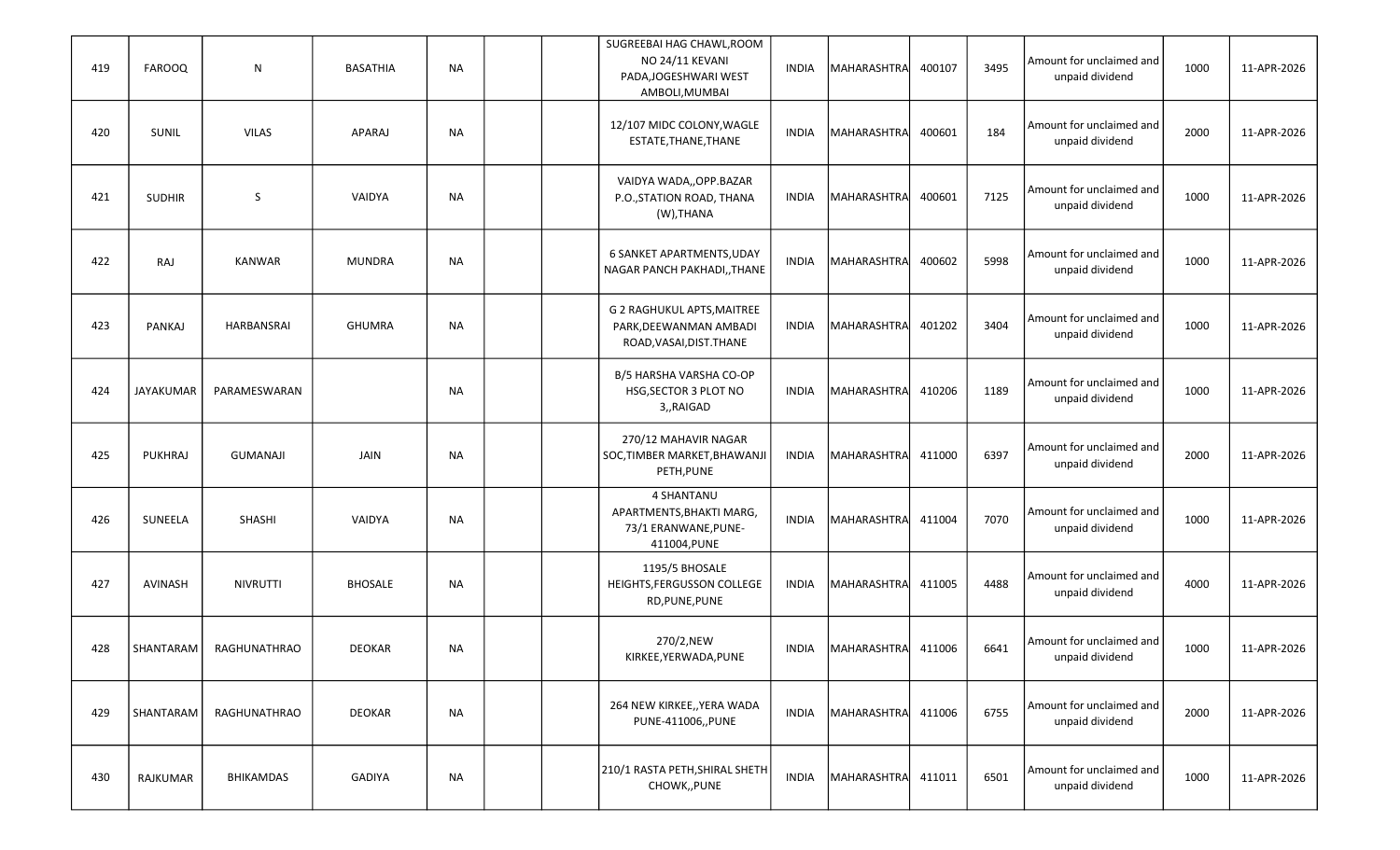| 431 | SAGARMALL                 | <b>BAID</b>     |                | NA        |  | C/O SAGAR INDUSTRIES,41/3/2<br>VADGAON SHERI,, POONA                                                   | <b>INDIA</b> | MAHARASHTRA          | 411014 | 5902 | Amount for unclaimed and<br>unpaid dividend | 1000 | 11-APR-2026 |
|-----|---------------------------|-----------------|----------------|-----------|--|--------------------------------------------------------------------------------------------------------|--------------|----------------------|--------|------|---------------------------------------------|------|-------------|
| 432 | <b>ASHOK</b>              | <b>BABURAO</b>  | JAMDADE        | NA        |  | SANKALPA, PLOT NO-3, SNO-<br>48, ICHAPURTI COOP HSG<br>SOC, VADGAON SHERI, PUNE                        | <b>INDIA</b> | <b>MAHARASHTRA</b>   | 411014 | 6481 | Amount for unclaimed and<br>unpaid dividend | 1000 | 11-APR-2026 |
| 433 | <b>SUREKHA</b>            | KARMARKAR       |                | NA        |  | VASANTIKA HOSG SOCIETY, 47/6B<br>PAUD ROAD, PUNE, PUNE                                                 | <b>INDIA</b> | MAHARASHTRA          | 411038 | 4470 | Amount for unclaimed and<br>unpaid dividend | 1000 | 11-APR-2026 |
| 434 | PRAMOD                    | POPATLAL        | <b>CHUTTAR</b> | <b>NA</b> |  | C/O SANDEEP<br>STORES, LANDEWADI, BHOSARI, PU<br><b>NE</b>                                             | <b>INDIA</b> | MAHARASHTRA          | 411039 | 6176 | Amount for unclaimed and<br>unpaid dividend | 1000 | 11-APR-2026 |
| 435 | <b>USHA</b>               | <b>GUNDECHA</b> |                | <b>NA</b> |  | C/O S T GUNDECHA, 270/11<br>MAHATMA PHULE<br>PETH, MAHAVIR SOCIETY, PUNE                               | <b>INDIA</b> | MAHARASHTRA          | 411042 | 2566 | Amount for unclaimed and<br>unpaid dividend | 1000 | 11-APR-2026 |
| 436 | <b>RENUKA</b>             | RAMESH          | PAWAR          | NA        |  | C/O. RAJENDRA M<br>WADNERE, GANESH CHAITANYA<br>BLDG, S NO.31, MUNGALE ANNA<br>NAGAR, DHANAKWADI, PUNE | <b>INDIA</b> | MAHARASHTRA          | 411043 | 6763 | Amount for unclaimed and<br>unpaid dividend | 1000 | 11-APR-2026 |
| 437 | <b>MAHESH</b>             | RATHI           |                | <b>NA</b> |  | C/O NANDLAL RATHI, POST<br>SHIRWAL, DIST SATARA                                                        | <b>INDIA</b> | MAHARASHTRA          | 412801 | 5979 | Amount for unclaimed and<br>unpaid dividend | 1000 | 11-APR-2026 |
| 438 | <b>KARL</b>               | <b>VICTOR</b>   | <b>DCOSTA</b>  | NA        |  | "FATIMA NIWAS, SANGAMNER<br>ROAD, SHRIRAMPUR, SHRIRAMPU<br>R                                           | <b>INDIA</b> | MAHARASHTRA          | 413709 | 2548 | Amount for unclaimed and<br>unpaid dividend | 1000 | 11-APR-2026 |
| 439 | <b>MOHAN</b>              | LAL             | <b>GUPTA</b>   | <b>NA</b> |  | KAMPOO BRIGADE,, NEAR TAKSAL<br>SCHOOL, LASHKAR, GWALIOR-<br>414001, GWALIOR                           | INDIA        | <b>1ADHYA PRADES</b> | 474001 | 6819 | Amount for unclaimed and<br>unpaid dividend | 1000 | 11-APR-2026 |
| 440 | MITHALAL                  | <b>BAFNA</b>    |                | NA        |  | 10/453 R P ROAD<br>CROSS, ICHALKARANJI, , ICHALKAR<br>ANJI                                             | INDIA        | MAHARASHTRA          | 416115 | 3523 | Amount for unclaimed and<br>unpaid dividend | 1000 | 11-APR-2026 |
| 441 | LACHUMAL                  | LOHANA          |                | NA        |  | <b>BHAI GANGARAM MARKET, IST</b><br>FLOOR SHOP NO<br>11, ULHASNAGAR, THANA                             | INDIA        | MAHARASHTRA          | 421005 | 3490 | Amount for unclaimed and<br>unpaid dividend | 1000 | 11-APR-2026 |
| 442 | PRABHAKARU<br><b>TTAM</b> | KULKARNE        |                | <b>NA</b> |  | 101 NEW MANORAMA<br>SOCIETY, DR MUKHARAJI<br>ROAD, NEHRU MAIDAN,<br>DOMBIVILI(E), DIST THANE           | <b>INDIA</b> | MAHARASHTRA          | 421201 | 5220 | Amount for unclaimed and<br>unpaid dividend | 1000 | 11-APR-2026 |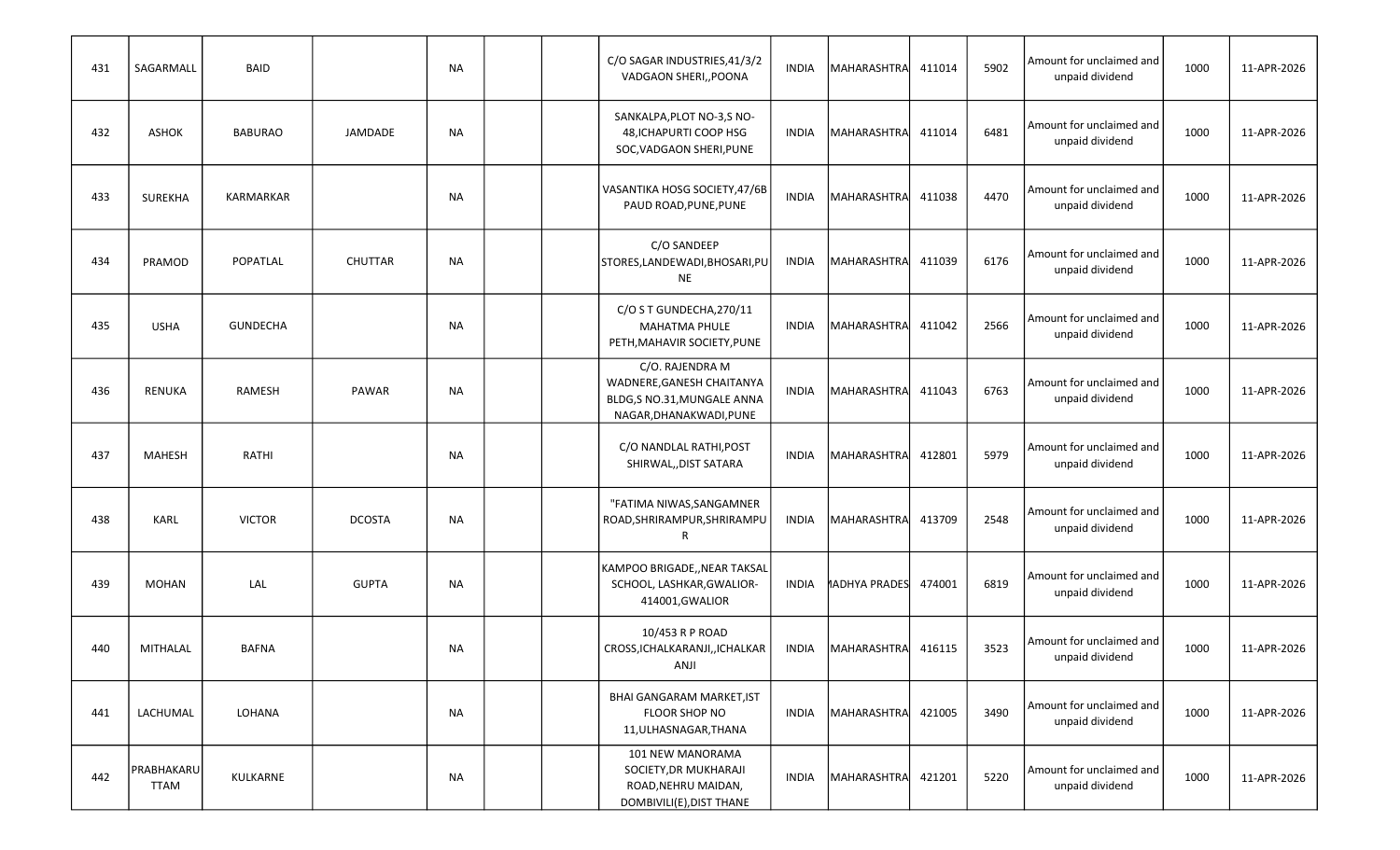| 443 | INDERJEET     | <b>KAUR</b>    | <b>GANDH</b>   | NA        |  | JAGMIT INDUSTRIES A<br>29, ADDITIONAL AMBERNATH<br>MIDC, AMBERNATH, DIST THANE             | INDIA        | MAHARASHTRA          | 421506 | 5237 | Amount for unclaimed and<br>unpaid dividend | 1000  | 11-APR-2026 |
|-----|---------------|----------------|----------------|-----------|--|--------------------------------------------------------------------------------------------|--------------|----------------------|--------|------|---------------------------------------------|-------|-------------|
| 444 | <b>MAHESH</b> | TRIBHUVAN      | VANARA         | NA        |  | 1046 CHANDWADKAR<br>LANE, NASIK, C/O SAMARATH<br>LATHER WORKS, NASIK                       | <b>INDIA</b> | MAHARASHTRA          | 422001 | 3533 | Amount for unclaimed and<br>unpaid dividend | 1000  | 11-APR-2026 |
| 445 | VIJAY         | LAXMINARAYAN   | <b>BHUTADA</b> | NA        |  | 3 MAYA BUILDING, LOKSAHAKAR<br>NAGAR, PANCHAVATI, NASIK                                    | <b>INDIA</b> | MAHARASHTRA          | 422003 | 3534 | Amount for unclaimed and<br>unpaid dividend | 1000  | 11-APR-2026 |
| 446 | <b>SURESH</b> | <b>BHAT</b>    |                | NA        |  | HOTEL PURNIMA, KAKANI<br><b>SHOPPING</b><br>CENTER, MALEGAON, MALEGAON                     | <b>INDIA</b> | MAHARASHTRA          | 423203 | 3464 | Amount for unclaimed and<br>unpaid dividend | 1000  | 11-APR-2026 |
| 447 | HIRALAL       | D              | MALI           | <b>NA</b> |  | C/O CHANDRAKANT<br>PARASMAL, NR AHILYABAI<br>VIHIR, NANDURBAR, NANDURBAR                   | INDIA        | MAHARASHTRA          | 425412 | 4007 | Amount for unclaimed and<br>unpaid dividend | 1000  | 11-APR-2026 |
| 448 | <b>VISHAL</b> | KOTECHA        |                | NA        |  | C/O SHREE AUTO AGENCY, JALNA<br>ROAD, BEED, BEED                                           | <b>INDIA</b> | MAHARASHTRA          | 431122 | 3588 | Amount for unclaimed and<br>unpaid dividend | 1000  | 11-APR-2026 |
| 449 | SAROJ         | <b>BHATTAD</b> |                | <b>NA</b> |  | C/O PURUSHOTTAM BHATTAD &<br>CO, BEHIND AMARDEEP<br>TALKIES, ITWARI, ANAJ<br>BAZAR, NAGPUR | <b>INDIA</b> | MAHARASHTRA          | 440002 | 3550 | Amount for unclaimed and<br>unpaid dividend | 1000  | 11-APR-2026 |
| 450 | <b>SACHIN</b> | AGRAWAL        |                | <b>NA</b> |  | ANKITA SECURITIES, 14/B,<br><b>WHOLESALE CLOTH</b><br>MARKET, GANDHIBAG, NAGPUR            | <b>INDIA</b> | MAHARASHTRA          | 440002 | 8228 | Amount for unclaimed and<br>unpaid dividend | 13000 | 11-APR-2026 |
| 451 | OMPRAKASH     | AGRAWAL        |                | NA        |  | 109 SADAR<br>BAZAR, SENDHWA, MP, SENDHWA                                                   | INDIA        | <b>MADHYA PRADES</b> | 451666 | 1734 | Amount for unclaimed and<br>unpaid dividend | 1000  | 11-APR-2026 |
| 452 | <b>SUNIL</b>  | PATODI         |                | NA        |  | C/O NEW INDORE SAREE<br>HOUSE, FREE GANG, M T CLOTH<br>MARKET, INDORE                      | INDIA        | <b>1ADHYA PRADES</b> | 452001 | 1709 | Amount for unclaimed and<br>unpaid dividend | 1000  | 11-APR-2026 |
| 453 | RANI          | MITTAL         |                | <b>NA</b> |  | C/O PAWAN INDUSTRIES, 7B<br>NAVLAKHA, INDORE, INDORE                                       |              | INDIA ADHYA PRADES   | 452001 | 1730 | Amount for unclaimed and<br>unpaid dividend | 1000  | 11-APR-2026 |
| 454 | SAURABH       | GARG           |                | <b>NA</b> |  | 20, ANAND BAGICHI, AGRAWAL<br>NAGAR, INDORE, INDORE                                        | INDIA        | <b>1ADHYA PRADES</b> | 452001 | 8348 | Amount for unclaimed and<br>unpaid dividend | 1000  | 11-APR-2026 |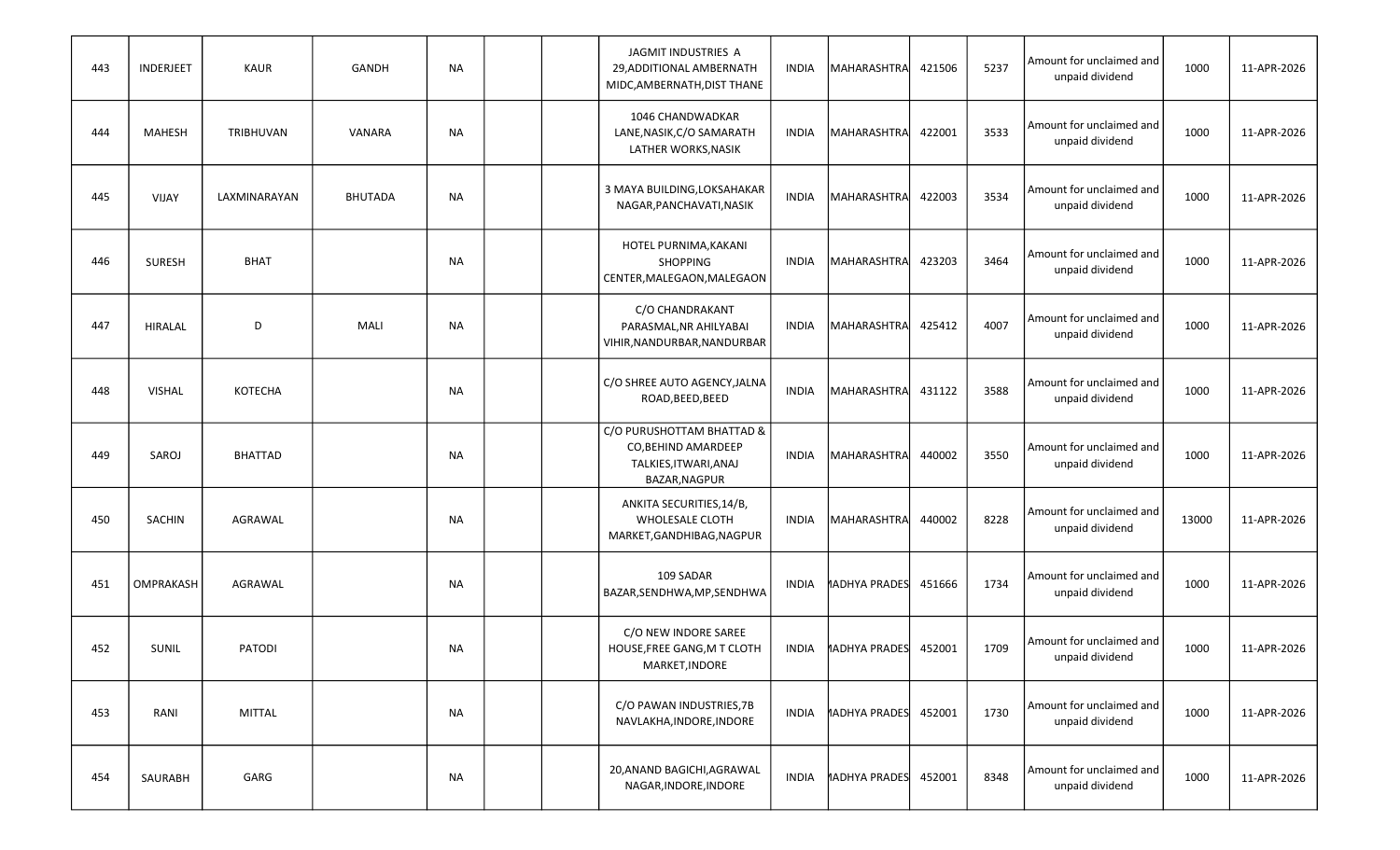| 455 | SANJAY         | JAIN          |              | <b>NA</b> |  | 13 BHANDARI<br>MARKET, SITLAMATA<br>BAZAR, INDORE, INDORE                       | INDIA        | <b>1ADHYA PRADES</b> | 452002 | 1688 | Amount for unclaimed and<br>unpaid dividend | 1000 | 11-APR-2026 |
|-----|----------------|---------------|--------------|-----------|--|---------------------------------------------------------------------------------|--------------|----------------------|--------|------|---------------------------------------------|------|-------------|
| 456 | DEVENDRA       | PATHAK        |              | NA        |  | C/O AZAD JAIN, 1812 NORTH<br>RAJMOHALLA, INDORE, INDORE                         | INDIA        | <b>1ADHYA PRADES</b> | 452002 | 1703 | Amount for unclaimed and<br>unpaid dividend | 1000 | 11-APR-2026 |
| 457 | <b>SURESH</b>  | <b>KUMAR</b>  | <b>MEHTA</b> | <b>NA</b> |  | MEHTA NIWAS, 130/2 VALLABH<br>NAGAR, INDORE, INDORE                             | INDIA        | <b>1ADHYA PRADES</b> | 452003 | 1698 | Amount for unclaimed and<br>unpaid dividend | 1000 | 11-APR-2026 |
| 458 | <b>ATUL</b>    | <b>TIWARI</b> |              | NA        |  | C/O AZAD JAIN, 18/2 NORTH RAJ<br>MOHALLA, M P, RAJ MOHALLA                      | <b>INDIA</b> | <b>MADHYA PRADES</b> | 452006 | 1718 | Amount for unclaimed and<br>unpaid dividend | 1000 | 11-APR-2026 |
| 459 | <b>DHANRAJ</b> | CHIMNANI      |              | <b>NA</b> |  | C/O FASHIONS, 46 M T H<br>COMPOUND, INDORE, INDORE                              | INDIA        | <b>1ADHYA PRADES</b> | 452007 | 1692 | Amount for unclaimed and<br>unpaid dividend | 1000 | 11-APR-2026 |
| 460 | LAXMI          | <b>HARIT</b>  |              | NA        |  | YADAV<br>MANDI, NEEMUCH, MP, NEEMUCH                                            | <b>INDIA</b> | <b>MADHYA PRADES</b> | 458441 | 1736 | Amount for unclaimed and<br>unpaid dividend | 1000 | 11-APR-2026 |
| 461 | <b>MADAN</b>   | PRAKASH       | JAIN         | NA        |  | <b>BINA TYRE HOUSE, STATION</b><br>ROAD, BINA, BINA                             | <b>INDIA</b> | <b>1ADHYA PRADES</b> | 470113 | 1168 | Amount for unclaimed and<br>unpaid dividend | 1000 | 11-APR-2026 |
| 462 | <b>ANAND</b>   | <b>KUMAR</b>  | SOMANI       | NA        |  | PO CHANDERI, DIST GUNA, M<br>P,GUNA                                             | <b>INDIA</b> | <b>MADHYA PRADES</b> | 473446 | 1714 | Amount for unclaimed and<br>unpaid dividend | 1000 | 11-APR-2026 |
| 463 | POONAM         | DEWNANI       |              | <b>NA</b> |  | VISHNU MED AGENCIES P LTD, 26<br>NARAINDAS MARKET, CHITNIS KI<br>GOTH, GWALIOR  | INDIA        | <b>1ADHYA PRADES</b> | 474001 | 1565 | Amount for unclaimed and<br>unpaid dividend | 1000 | 11-APR-2026 |
| 464 | SUBHASH        | <b>CHAND</b>  | JAIN         | <b>NA</b> |  | C/O SURAJ JEWELLERS, OPP<br>JAGGANNATH TEMPLE, SADAR<br>BAZAR, RAIPUR           | <b>INDIA</b> | Chhattisgarh         | 492001 | 6031 | Amount for unclaimed and<br>unpaid dividend | 1000 | 11-APR-2026 |
| 465 | NEELU          | LACHHWANI     |              | NA        |  | A-41, STEEL CITY, NEW GAYATRI<br>NAGAR, P.O.RAVIGRAM, RAIPUR-<br>492006, RAIPUR | <b>INDIA</b> | Chhattisgarh         | 492006 | 4229 | Amount for unclaimed and<br>unpaid dividend | 1000 | 11-APR-2026 |
| 466 | YOGITA         | CHAWDA        |              | <b>NA</b> |  | C/O DR M M DUBEY, SHRADHA<br>DEEP SHANKAR NAGAR, MAIN<br>ROAD, RAIPUR           | INDIA        | Chhattisgarh         | 492007 | 3568 | Amount for unclaimed and<br>unpaid dividend | 1000 | 11-APR-2026 |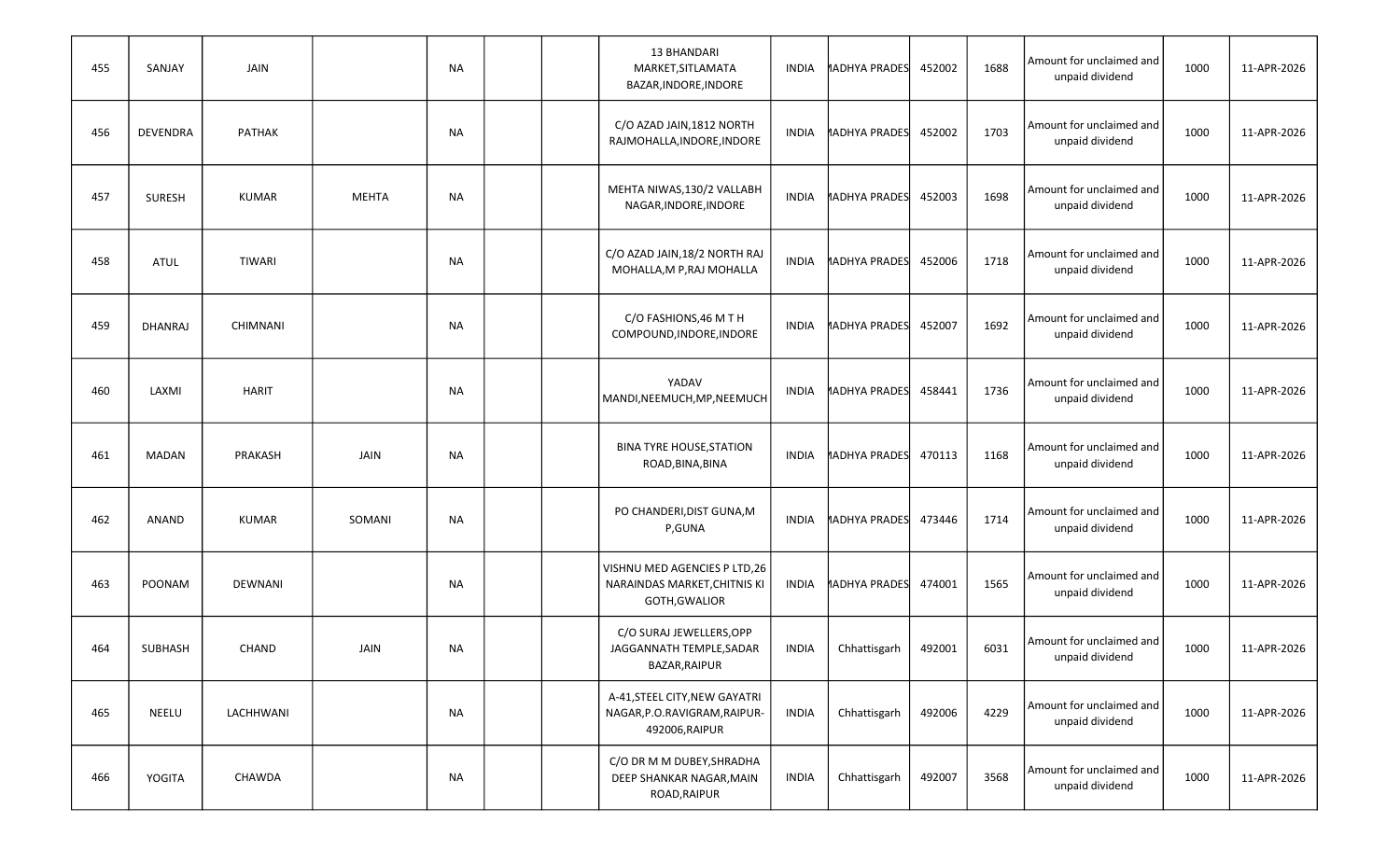| 467 | SEEMA                          | CHAWDA          |              | NA        |  | C/O DR M M DUBEY, SHRADHA<br>DEEP SHANKAR NAGAR, MAIN<br>ROAD, RAIPUR                      | <b>INDIA</b> | Chhattisgarh        | 492007 | 3569 | Amount for unclaimed and<br>unpaid dividend | 1000 | 11-APR-2026 |
|-----|--------------------------------|-----------------|--------------|-----------|--|--------------------------------------------------------------------------------------------|--------------|---------------------|--------|------|---------------------------------------------|------|-------------|
| 468 | RAM                            | <b>DULARI</b>   | <b>GUPTA</b> | NA        |  | A-6 MINDCHA<br>COLONY, BILASPUR, , BILASPUR                                                | <b>INDIA</b> | Chhattisgarh        | 495001 | 4204 | Amount for unclaimed and<br>unpaid dividend | 1000 | 11-APR-2026 |
| 469 | <b>SURESH</b>                  | <b>KUMAR</b>    | KALYANKAR    | NA        |  | HOUSE NO 3-2-450, CHAPPOL<br>BAZAR, KACHIGUDA<br>POST, HYDERABAD                           | <b>INDIA</b> | <b>NDHRA PRADES</b> | 500004 | 1597 | Amount for unclaimed and<br>unpaid dividend | 1000 | 11-APR-2026 |
| 470 | MUSALAIAH                      | MORAMPUDI       |              | <b>NA</b> |  | NATIONAL INSTT OF<br>NUTRITION, JAMAI<br>OSMANIA, HYDERABAD, HYDERAB<br>AD                 | <b>INDIA</b> | <b>NDHRA PRADES</b> | 500007 | 1600 | Amount for unclaimed and<br>unpaid dividend | 1000 | 11-APR-2026 |
| 471 | PANNALA                        | SARADA          | KALYANI      | <b>NA</b> |  | 1-1-380/38, ASHOK NAGAR<br>EXTN, HYDERABAD, HYDERABAD                                      | <b>INDIA</b> | <b>NDHRA PRADES</b> | 500020 | 1624 | Amount for unclaimed and<br>unpaid dividend | 1000 | 11-APR-2026 |
| 472 | <b>VENKAT</b>                  | LAKSHMI         | PEESAPATI    | NA        |  | <b>STATE BANK OF</b><br>INDIA, NARAYANGUDA<br>BRANCH, HYDERABAD, HYDERABA<br>D             | <b>INDIA</b> | <b>NDHRA PRADES</b> | 500029 | 1621 | Amount for unclaimed and<br>unpaid dividend | 1000 | 11-APR-2026 |
| 473 | <b>MANORAMA</b><br><b>DEVI</b> | <b>UGGIRALA</b> |              | <b>NA</b> |  | PREMISES DEPARTMENT, STATE<br>BANK OF INDIA,, HYDERABAD                                    | <b>INDIA</b> | <b>NDHRA PRADES</b> | 500482 | 1594 | Amount for unclaimed and<br>unpaid dividend | 1000 | 11-APR-2026 |
| 474 | SEETHARAMA<br>IAH              | VASIREDDY       |              | NA        |  | RAMAKRISHNAPUR PO, ADILABAD<br>DT,,ADILABAD                                                | <b>INDIA</b> | <b>NDHRA PRADES</b> | 504301 | 1635 | Amount for unclaimed and<br>unpaid dividend | 1000 | 11-APR-2026 |
| 475 | RAJU                           | CHIDARA         |              | NA        |  | 12-1-104, PINNA VARI<br>STREET, WARANGAL, WARANGAL                                         | <b>INDIA</b> | <b>NDHRA PRADES</b> | 506002 | 1647 | Amount for unclaimed and<br>unpaid dividend | 1000 | 11-APR-2026 |
| 476 | В                              | SHEKAR          | <b>REDDY</b> | <b>NA</b> |  | <b>TIRUMALA SUPER</b><br>MARKET, VENKATESHWARA<br>COLONY, MAHABUBNAGAR, MAH<br>ABUBNAGAR   | INDIA        | NDHRA PRADES        | 509002 | 1662 | Amount for unclaimed and<br>unpaid dividend | 1000 | 11-APR-2026 |
| 477 | К                              | M               | RADHA        | <b>NA</b> |  | D NO 7-2-118, D L ROAD<br>HINDUPUR,, HINDUPUR                                              | INDIA        | NDHRA PRADES        | 515201 | 3961 | Amount for unclaimed and<br>unpaid dividend | 1000 | 11-APR-2026 |
| 478 | BADARINATH                     | EJARLA          |              | <b>NA</b> |  | MERCHANT DOOR NO 11-<br>271, MAIN BAZAR PAMIDI<br>PO, ANANTAPUR DIST<br>AP, ANANTPUR DIST. | INDIA        | NDHRA PRADES        | 515775 | 4807 | Amount for unclaimed and<br>unpaid dividend | 1000 | 11-APR-2026 |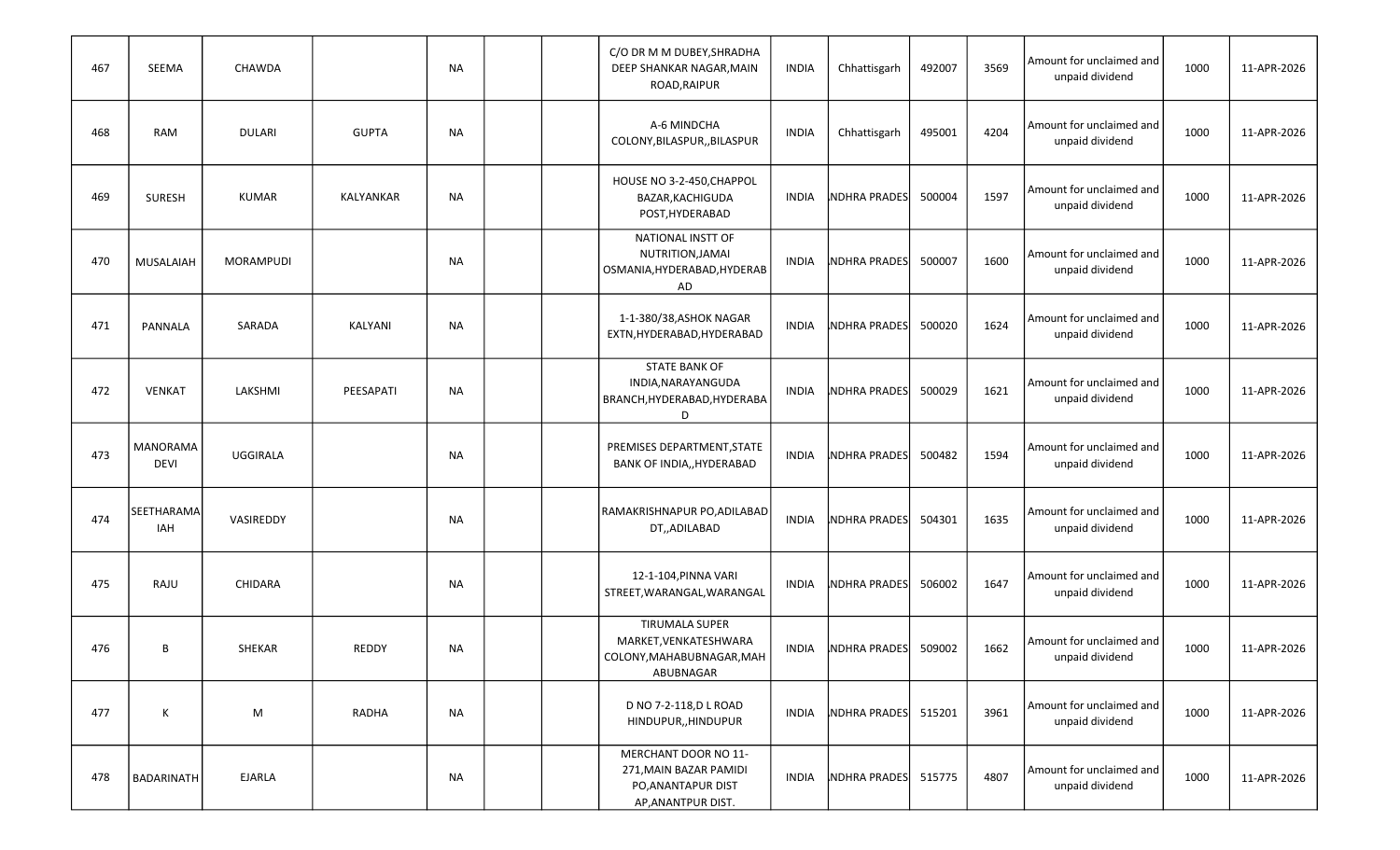| 479 | <b>TARASUDHAK</b><br>AR | CHERAHULA      |                   | NA        |  | 7-6-266 LAKSHMI NIVAS, MITTA<br>ST, TIRUPATI, TIRUPATI                                   | INDIA        | <b>NDHRA PRADES</b> | 517501 | 4601 | Amount for unclaimed and<br>unpaid dividend | 1000 | 11-APR-2026 |
|-----|-------------------------|----------------|-------------------|-----------|--|------------------------------------------------------------------------------------------|--------------|---------------------|--------|------|---------------------------------------------|------|-------------|
| 480 | <b>HEMA</b>             | CHANDRA        | RAO               | DESU      |  | 10-19-3/2 RANGA<br>COMPLEX, BRAHAMANA<br>STREET, VIJAYAWADA, VIJAYWADA                   | INDIA        | <b>NDHRA PRADES</b> | 520001 | 4738 | Amount for unclaimed and<br>unpaid dividend | 1000 | 11-APR-2026 |
| 481 | <b>JAWAHARLAL</b>       | JAIN           |                   | NA        |  | C/O MAMATA<br>OPTICALS, CHINTAVARI<br>STREET, ELURU ROAD, VIJAYWADA                      | <b>INDIA</b> | <b>NDHRA PRADES</b> | 520002 | 4703 | Amount for unclaimed and<br>unpaid dividend | 1000 | 11-APR-2026 |
| 482 | BABJI                   | PARIMI         |                   | NA        |  | H NO 4-9 NEAR<br>RAMALAYAM, NIDAMANURU<br>POST, VIJAYAWADA RURAL<br>MANDAL, KRISHNA DIST | <b>INDIA</b> | <b>NDHRA PRADES</b> | 521104 | 4710 | Amount for unclaimed and<br>unpaid dividend | 1000 | 11-APR-2026 |
| 483 | <b>SURESH</b>           | CHUKKAPALLY    |                   | <b>NA</b> |  | PIONEER AUTO BOBILES, STATION<br>ROAD, GUNTUR AP, GUNTUR                                 | <b>INDIA</b> | <b>NDHRA PRADES</b> | 522001 | 4720 | Amount for unclaimed and<br>unpaid dividend | 1000 | 11-APR-2026 |
| 484 | <b>SURESH</b>           | <b>KUMAR</b>   | PARRIPATI         | <b>NA</b> |  | 16/1, ARUNDEL PET, GUNTUR<br>DT, A P, GUNTUR                                             | <b>INDIA</b> | <b>NDHRA PRADES</b> | 522002 | 4740 | Amount for unclaimed and<br>unpaid dividend | 1000 | 11-APR-2026 |
| 485 | SREENIVASUL<br>U        | <b>MADA</b>    |                   | NA        |  | C/O YESESREE<br>VASTRALAYAH, PERALA PO<br>CHIRALA, PRAKASAM<br>DT, PRAKASM DIST.         | <b>INDIA</b> | <b>NDHRA PRADES</b> | 523157 | 4723 | Amount for unclaimed and<br>unpaid dividend | 1000 | 11-APR-2026 |
| 486 | VENKATA                 | RAMANAIAH      | <b>DARISI</b>     | NA        |  | 15/26<br>BRINDAVANAM, NELLORE, A<br>P,NELLORE                                            | <b>INDIA</b> | <b>NDHRA PRADES</b> | 524001 | 4282 | Amount for unclaimed and<br>unpaid dividend | 1000 | 11-APR-2026 |
| 487 | BEENA                   | <b>DEVI</b>    |                   | NA        |  | DOOR NO 12-1-84, SANGHVI<br>ELECTRICALS, MAIN<br>ROAD, ANAKAPALLE                        | INDIA        | <b>NDHRA PRADES</b> | 531001 | 4763 | Amount for unclaimed and<br>unpaid dividend | 1000 | 11-APR-2026 |
| 488 | VIMALAKUM<br>ARI        | <b>TANKALA</b> |                   | <b>NA</b> |  | MAIN ROAD, TEKKALI, A P, TEKKALI                                                         | <b>INDIA</b> | NDHRA PRADES        | 532201 | 4758 | Amount for unclaimed and<br>unpaid dividend | 1000 | 11-APR-2026 |
| 489 | RAMESH                  | BABU           | <b>BOMMATHULA</b> | NA        |  | 59-1-8, P&T<br>COLONY, RAJAHMUNDRY, RAJAM<br><b>UNDHRY</b>                               | INDIA        | <b>NDHRA PRADES</b> | 533101 | 4762 | Amount for unclaimed and<br>unpaid dividend | 1000 | 11-APR-2026 |
| 490 | <b>VPS</b>              | CHAKRAVARTHI   | ARUMILLI          | <b>NA</b> |  | <b>BALLARPUR INDUSTRIES</b><br>LTD, JEGURUPADU, EAST<br>GODAWARI, EAST GODAVARI          | <b>INDIA</b> | NDHRA PRADES        | 533132 | 5009 | Amount for unclaimed and<br>unpaid dividend | 1000 | 11-APR-2026 |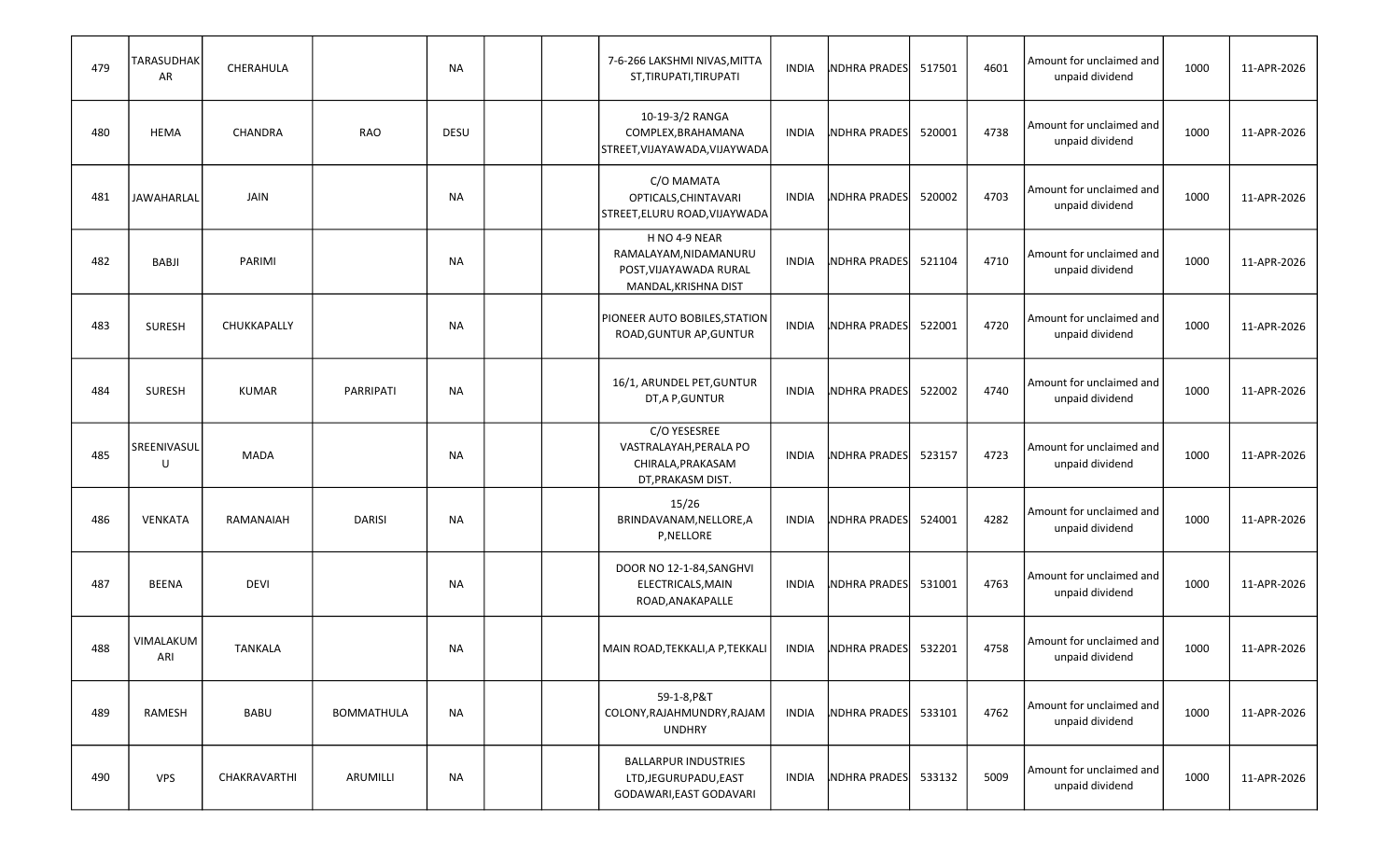| 491 | PADMA                 | TANGATURU    |                | NA          |  | W/O DR T S GUPTA(CHILD SP), S<br>MVRM<br>HOSPITAL, VENKATARAYA<br>PURAM, TANUKU                          | INDIA        | <b>NDHRA PRADES</b> | 534215 | 1643 | Amount for unclaimed and<br>unpaid dividend | 1000 | 11-APR-2026 |
|-----|-----------------------|--------------|----------------|-------------|--|----------------------------------------------------------------------------------------------------------|--------------|---------------------|--------|------|---------------------------------------------|------|-------------|
| 492 | SREERAMULU            | KARUMURI     |                | NA          |  | SPANDHANA<br>INVESTMENTS, SRIRAMPET, PALAK<br>OL, PALAKOL                                                | INDIA        | <b>NDHRA PRADES</b> | 534260 | 5395 | Amount for unclaimed and<br>unpaid dividend | 1000 | 11-APR-2026 |
| 493 | SAYEEDA               | ZAHIDA       | <b>BATOOL</b>  | NA          |  | C/74 JEEVAN BIMA<br>NAGAR, BANGALORE, , BANGALOR                                                         | <b>INDIA</b> | KARNATAKA           | 560001 | 1051 | Amount for unclaimed and<br>unpaid dividend | 1000 | 11-APR-2026 |
| 494 | <b>BHAGWAN</b>        | RAMCHAND     |                | NA          |  | C/O LAXMAN<br>RAMCHANDANI, SMS ARCADE<br>B, BLOCK 404 4TH<br>FLOOR, BANGALORE                            | <b>INDIA</b> | KARNATAKA           | 560001 | 4040 | Amount for unclaimed and<br>unpaid dividend | 1000 | 11-APR-2026 |
| 495 | <b>KAMLA</b>          | <b>DEVI</b>  |                | <b>NA</b>   |  | 357 12TH CROSS, II<br>BLOCK, JAYNAGAR, BANGALORE                                                         | <b>INDIA</b> | KARNATAKA           | 560011 | 1058 | Amount for unclaimed and<br>unpaid dividend | 1000 | 11-APR-2026 |
| 496 | <b>RAMAMURT</b><br>HY | $\mathsf{V}$ | CHANDRASHEKHAR | <b>IYER</b> |  | OLD NO.96/22,<br>NEW.NO.1602,8TH MAIN 16TH<br>CROSS, 3RD, BLOCK, JAYANAGAR, B<br>ANGALORE                | <b>INDIA</b> | KARNATAKA           | 560011 | 3952 | Amount for unclaimed and<br>unpaid dividend | 1000 | 11-APR-2026 |
| 497 | N                     | RAJA         | RAJESHWARI     | <b>NA</b>   |  | D/N 241 IST CROSS, 2ND MAIN<br>ROAD, HANUMANTHA<br>NAGAR, BANGALORE                                      | <b>INDIA</b> | KARNATAKA           | 560019 | 1068 | Amount for unclaimed and<br>unpaid dividend | 1000 | 11-APR-2026 |
| 498 | <b>NANDITA</b>        | <b>BOSE</b>  |                | NA          |  | G-13, KRISTAL AGATE-<br>2, KASAVANAHALLI, NEAR AMRITA<br>ENGG, COLLEGE, OFF. SARJAPUR<br>ROAD, BENGALURU | <b>INDIA</b> | KARNATAKA           | 560035 | 3439 | Amount for unclaimed and<br>unpaid dividend | 1000 | 11-APR-2026 |
| 499 | PHANIRAJ              | HUNSURGURU   | RAJARAO        | <b>NA</b>   |  | NO 174 SRINIDHI LAYOUT, VIJAY<br>NAGAR, MARENAHALLY, BANGALO<br>RE                                       | <b>INDIA</b> | KARNATAKA           | 560040 | 1060 | Amount for unclaimed and<br>unpaid dividend | 1000 | 11-APR-2026 |
| 500 | N                     | A            | LALTHA         | <b>NA</b>   |  | RAJKAMALAGENCIES, 65/21<br>HAINES ROAD,, BANGALORE                                                       | <b>INDIA</b> | KARNATAKA           | 560051 | 4799 | Amount for unclaimed and<br>unpaid dividend | 1000 | 11-APR-2026 |
| 501 | CHANDRA               | KUMAR        |                | NA          |  | BHERAV PAPER AGENCIES, NO<br>164<br>SULTANPET, BANGALORE, BANGAL<br>ORE                                  | <b>INDIA</b> | KARNATAKA           | 560053 | 1048 | Amount for unclaimed and<br>unpaid dividend | 1000 | 11-APR-2026 |
| 502 | <b>SUKHI</b>          | <b>DEVI</b>  |                | <b>NA</b>   |  | MAHENDRA RIBBONS, 71<br>MAMULPET, BANGALORE, BANGA<br>LORE                                               | <b>INDIA</b> | KARNATAKA           | 560053 | 1055 | Amount for unclaimed and<br>unpaid dividend | 1000 | 11-APR-2026 |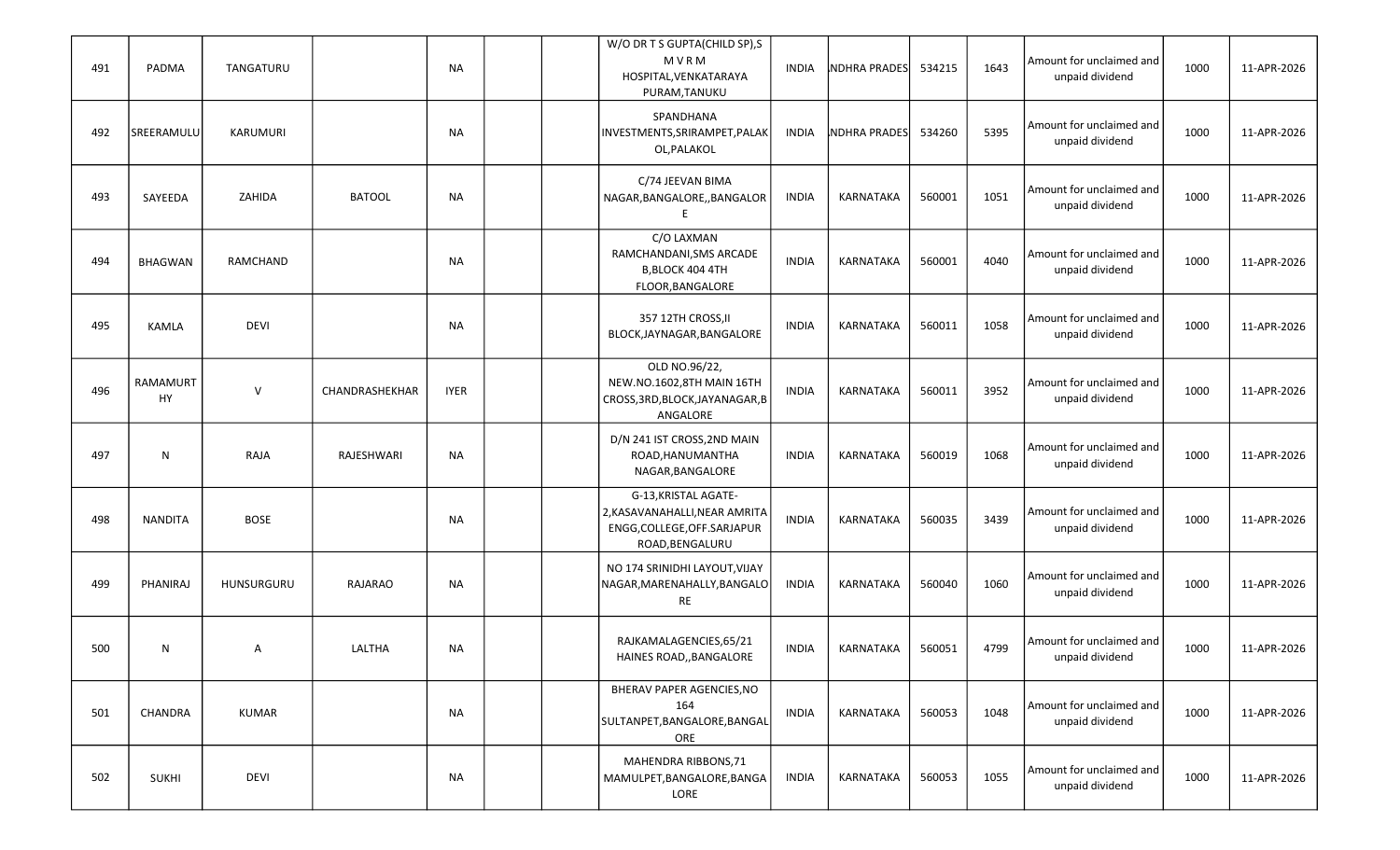| 503 | <b>FATEH</b>              | RAJ         | <b>KANOOGA</b>   | NA        |  | MAHENDRA RIBBONS, NO 67<br>ANAND PURI, 71<br>MAMULPET, BANGALORE                                       | <b>INDIA</b> | KARNATAKA        | 560053 | 1056     | Amount for unclaimed and<br>unpaid dividend | 1000 | 11-APR-2026 |
|-----|---------------------------|-------------|------------------|-----------|--|--------------------------------------------------------------------------------------------------------|--------------|------------------|--------|----------|---------------------------------------------|------|-------------|
| 504 | SANTOSH                   | PARAKH      |                  | NA        |  | C/O SUSHIL ELECTRICAL, 3/5 R R<br>BUILDING 3RD FLOOR, B V K<br>IYENGAR ROAD, BANGALORE                 | <b>INDIA</b> | KARNATAKA        | 560053 | 3920     | Amount for unclaimed and<br>unpaid dividend | 1000 | 11-APR-2026 |
| 505 | B                         | ${\sf N}$   | VASANTHAKUMARI   | NA        |  | SRI BHAVANI TEXTILES, 231<br><b>KRISHNA</b><br>MARKET, CHICKPET, BANGALORE                             | <b>INDIA</b> | KARNATAKA        | 560053 | 3943     | Amount for unclaimed and<br>unpaid dividend | 1000 | 11-APR-2026 |
| 506 | <b>UMESH</b>              | <b>RAO</b>  | M                | <b>NA</b> |  | 2/192 4TH CROSS, 1ST STAGE<br>KIRLOSKAR COLONY, WEST OF<br>CHORD ROAD, BANGALORE                       | <b>INDIA</b> | <b>KARNATAKA</b> | 560079 | 3965     | Amount for unclaimed and<br>unpaid dividend | 1000 | 11-APR-2026 |
| 507 | KRISHNAPRA<br><b>KASH</b> | A           |                  | <b>NA</b> |  | NO 2017 SEEBIAH<br>ROAD, DEVARAJA<br>MOHALLA, MYSORE, MYSORE                                           | <b>INDIA</b> | <b>KARNATAKA</b> | 570001 | 1074     | Amount for unclaimed and<br>unpaid dividend | 1000 | 11-APR-2026 |
| 508 | В                         | MADHUSUDHAN | <b>JAIN</b>      | <b>NA</b> |  | 15/2, II FLOOR, COORG MANSION,<br>K R CIRCLE, MYSORE, MYSORE                                           | <b>INDIA</b> | <b>KARNATAKA</b> | 570001 | 3971     | Amount for unclaimed and<br>unpaid dividend | 1000 | 11-APR-2026 |
| 509 | SANGITA                   |             |                  | <b>NA</b> |  | SHA VEERCHAND<br>OMKARMAL, 183/1, VASANTA<br>ROAD,,DAVANGERE-<br>577001, DAVANGERE                     | <b>INDIA</b> | KARNATAKA        | 577001 | 6731     | Amount for unclaimed and<br>unpaid dividend | 1000 | 11-APR-2026 |
| 510 | <b>HEMA</b>               | MANJUNATH   |                  | <b>NA</b> |  | C/O T SIDDAPPA RETS.D.D.A, KAZI<br><b>MOHALLA NEAR</b><br>RENGAIAHS, GATE, CHITRADURGA,<br>CHITRADURGA | <b>INDIA</b> | KARNATAKA        | 577501 | 1076     | Amount for unclaimed and<br>unpaid dividend | 1000 | 11-APR-2026 |
| 511 | B                         | S           | <b>MANJUNATH</b> | <b>NA</b> |  | C/O T SIDDAPPA RETD D D<br>A, KAZI MOHALLA, NEAR<br><b>RENGAIAH'S GATE, CHITRADURGA</b>                | <b>INDIA</b> | KARNATAKA        | 577501 | 4813     | Amount for unclaimed and<br>unpaid dividend | 1000 | 11-APR-2026 |
| 512 | HULASIBAI                 | JAIN        |                  | NA        |  | VIKRAM AGENCIES, HOUSE NO 8-<br>833, LOHAR GALLI, GULBARGA                                             | INDIA        | KARNATAKA        | 585101 | 1608     | Amount for unclaimed and<br>unpaid dividend | 1000 | 11-APR-2026 |
| 513 | SAIBANNA                  | AMBATE      |                  | NA        |  | H NO 8 10 53, BUS STAND<br>COLONY, KEBRD, BIDAR                                                        | INDIA        | KARNATAKA        | 585401 | 13687399 | Amount for unclaimed and<br>unpaid dividend | 1000 | 11-APR-2026 |
| 514 | SOMALINGA<br>MMA          | KODLI       |                  | <b>NA</b> |  | G M P S SCHOOL, CHITAGUPPA, TQ<br>HUMNABAD, DIST BIDAR                                                 | <b>INDIA</b> | KARNATAKA        | 585412 | 6540     | Amount for unclaimed and<br>unpaid dividend | 1000 | 11-APR-2026 |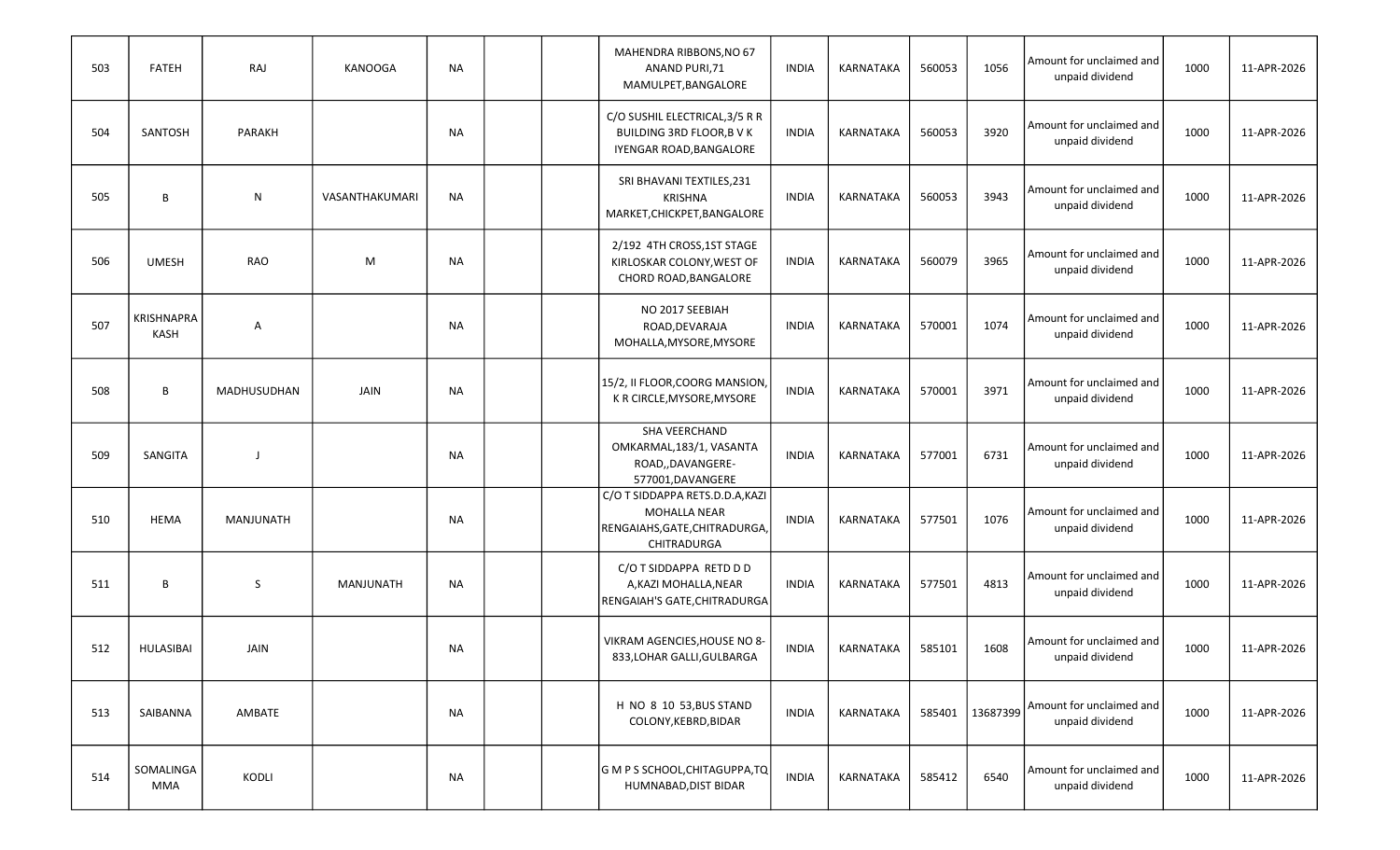| 515 | <b>BINOD</b>    | <b>KUMAR</b>  | AGRAWAL     | NA        |  | FLAT NO.5A, 5TH FLOOR, PALACE<br>REGENCY APTS, KELLY'S, 80-<br>93, PURASAIWAKKAM HIGH<br>ROAD, CHENNAI | <b>INDIA</b> | <b>TAMIL NADU</b> | 600010 | 5374 | Amount for unclaimed and<br>unpaid dividend | 1000 | 11-APR-2026 |
|-----|-----------------|---------------|-------------|-----------|--|--------------------------------------------------------------------------------------------------------|--------------|-------------------|--------|------|---------------------------------------------|------|-------------|
| 516 | SHILPA          | M             | SHAH        | NA        |  | C/O SHAH & SHAH, FLAT<br>NO,B/104, PRINCE<br>MANOR,114, PURASAWALKAM<br>HIGH RD, KELLY, CHENNAI        | <b>INDIA</b> | <b>TAMIL NADU</b> | 600010 | 5477 | Amount for unclaimed and<br>unpaid dividend | 1000 | 11-APR-2026 |
| 517 | <b>PONNURAJ</b> | PERUMAL       |             | NA        |  | INDUSTRIAL OXYGEN CO<br>LTD.,, MANALI EXPRESS<br>ROAD, MANALI MADRAS, MADRAS                           | <b>INDIA</b> | <b>TAMIL NADU</b> | 600068 | 312  | Amount for unclaimed and<br>unpaid dividend | 1000 | 11-APR-2026 |
| 518 | S               | <b>MADAN</b>  | REKHA       | <b>NA</b> |  | 120 NORTH CAR<br>STREET, SIRKALI, , TANJORE                                                            | <b>INDIA</b> | <b>TAMIL NADU</b> | 609110 | 4998 | Amount for unclaimed and<br>unpaid dividend | 1000 | 11-APR-2026 |
| 519 | S               | LALITA        |             | NA        |  | 105 MAIN RD<br>CHATARAM, PUTHUR PO SIRKALI<br>TK,TANJORE,TANJORE                                       | <b>INDIA</b> | <b>TAMIL NADU</b> | 613001 | 2241 | Amount for unclaimed and<br>unpaid dividend | 1000 | 11-APR-2026 |
| 520 | S               | PRAKASHBAI    |             | NA        |  | NO 20 MAIN<br>BAZZAR, VELLORE, TAMILNADU, VE<br>LLORE                                                  | <b>INDIA</b> | <b>TAMIL NADU</b> | 632004 | 5510 | Amount for unclaimed and<br>unpaid dividend | 1000 | 11-APR-2026 |
| 521 | RAVINDRA        | <b>KUMAR</b>  |             | NA        |  | <b>22 PERUMAL KOVIL</b><br>STREET, ERODE, TAMIL<br>NADU, ERODE                                         | <b>INDIA</b> | <b>TAMIL NADU</b> | 638001 | 5473 | Amount for unclaimed and<br>unpaid dividend | 1000 | 11-APR-2026 |
| 522 | К               | $\mathsf{C}$  | BASKARAN    | NA        |  | 141 GOBI ROAD, KUNNATHUR<br>POST PERIYAR DIST,, PERIYAR                                                | <b>INDIA</b> | <b>TAMIL NADU</b> | 638103 | 5475 | Amount for unclaimed and<br>unpaid dividend | 1000 | 11-APR-2026 |
| 523 | KANCHANA        |               |             | NA        |  | D/O K N GOVINDHARAJ,39<br><b>KARUMAYA EXTENSION</b><br>II, GOBICHETTIPALAYAM, DIST<br>PERIYAR          | <b>INDIA</b> | <b>TAMIL NADU</b> | 638452 | 5476 | Amount for unclaimed and<br>unpaid dividend | 1000 | 11-APR-2026 |
| 524 | C               | $\vee$        | JOSE        | <b>NA</b> |  | CHITTILAPPILLY<br>KUNJAPPN, HOUSE LALOOR<br>ELTHURUTH PO, TRICHUR<br><b>DIST, TRICHUR</b>              | <b>INDIA</b> | KERALA            | 680611 | 5065 | Amount for unclaimed and<br>unpaid dividend | 1000 | 11-APR-2026 |
| 525 | ELIZABETH       | <b>JOSEPH</b> |             | <b>NA</b> |  | 32/2166 P J ANTONY<br>ROAD, EDAPALLY<br>POST, COCHIN, COCHIN                                           | <b>INDIA</b> | KERALA            | 682024 | 4989 | Amount for unclaimed and<br>unpaid dividend | 1000 | 11-APR-2026 |
| 526 | G               | VASUDEVAN     | <b>NAIR</b> | <b>NA</b> |  | GEETHA BHAVAN, PUTHAPPADY<br>PO, MUVATTU PUZHA, MUVATTU<br>PUZHA                                       | INDIA        | KERALA            | 686673 | 2253 | Amount for unclaimed and<br>unpaid dividend | 1000 | 11-APR-2026 |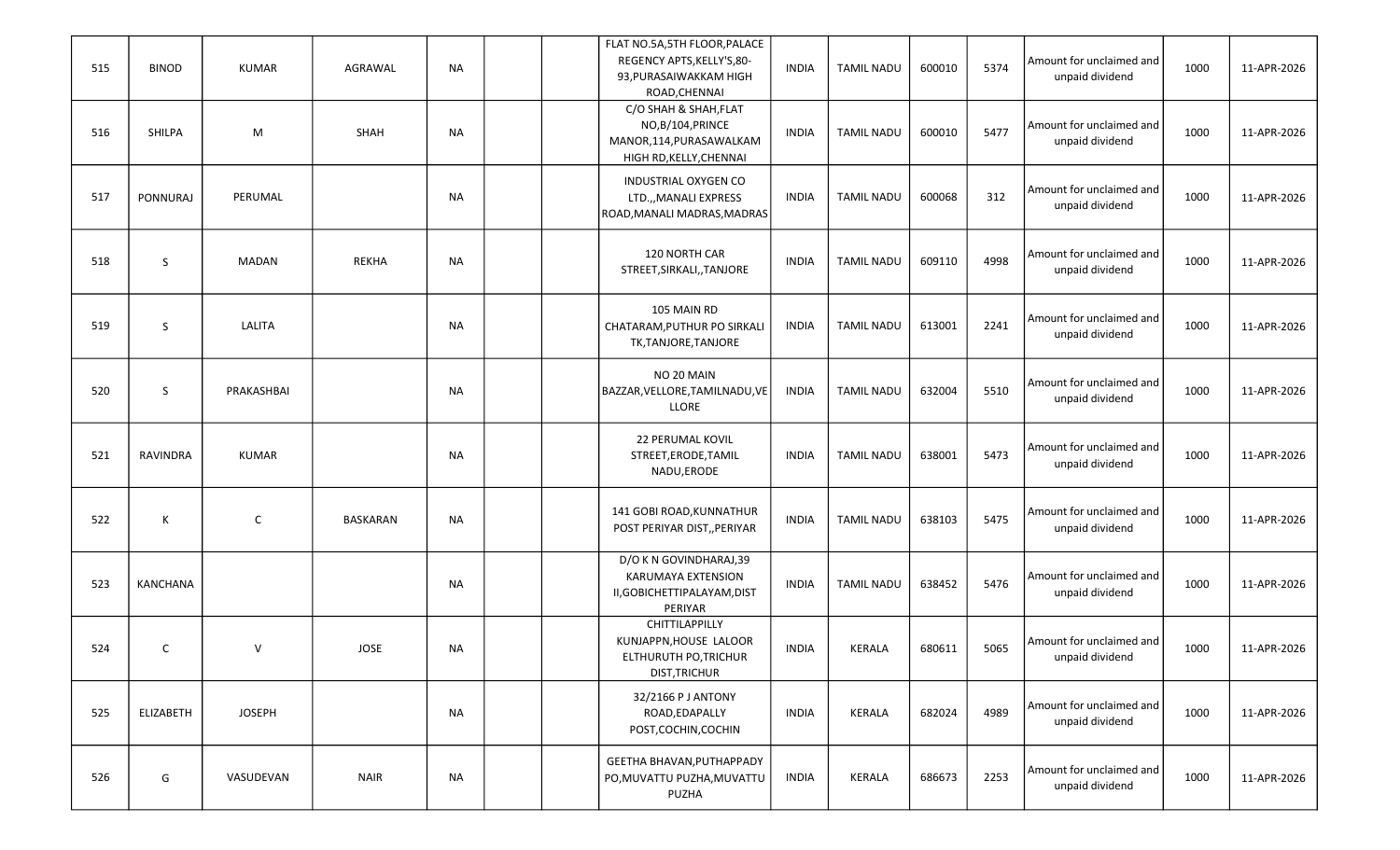| 527 | <b>SURESH</b> | <b>KUMAR</b>   | SOMANI         | <b>NA</b> |  | C/O NEW COMMERCIAL<br>AGENCIES, 3 COMML BLDGS 23<br>NS ROAD, CALCUTTA, CALCUTTA              | INDIA        | <b>WEST BENGAL</b> | 700001 | 4130 | Amount for unclaimed and<br>unpaid dividend | 1000 | 11-APR-2026 |
|-----|---------------|----------------|----------------|-----------|--|----------------------------------------------------------------------------------------------|--------------|--------------------|--------|------|---------------------------------------------|------|-------------|
| 528 | MRADULA       | <b>KOTAK</b>   |                | NA        |  | UNIVERSAL HARDWARE MART,32<br><b>NETAJI SUBHAS</b><br>ROAD, CALCUTTA, CALCUTTA               | <b>INDIA</b> | <b>WEST BENGAL</b> | 700001 | 4132 | Amount for unclaimed and<br>unpaid dividend | 1000 | 11-APR-2026 |
| 529 | JAI           | PRAKASH        | AGARWAL        | NA        |  | C/O UNIVERSAL SUPPLY CO,135<br>CANNING<br>ST, CALCUTTA, CALCUTTA                             | <b>INDIA</b> | <b>WEST BENGAL</b> | 700001 | 4175 | Amount for unclaimed and<br>unpaid dividend | 1000 | 11-APR-2026 |
| 530 | <b>AMIT</b>   | <b>KUMAR</b>   | <b>BAJORIA</b> | NA        |  | C/O A K BAJORIA & CO, 216 OLD<br>CHINA BAZAR STREET, 5TH<br>FLOOR, R.NO.19, CALCUTTA         | <b>INDIA</b> | <b>WEST BENGAL</b> | 700001 | 5265 | Amount for unclaimed and<br>unpaid dividend | 1000 | 11-APR-2026 |
| 531 | <b>NISHA</b>  | SHAH           |                | NA        |  | C/O SUPARI TDG CORPN<br>25, AMARTALLA STR., CALCUTTA                                         | <b>INDIA</b> | <b>WEST BENGAL</b> | 700001 | 5269 | Amount for unclaimed and<br>unpaid dividend | 1000 | 11-APR-2026 |
| 532 | RAJENDRA      | <b>KUMAR</b>   | <b>SHROFF</b>  | NA        |  | C/O RADHEY & CO., ROOM NO.B-<br>135,1ST FLOOR,71,B R B B ROAD<br><b>BAGREE MKT, CALCUTTA</b> | <b>INDIA</b> | <b>WEST BENGAL</b> | 700001 | 5273 | Amount for unclaimed and<br>unpaid dividend | 1000 | 11-APR-2026 |
| 533 | <b>SAMPAT</b> | <b>DAVI</b>    | <b>SETHIA</b>  | NA        |  | C/O CORONATION OPTICS, 71<br>CANNING STREET, SHOP NO A-<br>41, KOLKATA                       | <b>INDIA</b> | <b>WEST BENGAL</b> | 700001 | 5287 | Amount for unclaimed and<br>unpaid dividend | 1000 | 11-APR-2026 |
| 534 | SAJAN         | <b>KUMAR</b>   | <b>GUPTA</b>   | NA        |  | 2 MANSOOR LANE, CALCUTTA-<br>700001,,CALCUTTA                                                | <b>INDIA</b> | <b>WEST BENGAL</b> | 700001 | 7773 | Amount for unclaimed and<br>unpaid dividend | 1000 | 11-APR-2026 |
| 535 | KASI          | <b>NATH</b>    | <b>DATTA</b>   | NA        |  | 39/1 SHIB NARAYAN DAS<br>LANE, CALCUTTA, , CALCUTTA                                          | INDIA        | <b>WEST BENGAL</b> | 700006 | 5262 | Amount for unclaimed and<br>unpaid dividend | 1000 | 11-APR-2026 |
| 536 | <b>SUNIL</b>  | SARAF          |                | NA        |  | 18 B, NILMANI MITRA, STREET,<br>1ST FLOOR,, CALCUTTA -<br>700006, CALCUTTA                   | <b>INDIA</b> | <b>WEST BENGAL</b> | 700006 | 7149 | Amount for unclaimed and<br>unpaid dividend | 2000 | 11-APR-2026 |
| 537 | <b>VIKRAM</b> | <b>BHATTER</b> |                | NA        |  | 23 VIVEKANAND ROAD, 3RD<br>FLOOR, KOLKATA, KOLKATA                                           | <b>INDIA</b> | <b>WEST BENGAL</b> | 700007 | 1478 | Amount for unclaimed and<br>unpaid dividend | 1000 | 11-APR-2026 |
| 538 | BAJARANG      | <b>GUPTA</b>   |                | <b>NA</b> |  | C/O SURESH TRADING CO,4<br><b>BALLAV DAS STREET, 2ND</b><br>FLOOR, CALCUTTA                  | INDIA        | <b>WEST BENGAL</b> | 700007 | 4155 | Amount for unclaimed and<br>unpaid dividend | 1000 | 11-APR-2026 |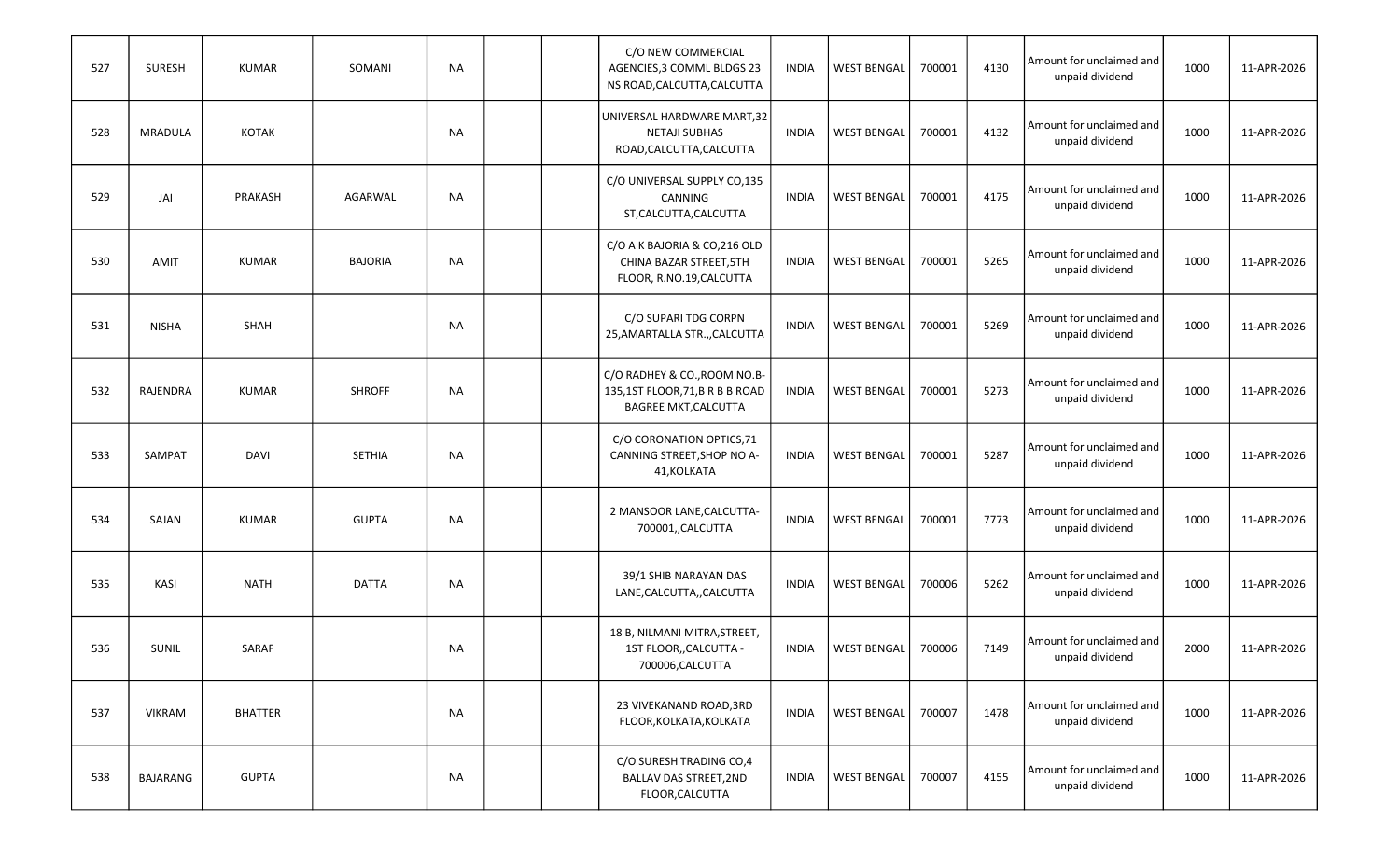| 539 | SANJAY        | AGARWAL      |              | NA        | C/O SURESH TRADING CO,4<br><b>BALLAV DAS STREET, 2ND</b><br>FLOOR, CALCUTTA          | <b>INDIA</b> | <b>WEST BENGAL</b> | 700007 | 4156 | Amount for unclaimed and<br>unpaid dividend | 1000 | 11-APR-2026 |
|-----|---------------|--------------|--------------|-----------|--------------------------------------------------------------------------------------|--------------|--------------------|--------|------|---------------------------------------------|------|-------------|
| 540 | SANTOSH       | <b>KUMAR</b> | <b>SINGH</b> | <b>NA</b> | C/O SANTOSH TAILORS,2<br>DIGAMBER JAIN TEMPLE<br>ROAD, CALCUTTA, CALCUTTA            | <b>INDIA</b> | <b>WEST BENGAL</b> | 700007 | 4201 | Amount for unclaimed and<br>unpaid dividend | 1000 | 11-APR-2026 |
| 541 | <b>BIJAY</b>  | <b>MODI</b>  |              | NA        | MAHASWETA APARTMENT,179,<br><b>BLOCK B,LAKE TOWN,CALCUTTA</b>                        | <b>INDIA</b> | <b>WEST BENGAL</b> | 700089 | 5282 | Amount for unclaimed and<br>unpaid dividend | 1000 | 11-APR-2026 |
| 542 | <b>MOHAN</b>  | LAL          | <b>DUGAR</b> | <b>NA</b> | C/O D S ENTERPRISES, 199/5 M G<br>ROAD, CALCUTTA, CALCUTTA                           | <b>INDIA</b> | <b>WEST BENGAL</b> | 700007 | 5283 | Amount for unclaimed and<br>unpaid dividend | 1000 | 11-APR-2026 |
| 543 | <b>BIMAL</b>  | <b>KUMAR</b> | SARAF        | <b>NA</b> | C/O KAUSHIK ENTERPRISES, 11A<br>MAHARSHI DEVENDRA ROAD, 5TH<br>FLOOR, CALCUTTA       | <b>INDIA</b> | <b>WEST BENGAL</b> | 700007 | 5293 | Amount for unclaimed and<br>unpaid dividend | 1000 | 11-APR-2026 |
| 544 | <b>AMIT</b>   | <b>KUMAR</b> | AGARWAL      | <b>NA</b> | 31/A MULLICK STREET, AGARWAL<br>HARDWARE<br>SUPPLIERS, KOLKATA, KOLKATA              | <b>INDIA</b> | <b>WEST BENGAL</b> | 700007 | 5308 | Amount for unclaimed and<br>unpaid dividend | 1000 | 11-APR-2026 |
| 545 | <b>BIKRAM</b> | CHAND        | AGARWALA     | NA        | C/O SHREE GANESH<br>ROADWAYS, 4 BALLAV DAS<br>ST, 3RD FLOOR R NO<br>313, CALCUTTA    | <b>INDIA</b> | <b>WEST BENGAL</b> | 700007 | 5322 | Amount for unclaimed and<br>unpaid dividend | 1000 | 11-APR-2026 |
| 546 | <b>UMA</b>    | <b>GUPTA</b> |              | <b>NA</b> | 8 MADAN MOHAN BURMAN<br>ST, FIRST<br>FLOOR, CALCUTTA, CALCUTTA                       | <b>INDIA</b> | <b>WEST BENGAL</b> | 700007 | 5325 | Amount for unclaimed and<br>unpaid dividend | 1000 | 11-APR-2026 |
| 547 | <b>MURARI</b> | LAL          | <b>SHAN</b>  | <b>NA</b> | C/O HEET TRADING CO,94<br><b>LOWER CHITPUR</b><br>ROAD, CALCUTTA, CALCUTTA           | <b>INDIA</b> | <b>WEST BENGAL</b> | 700007 | 5337 | Amount for unclaimed and<br>unpaid dividend | 1000 | 11-APR-2026 |
| 548 | PRABHA        | SHAH         |              | NA        | C/O MURARI LAL SNIV KUMAR,94<br><b>LOWER CHITPUR</b><br>ROAD, CALCUTTA, CALCUTTA     | <b>INDIA</b> | <b>WEST BENGAL</b> | 700007 | 5338 | Amount for unclaimed and<br>unpaid dividend | 1000 | 11-APR-2026 |
| 549 | <b>ASHOK</b>  | <b>KUMAR</b> | SODHANI      | <b>NA</b> | C/O SRI SHYAM STORE,1<br>NO.SAMBHU MULLICK LANE, A V<br>MARKET SHOP NO.48, CALCUTTA  | INDIA        | <b>WEST BENGAL</b> | 700007 | 5340 | Amount for unclaimed and<br>unpaid dividend | 1000 | 11-APR-2026 |
| 550 | MANOJ         | SARAOGI      |              | NA        | 18/1, MAHARSHI DEVENDRA<br>ROAD, 5TH FLOOR,<br>R.NO.83, CALCUTTA<br>700007, CALCUTTA | <b>INDIA</b> | <b>WEST BENGAL</b> | 700007 | 7079 | Amount for unclaimed and<br>unpaid dividend | 2000 | 11-APR-2026 |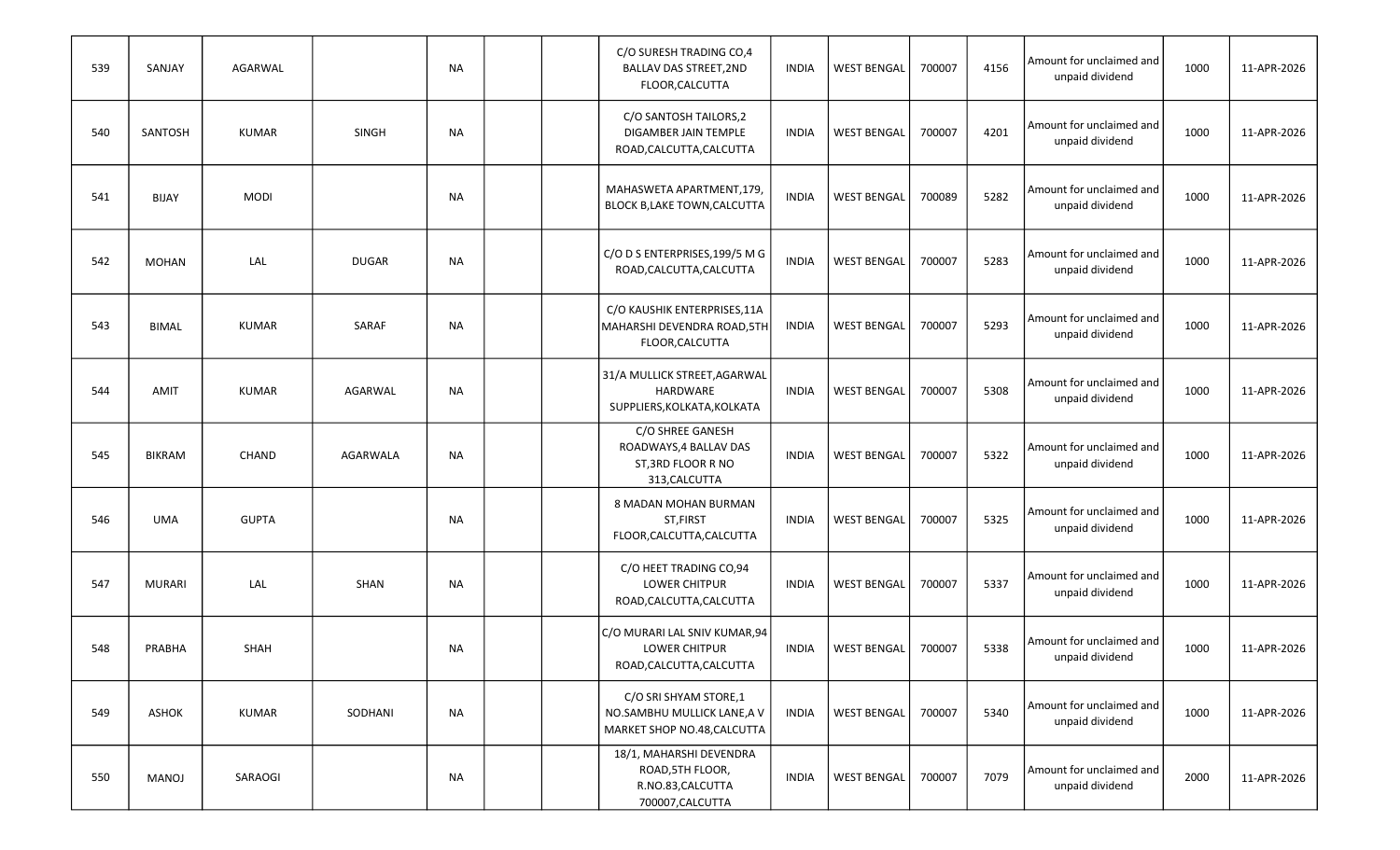| 551 | SATYA        | <b>BRAT</b>        | AGARWAL      | NA        |  | C/O SHIKHA AGARWAL, 1 MERLIN<br>PARK, BALLYGANJ FARI, CALCUTTA                              | <b>INDIA</b> | <b>WEST BENGAL</b> | 700019 | 1493 | Amount for unclaimed and<br>unpaid dividend | 1000 | 11-APR-2026 |
|-----|--------------|--------------------|--------------|-----------|--|---------------------------------------------------------------------------------------------|--------------|--------------------|--------|------|---------------------------------------------|------|-------------|
| 552 | SANJAY       | <b>SETHIA</b>      |              | NA        |  | VISION WORLD, 228/A A.J.C.BOSE<br>ROAD,, KOLKATA                                            | <b>INDIA</b> | <b>WEST BENGAL</b> | 700020 | 5617 | Amount for unclaimed and<br>unpaid dividend | 1000 | 11-APR-2026 |
| 553 | VIJAY        | <b>KUMAR</b>       | AGRAWAL      | NA        |  | C/O AGRAWAL & AGRAWAL,82<br><b>SARAT BOSE</b><br>RD,CALCUTTA,KOLKATA                        | <b>INDIA</b> | <b>WEST BENGAL</b> | 700026 | 4969 | Amount for unclaimed and<br>unpaid dividend | 1000 | 11-APR-2026 |
| 554 | RANJANA      | <b>TALWAR</b>      |              | NA        |  | 5/1-C, BELVENDERE<br>ROAD,,ALIPORE,,CALCUTTA-<br>700027, CALCUTTA                           | <b>INDIA</b> | <b>WEST BENGAL</b> | 700027 | 7819 | Amount for unclaimed and<br>unpaid dividend | 1000 | 11-APR-2026 |
| 555 | PRITILATA    | <b>CHAKRABORTY</b> |              | <b>NA</b> |  | <b>142C KANKULIA</b><br>RD,CALCUTTA,,CALCUTTA                                               | <b>INDIA</b> | <b>WEST BENGAL</b> | 700029 | 5084 | Amount for unclaimed and<br>unpaid dividend | 1000 | 11-APR-2026 |
| 556 | CHANDRA      | PRAKASH            | PATEL        | NA        |  | C/O DR K K DAWN, 19/4<br><b>NORTHERN</b><br>AVENUE, CALCUTTA, CALCUTTA                      | <b>INDIA</b> | <b>WEST BENGAL</b> | 700037 | 4136 | Amount for unclaimed and<br>unpaid dividend | 1000 | 11-APR-2026 |
| 557 | SANGEETA     | AGRAWAL            |              | NA        |  | 107, MANIKTALA, MAIN<br>ROAD, KOLKATA, KOLKATA                                              | <b>INDIA</b> | <b>WEST BENGAL</b> | 700054 | 8434 | Amount for unclaimed and<br>unpaid dividend | 1000 | 11-APR-2026 |
| 558 | LAXMI        | <b>JALAN</b>       |              | <b>NA</b> |  | 1 BRITISH INDIAN STREET, IST<br>FLOOR, ROOM NO 103, CALCUTTA                                | <b>INDIA</b> | <b>WEST BENGAL</b> | 700069 | 5311 | Amount for unclaimed and<br>unpaid dividend | 1000 | 11-APR-2026 |
| 559 | <b>MANJU</b> | <b>DEVI</b>        | MAKHARIA     | NA        |  | C/O RAJKAMAL MAKHARIA, 154<br><b>FORESHORE ROAD</b><br>(S), HOWRAH, HOWRAH                  | <b>INDIA</b> | <b>WEST BENGAL</b> | 711101 | 4196 | Amount for unclaimed and<br>unpaid dividend | 1000 | 11-APR-2026 |
| 560 | SAROJ        | <b>DEVI</b>        | <b>BAFNA</b> | NA        |  | <b>64 SUBARBAN PARK</b><br>ROAD, HOWRAH (W B), , HOWRAH                                     | INDIA        | <b>WEST BENGAL</b> | 711101 | 5261 | Amount for unclaimed and<br>unpaid dividend | 1000 | 11-APR-2026 |
| 561 | SANGEETA     | JAIN               |              | NA        |  | C/O. JITENDRA JAIN, 35, DR. ABANI<br>DUTTA ROAD, VINDYACHAL<br>APTS, 7TH FL B BLOCK, HOWRAH | <b>INDIA</b> | <b>WEST BENGAL</b> | 711101 | 5982 | Amount for unclaimed and<br>unpaid dividend | 1000 | 11-APR-2026 |
| 562 | ANUP         | CHAND              | BADALIA      | <b>NA</b> |  | 50A NETAJI AVENUE, SERAM<br>PORE, HOOGHLY, HOOGHLY                                          | INDIA        | <b>WEST BENGAL</b> | 712201 | 4151 | Amount for unclaimed and<br>unpaid dividend | 1000 | 11-APR-2026 |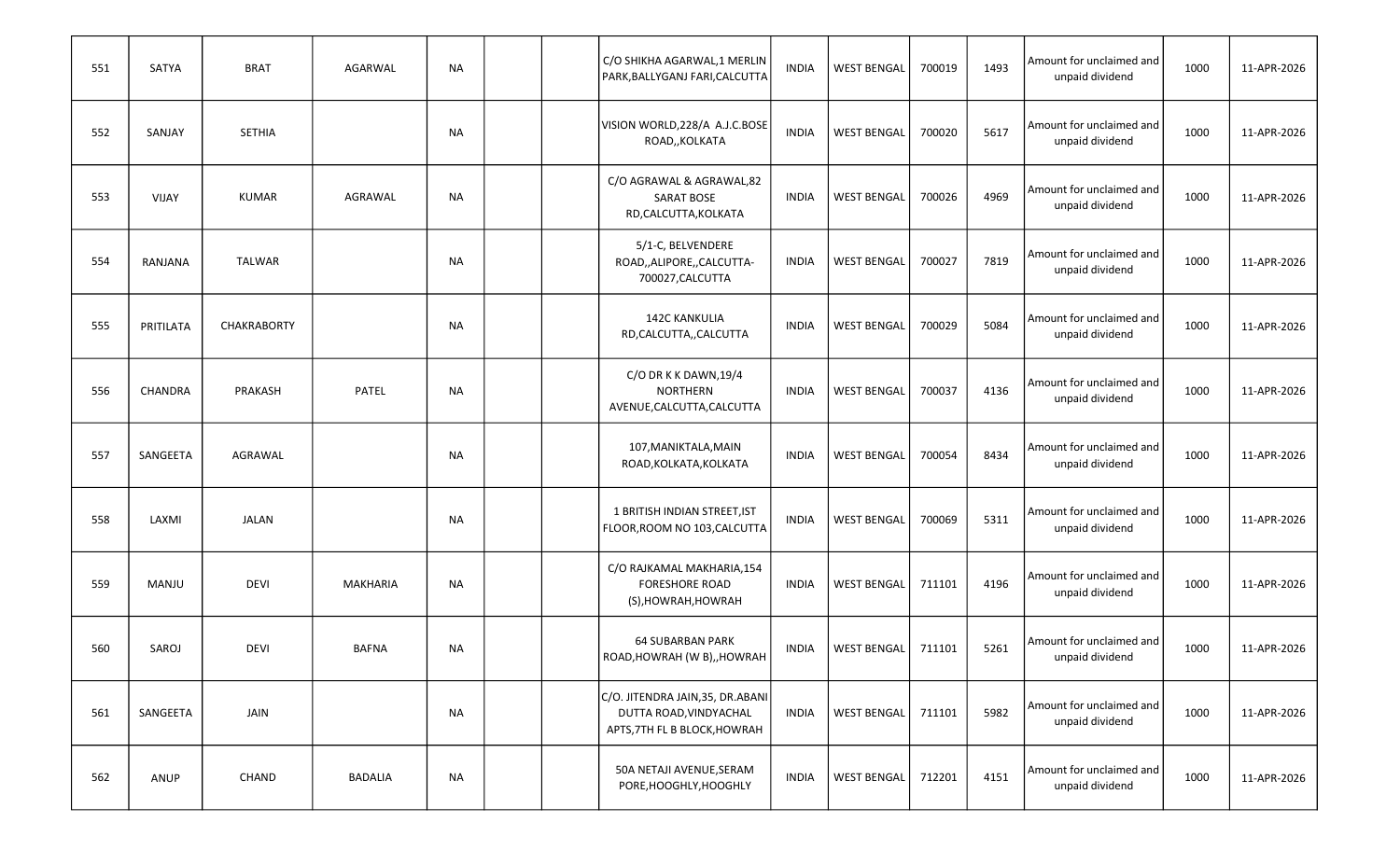| 563 | ALKA             | RUNGTA         |                 | NA        | <b>HINDUSTAN MOTOR</b><br>LTD, HINDMOTOR COLONY, TH<br>97,,HOOGHLY            | INDIA        | <b>WEST BENGAL</b> | 712233 | 5284 | Amount for unclaimed and<br>unpaid dividend | 1000 | 11-APR-2026 |
|-----|------------------|----------------|-----------------|-----------|-------------------------------------------------------------------------------|--------------|--------------------|--------|------|---------------------------------------------|------|-------------|
| 564 | <b>SUBHASH</b>   | <b>KUMAR</b>   | AGARWALA        | NA        | C/O SREE NARAYAN<br>STORES, MAHABIR<br>STHAN, SILIGURI, DARJEELING            | INDIA        | <b>WEST BENGAL</b> | 734404 | 5319 | Amount for unclaimed and<br>unpaid dividend | 1000 | 11-APR-2026 |
| 565 | <b>DEBAJYOTI</b> | CHAKRABORTY    |                 | NA        | C/O.SASTHI CHAKRABORTTY, P.O.<br>BETHUADAHARI,, VILLA MANASHI<br>PALLI, NADIA | INDIA        | <b>WEST BENGAL</b> | 741126 | 6978 | Amount for unclaimed and<br>unpaid dividend | 1000 | 11-APR-2026 |
| 566 | <b>NEMAI</b>     | <b>DEBNATH</b> |                 | NA        | SARKAR PARA, PO<br>NABADWIP, DIST NADIA, NADIA                                | <b>INDIA</b> | <b>WEST BENGAL</b> | 741302 | 5277 | Amount for unclaimed and<br>unpaid dividend | 1000 | 11-APR-2026 |
| 567 | RADHESHYA<br>M   | AGRAWAL        |                 | NA        | C/O SAVITRI PADDY<br>PROCESSING, MAIN ROAD, PO<br>TITILAGARH, DIST BOLANGIR   | <b>INDIA</b> | Orissa             | 767033 | 4756 | Amount for unclaimed and<br>unpaid dividend | 1000 | 11-APR-2026 |
| 568 | <b>BINOD</b>     | <b>KUMAR</b>   | <b>AGARWALA</b> | <b>NA</b> | C/O KASHMIR CLOTH<br>STORES, MAIN<br>ROAD, RAJGANGPUR, RAJGANGPU<br>R         | <b>INDIA</b> | ORISSA             | 770017 | 3974 | Amount for unclaimed and<br>unpaid dividend | 1000 | 11-APR-2026 |
| 569 | <b>RAJESH</b>    | JAIN           |                 | NA        | C/O RAJESH TEXTILE, 22 KESHAV<br>KATRA, GUWAHATI, GUWAHATI                    | <b>INDIA</b> | ASSAM              | 781001 | 1554 | Amount for unclaimed and<br>unpaid dividend | 1000 | 11-APR-2026 |
| 570 | <b>MRINAL</b>    | KANTI          | PAUL            | NA        | BINOVANAGAR, KAHILIPARA<br>COLONY, NR PUJA<br>MANDAP, GUWAHATI                | <b>INDIA</b> | ASSAM              | 781018 | 1547 | Amount for unclaimed and<br>unpaid dividend | 1000 | 11-APR-2026 |
| 571 | <b>MAHABIR</b>   | PRASAD         | <b>TAPARIA</b>  | NA        | RAVI PRAKASH STORES, N T<br>ROAD, NORTH<br>LAKHIMPUR, LAKHMIPUR               | INDIA        | ASSAM              | 787001 | 1548 | Amount for unclaimed and<br>unpaid dividend | 1000 | 11-APR-2026 |
| 572 | SHEWLI           | PAUL           |                 | <b>NA</b> | C/O M/S PAUL CO AGENCY, CLUB<br>ROAD SILCHAR, CACHAR, CACHAR                  | <b>INDIA</b> | ASSAM              | 788001 | 1491 | Amount for unclaimed and<br>unpaid dividend | 1000 | 11-APR-2026 |
| 573 | PADMINI          | JAIN           |                 | NA        | MANGALCHAND MEGHRAJ<br>PATNI, THANGAL BAZAR, IMPHAL<br>MANIPUR, IMPHAL        | <b>INDIA</b> | <b>MANIPUR</b>     | 795001 | 5238 | Amount for unclaimed and<br>unpaid dividend | 1000 | 11-APR-2026 |
| 574 | <b>UTPAL</b>     | <b>RONGPI</b>  |                 | <b>NA</b> | NEAR GAHUHATI BUILDING, JAIN<br><b>TEMPLE</b><br>ROAD, DIMAPUR, NAGALAND      | <b>INDIA</b> | NAGALAND           | 797112 | 1562 | Amount for unclaimed and<br>unpaid dividend | 1000 | 11-APR-2026 |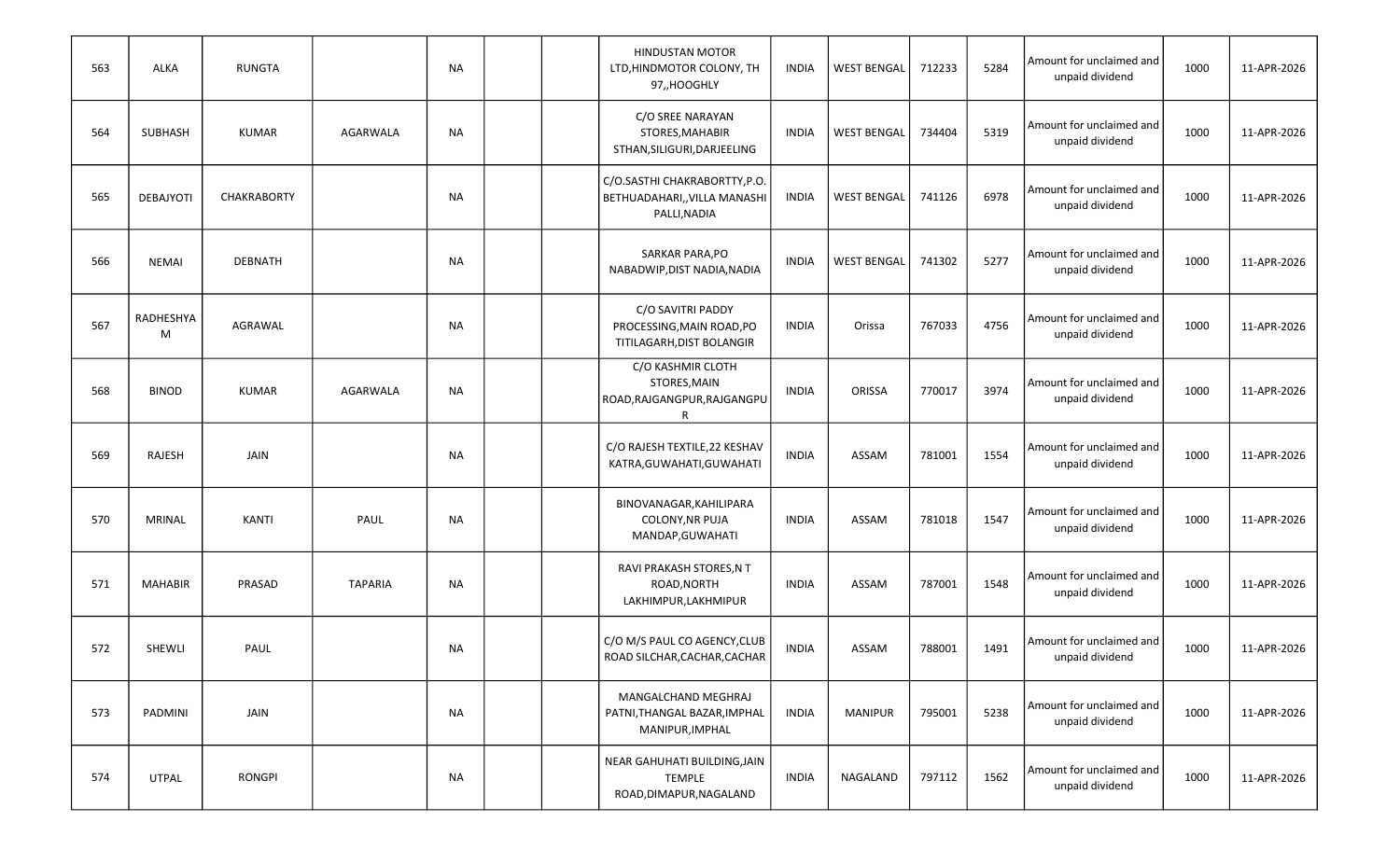| 575 | <b>ASHOK</b>             | <b>KUMAR</b>   | TIBREWAL     | NA        |  | C/O SRI SITARAM AGARWAL, AT<br><b>BARAHAT PO ISHIPUR, DIST</b><br>BHAGALPUR, BHAGALPUR           | <b>INDIA</b> | <b>BIHAR</b>       | 813206 | 4456            | Amount for unclaimed and<br>unpaid dividend | 1000 | 11-APR-2026 |
|-----|--------------------------|----------------|--------------|-----------|--|--------------------------------------------------------------------------------------------------|--------------|--------------------|--------|-----------------|---------------------------------------------|------|-------------|
| 576 | <b>VIVEK</b>             | <b>JAIN</b>    |              | NA        |  | C/O BARJATYA HANDLOOM<br>STORE, MIRSAFAYAT<br>ROAD, PURANI GODAM, GAYA                           | <b>INDIA</b> | <b>BIHAR</b>       | 823001 | 4205            | Amount for unclaimed and<br>unpaid dividend | 1000 | 11-APR-2026 |
| 577 | HARENDRA                 | PRASAD         | <b>SINGH</b> | NA        |  | VILL POST LAHTHUA, VIA<br><b>BARACHATTI, DIST GAYA</b><br>BIHAR, GAYA                            | <b>INDIA</b> | <b>BIHAR</b>       | 824201 | 4459            | Amount for unclaimed and<br>unpaid dividend | 1000 | 11-APR-2026 |
| 578 | BAJRANG                  | LAL            | <b>MODI</b>  | <b>NA</b> |  | C/O PHOOL CHAND RAM GOPAL<br>MODI, GOLA ROAD, RAMGARH<br>CANTT, DIST.RAMGARH, DIST<br>RAMGARH    | <b>INDIA</b> | <b>JHARKHAND</b>   | 829122 | 4590            | Amount for unclaimed and<br>unpaid dividend | 1000 | 11-APR-2026 |
| 579 | М                        | RANI           |              | <b>NA</b> |  | C/O. M S RAO, CANARA<br>BANK, BISTUPUR,<br>JAMSHEDPUR, BIHAR                                     | <b>INDIA</b> | <b>JHARKHAND</b>   | 831001 | 7926            | Amount for unclaimed and<br>unpaid dividend | 1000 | 11-APR-2026 |
| 580 | <b>VINAY</b>             | <b>KABRA</b>   |              | NA        |  | C/O JAGDISH BHANDAR, UPPER<br>BAZAR,, RANCHI                                                     | <b>INDIA</b> | <b>JHARKHAND</b>   | 834001 | 4585            | Amount for unclaimed and<br>unpaid dividend | 1000 | 11-APR-2026 |
| 581 | RAJ                      | <b>KUMARI</b>  | <b>KANOI</b> | <b>NA</b> |  | C/O KASHI PRASAD KANOI, COURT<br>ROAD BYE LANE, NEAR BIHAR<br>CLUB, RANCHI                       | <b>INDIA</b> | <b>JHARKHAND</b>   | 834001 | 4591            | Amount for unclaimed and<br>unpaid dividend | 1000 | 11-APR-2026 |
| 582 | SAROJDEVI                | PANSARI        |              | NA        |  | C/O RAJKUMAR LALIT<br>KUMAR, STATION RD P/O<br>JAYNAGAR, DIST MADHUBANI N<br>BIHAR, MADHUBANI    | <b>INDIA</b> | <b>BIHAR</b>       | 847226 | 5584            | Amount for unclaimed and<br>unpaid dividend | 1000 | 11-APR-2026 |
| 583 | PATEL                    | <b>JAGDISH</b> | JASHBHAI     |           |  | 31 MEGHDOOT<br>SOCIETY, KARELIBAUG, , BARODA                                                     | <b>INDIA</b> | <b>GUJARAT</b>     | 390022 | 10004408        | Amount for unclaimed and<br>unpaid dividend | 1000 | 11-APR-2026 |
| 584 | NARESHCHA<br><b>NDRA</b> | KANTILAL       | SHAH         |           |  | GLOBAL ENTERPRISE, MORARJI<br>VELJI BLDG 9/15, DR M B VELKAR<br>ST 1ST FLR ROOM NO<br>36, MUMBAI | <b>INDIA</b> | MAHARASHTRA        | 400002 | 41235835        | Amount for unclaimed and<br>unpaid dividend | 1000 | 11-APR-2026 |
| 585 | JAYANT                   | KANTILAL       | SHAH         |           |  | HEMNAR ENTERPRISE, MORARJI<br>VELJI BLDG 9/15 DR, M B VELKAR<br>ST 1ST FLR ROOM NO<br>36, MUMBAI | <b>INDIA</b> | <b>MAHARASHTRA</b> | 400002 | 41258024        | Amount for unclaimed and<br>unpaid dividend | 1000 | 11-APR-2026 |
| 586 | NATVARLAL                | L              | GANDHI       |           |  | C/1, AANGAN FLAT,,OPP.<br>SAMARPAN FLAT, GULBAI<br>TEKRA,, AHMEDABAD.                            | <b>INDIA</b> | <b>GUJARAT</b>     |        | 380006 10045747 | Amount for unclaimed and<br>unpaid dividend | 1000 | 11-APR-2026 |